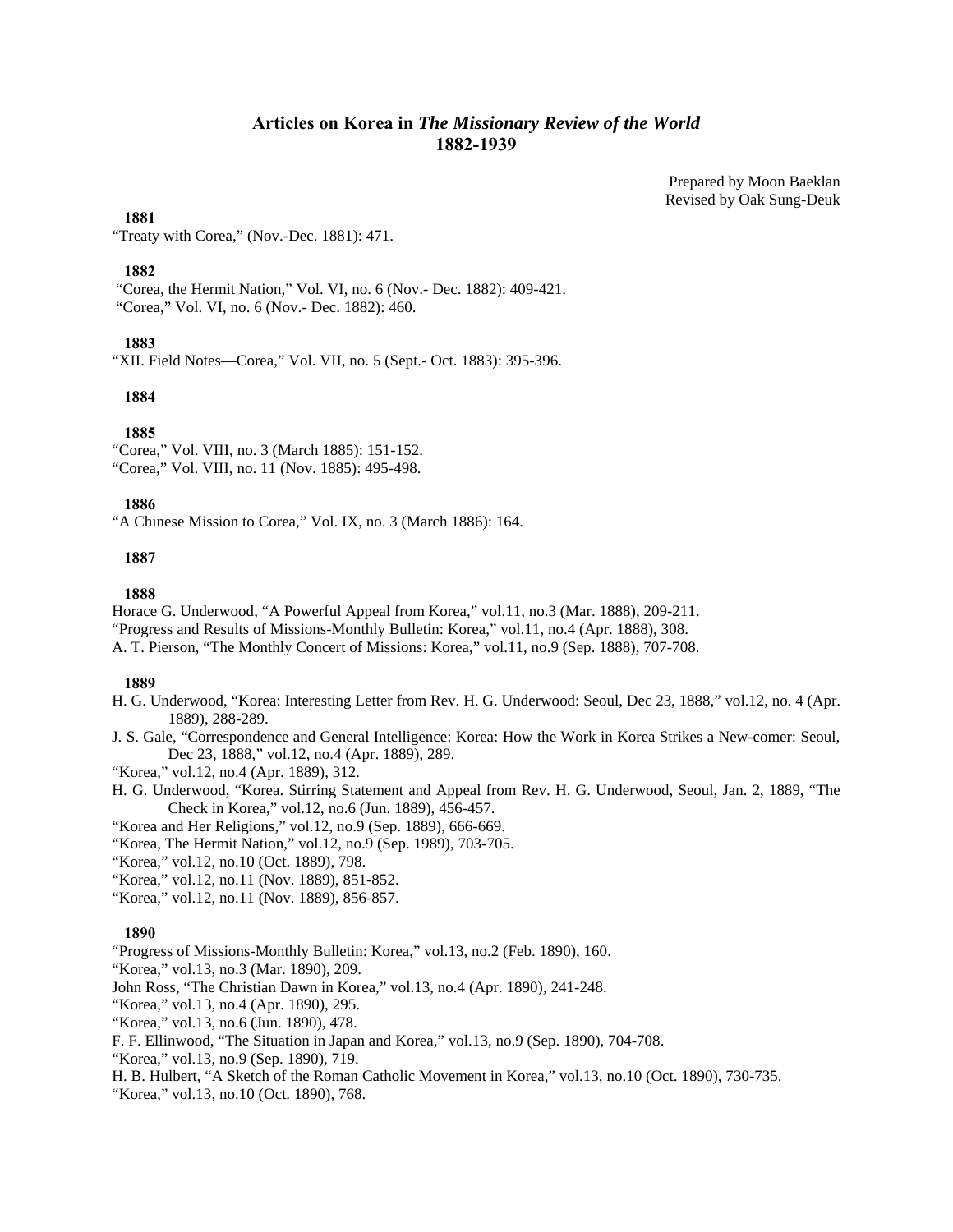"Korea," vol.13, no.11 (Nov. 1890), 879. Lillias H. Underwood, "Death of Dr. Heron," vol.13, no.12 (Dec. 1890), 942-943.

### **1891**

"Korea," vol.14, no.9 (Sep. 1891), 708-709. "Korea," vol.14, no.9 (Sep. 1891), 719.

# **1892**

"Medical Work for Women in Korea," vol.15, no.1 (Jan. 1892), 58. James Johnston, "Corea," vol.15, no.3 (March 1892), 236. "Rev. S. A. Moffett," vol.15, no.4 (Apr. 1892), 299. "Korea," vol.15, no.5 (May 1892), 394-395. James S. Gale, "Strategic point in Korea (with map)," vol.15, no.9 (Sep. 1892), 666-668. H. G. Underwood, "Medical Missions in Japan and Korea," vol.15, no.9 (Sep. 1892), 706-710.

"In Korea," vol.15, no.11 (Nov. 1892), 875-876.

"The wife of the Korean ambassador," vol.15, no.12 (Dec. 1892), 959.

#### **1893**

"Korea," vol.16, no.2 (Feb. 1893), 149-150.

"Korea," vol.16, no.3 (Mar. 1893), 239.

"In a recent issue of the general Presbyterian," vol.16, no.6 (Jun. 1893), 476-477.

W. M. Baird, "Union of Presbyterian Missions in Korea," vol.16, no. 7 (Jul. 1893), 531-532.

James S. Gale, "Korea-Its Present Condition," vol.16, no.9 (Sep. 1893), 658-665.

C. C. Vinton, "Presbyterian Mission Work in Korea," vol.16, no.9 (Sep. 1893), 665-671.

"Korea," vol.16, no.10 (Oct. 1893), 708.

Horace G. Underwood, "The 'To-day' from Korea," vol.16, no.11 (Nov. 1893), 813-818.

### **1894**

"Korea has but…," vol.17, no.1 (Jan. 1894), 57.

"The Rev. L. O. Warner," vol.17, no.4 (Apr. 1894), 320.

Gilbert Reid, "The Rev. John L. Nevius, D.D.," vol.17, no. 5 (May 1894), 344-347.

"A Corean Itinerant Mission," vol.17, no.6 (Jun. 1894), 460-461.

Samuel A. Moffett, "Practical Confucian and Practical Christianity in Korea," vol.17, no.8 (Aug. 1894), 595-596.

F. Ohlinger, "International Department: The Political Complications in Korea," vol.17, no.8 (Aug. 1894), 606-608.

M. C. Fenwick, Of Corean Itinerant Mission, "In the editorial articles which…," vol.17, no.8 (Aug. 1894), 618-619.

H. G. Underwood, "Korea To-day," vol.17, no.9 (Sep. 1894), 658-663.

"Japan, Korea, Medical Missions," vol.17, no.9 (Sep. 1894), 693-695.

"Korea," vol.17, no.9 (Sep. 1894), 719-720.

"Editorial Department," vol.17, no.10 (Oct. 1894), 777.

C. C. Vinton, "Obstacles to Missionary Success in Korea," vol.17, no. 11 (Nov. 1894), 837-843.

H. G. Appenzeller, "Korea and Early Missionary Work," vol.17, no.11 (Nov. 1894), 850-852.

"Editorial Department," vol.17, no. 11 (Nov. 1894), 859.

#### **1895**

"The World's Outlook in 1895: Corea," vol. 18, no. 1 (Jan. 1895), 15-18.

"Mrs. Isabella Bird Bishop," vol.18, no.2 (Feb. 1895), 131-133.

" 'The Korean Repository'," vol.18, no.4 (Apr. 1895), 290.

"Dr. Gracey sends the following letter from $\cdots$ ," vol.18, no. 5 (May 1895), 379-380.

"Mrs. Isabella Bishop had…," vol.18, no.5 (May 1895), 398.

"The Korean Movement," vol.18, no.6 (Jun. 1895), 450.

"As to Korean affairs $...,$ " vol.18, no.6 (Jun. 1895), 458.

"Rev. Andrew Hardie Writes from Richmond, Victoria, February 15th," vol.18, no.6 (Jun. 1895), 461.

"The March of Events: The *Korean Repository,*" vol.18, no. 7 (Jul. 1895), 536-537.

"Korea," vol.18, no.8 (Aug. 1895), 638.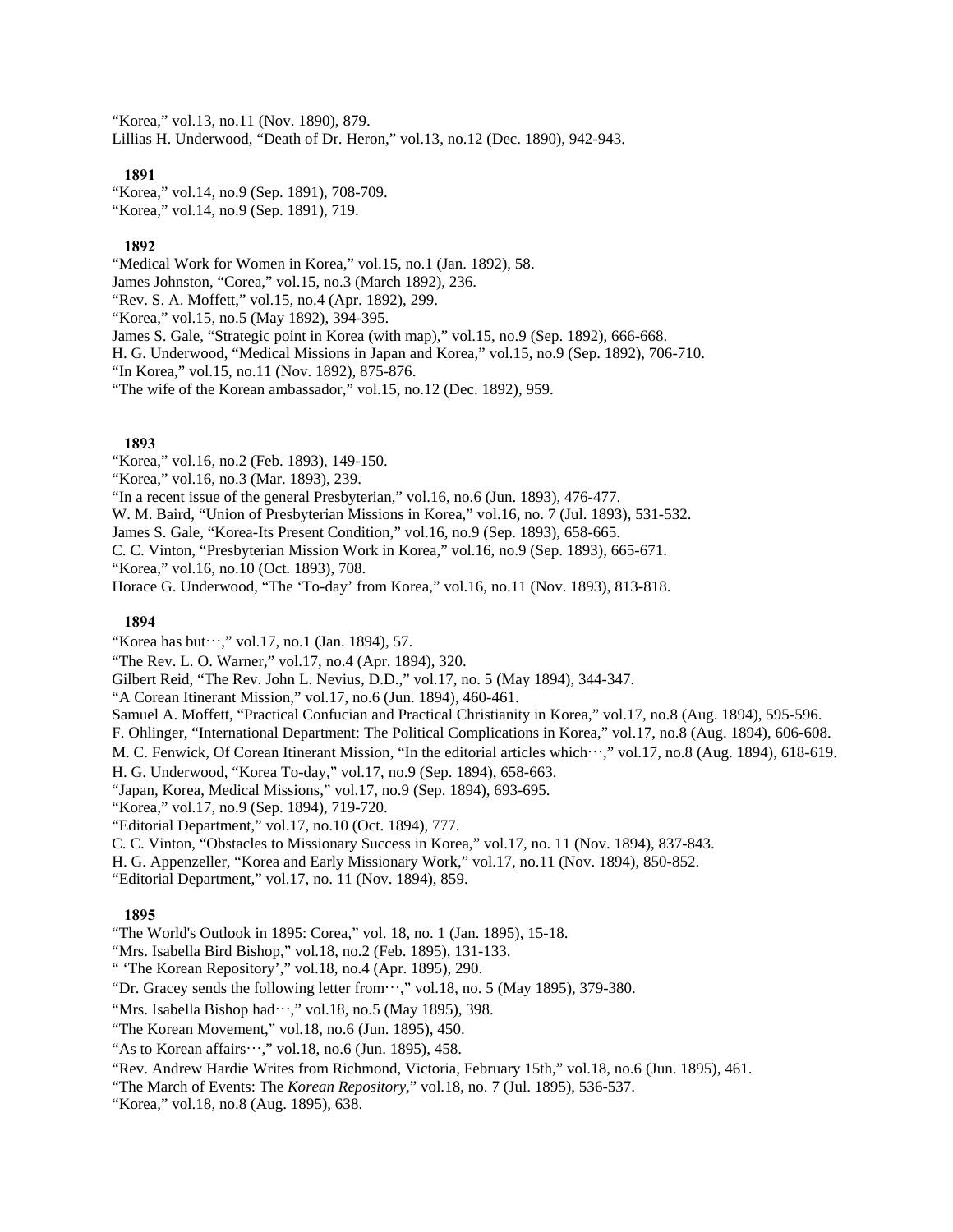C. C. Vinton, "The Open Door of Korea," vol.18, no.9 (Sep. 1895), 661-665.

D. L. Pierson, "Japan, Korea, Medical Chinese ad Japanese in the United States," vol.18, no.9 (Sep. 1895), 693-696.

"Korea—A private letter from T. H. Yun," vol.18, no.10 (Oct. 1895): 796.

"Korea—Mrs. Underwood writes," vol.18, no.10 (Oct. 1895): 796.

Samuel A. Moffett, "The Work of the Spirit in North Korea," vol.18, no.11 (Nov. 1895), 831-837.

"Korea," vol.18, no.11 (Nov. 1895), 879.

### **1896**

"About Korean Missions," vol.19, no.1 (Jan. 1896), 63.

"Statistics of he Missionary Societies of the United States and Canada for 1894-95," vol.19, no.1 (Jan. 1896), 70-71.

R. S. Maclay, "Korea's Permit to Christianity," vol.19, no.4 (Apr. 1896), 287-290.

"Korea," vol.19, no.5 (May 1896), 398-399.

George Heber Jones, "Conditions and Results in Korea," vol.19, no.6 (Jun. 1896), 446-449.

"Korea," vol.19, no.8 (Aug. 1896), 609-610.

A Korean Christian [Yun Ch'i-ho], "Confucianism in Korea," vol.19, no.9 (Sep. 1896), 654-657.

McLeod Harvey, "Rev. William John McKenzie, of Korea," vol.19, no.9 (Sep. 1896), 680-684.

Delavan L. Pierson, "The Seven Wonders of Korea," vol.19, no.9 (Sep. 1896), 696-697.

George Heber Jones, "Advance in Korea," vol.19, no.10 (Oct. 1896), 765-767.

"Korean Christians," vol.19, no.10 (Oct. 1896), 782.

Daniel S. Gifford, "A Revised Parliament of Religion," vol.19, no.12 (Dec. 1896), 931.

"It appears that in Korea…, A Korean Christians…," vol.19, no.12 (Dec. 1896), 944.

"Korea," vol.19, no.12 (Dec. 1896), 959.

#### **1897**

"Korea," vol.20, no.1 (Jan. 1897), 79-80.

Daniel L. Gifford, "Polygamous Applicants—I: What Missionaries Think Should Be Done with Them," vol.20, no.2 (Feb. 1897), 109-110.

"Korea," vol.20, no.2 (Feb. 1897), 160.

"Korea," vol.20, no.3 (Mar. 1897), 236-237.

Isabella Bird Bishop, "A Call from Korea," vol.20, no.5 (May 1897), 363-364.

David S. Spencer, Nagoya, Japan, "First Impression of Korea," vol.20, no. 5 (May 1897), 371-372.

"Korea remained the hermit nation until," vol.20, no.8 (Aug. 1897), 621.

Delavan L. Pierson, "Japan, Korea, Medical Missions: Korea for Christ," vol.20, no. 9 (Sep. 1897), 694-695.

"Korea," vol.20, no.9 (Sep. 1897), 717-718.

R. A. Hardie, "Religion in Korea," vol.20, no.12 (Dec. 1897), 926-931.

"Korea," vol.20, no.12 (Dec. 1897), 958.

### **1898**

Robert E. Speer, "The Present Situation in Asia: A Stage in Japan's Progress," vol.20, no.1 (Jan. 1898), 19-22.

"Korea," vol.21, no.3 (Mar. 1898), 237-238.

"Korea," vol.21, no.5 (May 1898), 397-398.

"(photo) A Mountain View of Seoul, Korea," vol.21, no.9 (Sep. 1898), 641.

C. C. Vinton, "Medical Missions in Korea," vol.21, no.9 (Sep. 1898), 668-678.

"Christian Missions in Korea," vol.21, no.9 (Sep. 1898), 680-683.

Delavan L. Pierson, "Field of Monthly Survey: Christianity in Korea," vol.21, no. 9 (Sep. 1898), 696.

"The Presbyterian Board had…," vol.21, no. 11 (Nov. 1898), 871.

J. Hunter Wells, "International Department: Missions in Pyengyang, Korea," vol.21, no.12 (Dec. 1898), 929-931. "Korea," vol.21, no.12 (Dec. 1898), 958.

#### **1899**

R. A. Hardie, "Glimpses of Korea," vol.22, no.4 (Apr. 1899), 291-296.

"Progress of Christianity in Korea," vol.22, no.5 (May 1899), 364-365.

"Editorial Department: L. H. B. Yie," vol.22, no.5 (May 1899), 379.

"Korea," vol.22, no.5 (May 1899), 396.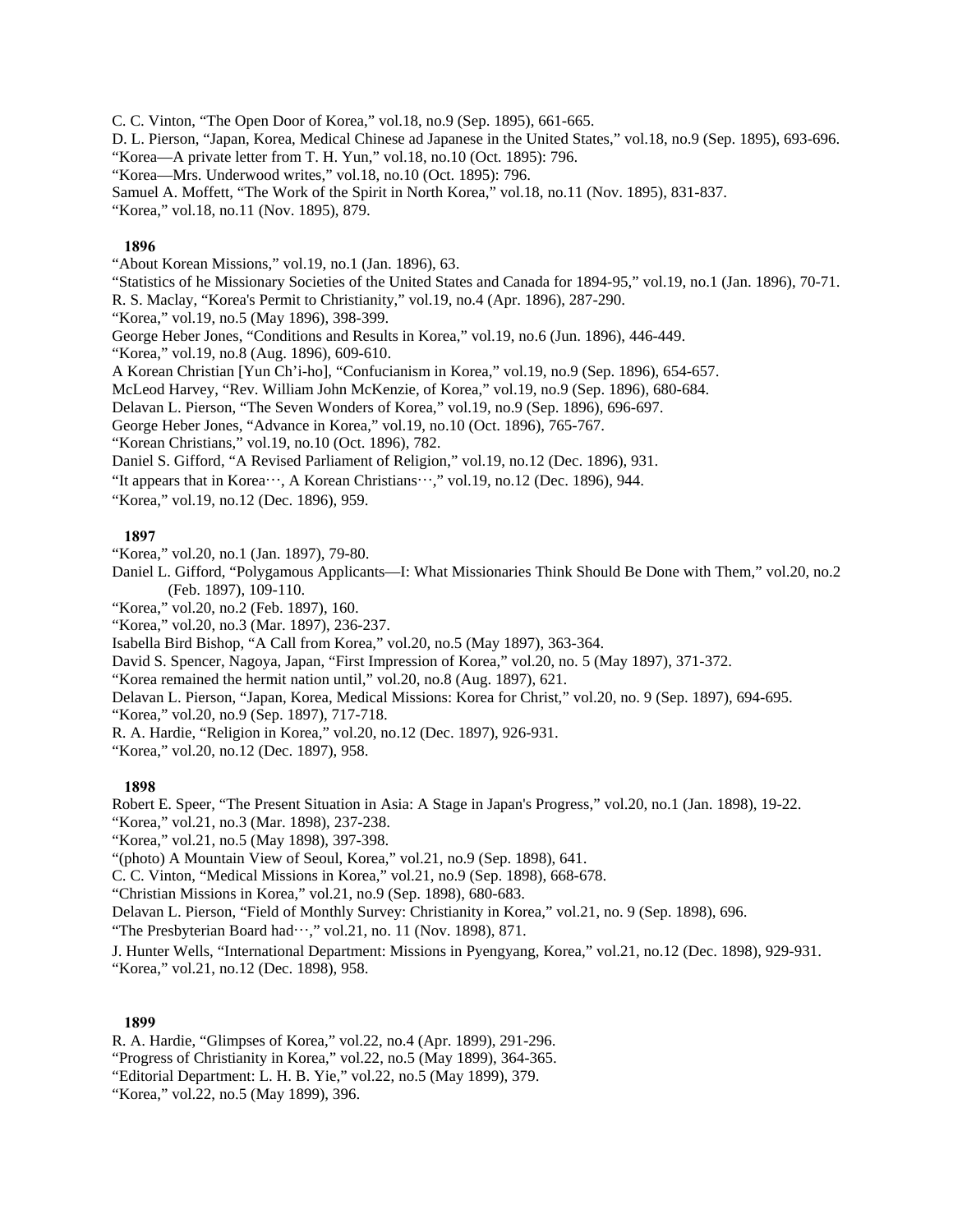"Korea," vol.22, no.6 (Jun. 1899), 477. Helen S. C. Nevius, "The International Department: Nevius Plan," vol.22, no.8 (Aug. 1899), 612-615. "Korea," vol.22, no.10 (Oct. 1899), 793-794.

### **1900**

"Korea," vol.23, no.1 (Jan. 1900), 76. "New Railway in Korea," vol.23, no.3 (Mar. 1900), 234. "Manual Training in Korea," vol.23, no.3 (Mar. 1900), 234-235. H. G. Appenzeller, "How Some Things Go in Korea," vol.23, no.4 (Apr. 1900), 261-262. C. C. Vinton, "The Latest Advance in Korea," vol.23, no.5 (May 1900), 367-369. "Methodism in Korea," vol.23, no.5 (May 1900), 395. "Presbyterian Statistics from Korea," vol.23, no. 5 (May 1900), 395. Horace G. Underwood, "An Object-Lesson in Self-Support," vol.23, no.6 (Jun. 1900), 443-449. "Sturdy Korean Christians," vol.23, no.7 (Jul. 1900), 570. James S. Gale, "Korean Ideas of God," vol.23, no.9 (Sep. 1900), 696-698. "Korean Politeness," vol.23, no.9 (Sep. 1900), 731. D. Z. Sheffield, "The Nevius Method in Mission Work," vol.23, no.11 (Nov. 1900), 864-871.

## **1901**

"Great Growth in Korea," vol.24, no.1 (Jan. 1901), 76.

"Queer Korean Customs," vol.24, no.2 (Feb. 1901), 155.

E. H. Van Dyke, "Self-Support in Missions," vol.24, no.6 (Jun. 1901), 438-440.

"International Missionary Union: Japan and Korea," vol.24, no.8 (Aug. 1901), 605-606.

Henry Munroe Bruen, "Dieses and Doctors in Korea," vol.24, no.9 (Sep. 1901), 688-689.

J. Hunter Wells, "Results of Medical Missions in Korea," vol.24, no.9 (Sep. 1901), 690.

James S Gale, "Korean Characteristics," vol.24, no.9 (Sep. 1901), 691-693.

"Korea Coming to Christ," vol.24, no.9 (Sep. 1901), 715.

#### **1902**

W. R. Scranton, "The Outlook in Korea," vol.25, no.1 (Jan. 1902), 26-27.

"The Great Work in Korea," vol.25, no.2 (Feb. 1902), 156.

Arthur J. Brown, "Political and Missions in Korea," vol.25, no.2 (Feb. 1902), 180-190.

W. L. Swallen, "Types of Korean Christian Character," vol.25, no.3 (Mar. 1902), 191-195.

"Great Progress in Korea," vol.25, no.3 (Mar. 1902), 235.

"Korean Covert," vol.25, no.3 (Mar. 1902), 235.

"Presbyterian Work in Korean," vol.25, no.7 (Jul. 1902), 553.

Horace G. Underwood, "The Golden Opportunity in Korea," vol.25, no.9 (Sep. 1902), 664-668.

"Christianity in Korean," vol.25, no.9 (Sep. 1902), 714-715.

"Activity of Korean Christians," vol.25, no.12 (Dec. 1902), 955.

"Church Union in Korea," vol.25, no.12 (Dec. 1902), 955-956.

# **1903**

"Korea a Most Hopeful Field," vol.26, no.1 (Jan. 1903), 75.

"Korea's Demand for Missionaries," vol.26, no. 1 (Jan. 1903), 75-76.

"A training-class in Korea," vol.26, no.3 (Mar. 1903), 235.

"A Wonderful Mission Station in Korea," vol.26, no.4 (Apr. 1903), 315-316.

"A Specimen of Korean Christians," vol.26, no. 5 (May 1903), 395.

"America Making Idols for Korea," vol.26, no. 6 (Jun. 1903), 476.

"Statistics of Korean missions for 1902," vol.26, no.9 (Sep. 1903), 687.

"Christian Work in Korea," vol.26, no.11 (Nov. 1903), 873.

"Results in One Korean City," vol.26, no.11 (Nov. 1903), 873.

# **1904**

"Then and Now in Korea," vol.27, no.1 (Jan. 1904), 76. George Heber Jones, "Similarity and Contrast-China, Japan, Korea," vol.27, no.2 (Feb. 1904), 115-117. "A Conference of Missionaries in Korea," vol.27, no.2 (Feb. 1904), 157.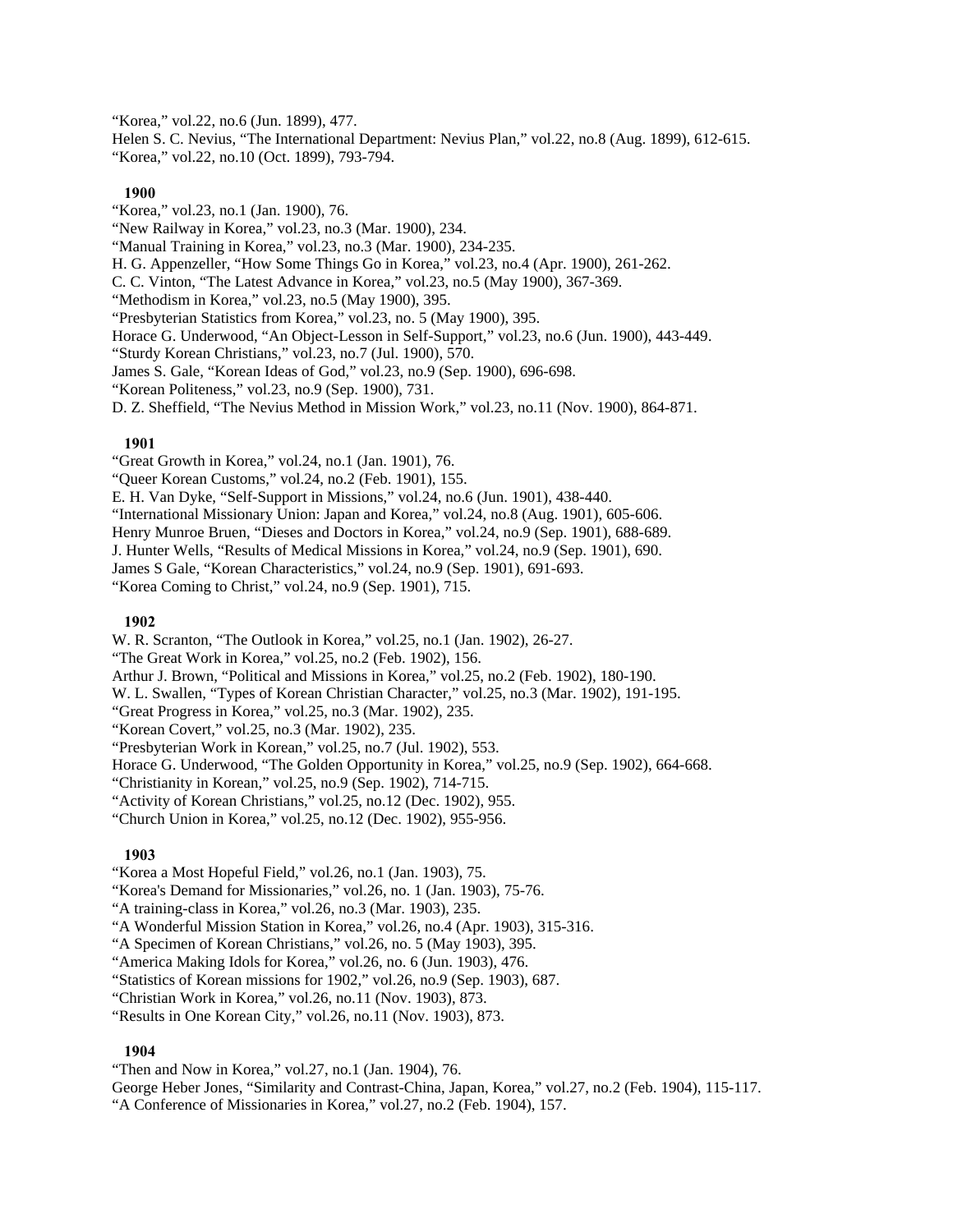"Missions and the War in the East," vol.27, no. 3 (Mar. 1904), 236.

"Korean Presbyterian Council," vol.27, no.3 (Mar. 1904), 237.

"(photo) Four Christian Leaders in Far East," vol.27, no.4 (Apr. 1904). 241.

Arthur Judson Brown, "The War and Our Devoted Missionaries," vol.27, no.4 (Apr. 1904). 241-246.

"Editorial, Russia, Japan, and Korea," vol.27, no.4 (Apr. 1904). 300.

"Books for the Missionary Library: Books on Japan and Korea," vol.27, no. 4 (Apr. 1904). 304.

"How the Gospel Spread in Korea," vol.27, no. 4 (Apr. 1904), 315-316.

Arthur Judson Brown, "Falsehood and Truth about Korea Missionaries," vol.27, no.5 (May 1904), 332-336.

J. E. Adams, "The Korean Christian Church," vol.27, no.5 (May 1904), 337-344.

"How Missions Entered Korea," vol.27, no.5 (May 1904), 394.

H. G. Underwood, "How the Gospel Came to Pang Yeng," vol.27, no. 7 (Jul. 1904), 519-521.

K. E. Kearns, "Exciting Times in Korea," vol.27, no.7 (Jul. 1904), 533-536.

Homer B. Hulbert, "The Russo-Japanese War and Christian Missions in the East," vol.27, no.7 (Jul. 1904), 569-572.

"The Korean Conference Postponed," vol.27, no. 8 (Aug. 1904), 636.

John Ross, "The Missionary Situation in Manchuria," vol.27, no.9 (Sep. 1904), 645-650.

"Japan's Intension in Korean," vol.27, no.9 (Sep. 1904), 715.

"Carrying News in Korean," vol.27, no.9 (Sep. 1904), 715.

"Led to Christ Through the Korean," vol.27, no. 10 (Oct. 1904), 790.

### **1905**

Robert E. Speer, "Missions and Modern History," "A Missionary Review of the Past Year," vol.28, no.1 (Jan. 1905), 2-10.

"Four Cheering Items from Korean," vol.28, no. 1 (Jan. 1905), 75-76.

"a Missionary Building for Seoul," vol.28, no. 2 (Feb. 1905), 155-156.

"An American's Gift to Korea," vol.28, no.1 (Apr. 1905), 315.

George Heber Jones, "Christ's Forces in Korea," vol.28, no.5 (May 1905), 328-330.

"Spiritual Harvests in Korea," vol.28, no.6 (Jun. 1905), 474-475.

"A Self-governing Church in Korea," vol.28, no. 6 (Jun. 1905), 475.

Mrs. Horace G. Underwood, "Woman's Work for Women in Korea," vol.28, no.7 (Jul. 1905), 491-500.

Mrs. Joseph Cook, "Mrs. Isabella Bird Bishop, Traveler and Friend of Missions," vol.28, no.7 (Jul. 1905), 501-503.

"A Missionary Assaulted in Korea," vol.28, no. 7 (Jul. 1905), 555.

"The Spreading Fire in Korea," vol.28, no.7 (Jul. 1905), 555-556.

S. F. Moore, "An Epoch-making Conference in Korea," vol.28, no.9 (Sep. 1905), 689-692.

"Movement for Church Union in Korea," vol.28, no.10 (Oct. 1905), 796.

"Korean a Language Most Difficult," vol.28, no.11 (Nov. 1905), 876-877.

S. F. Moore, "Steps Toward Missionary Union in Korea," vol.28, no.12 (Dec. 1905), 903-905.

"Conventions in Korea," vol.28, no.12 (Dec. 1905), 955-956.

#### **1906**

": Rumblings from Korea," vol.29, no.1 (Jan. 1906), 4-5.

Henry Otis Dwight, "The Missionary Enterprise in 1905: Korea," vol.29, no.1 (Jan. 1906), 8-9.

"Korean Women Hungry for the Word," vol.29, no. 1 (Jan. 1906), 71-72.

"The Unique Offering in Korea," vol.29, no.7 (Jul. 1906), 556.

"Korean Stirred by the Gospel," vol.29, no.7 (Jul. 1906), 556.

"Christian Endeavor in Korea," vol.29, no.7 (Jul. 1906), 556.

C. C. Vinton, "To-day in Korean Missions," vol.29, no.8 (Aug. 1906), 571-574.

": General Progress in Korea," vol.29, no.9 (Sep. 1906), 642-643.

S. F. Moore, "Native Evangelism in Korea," vol.29, no.9 (Sep. 1906), 662-664.

"Editorials: A Great Need in Korea," vol.29, no.9 (Sep. 1906), 700-701.

"A Thing Unheard of in Korea," vol.29, no.9 (Sep. 1906), 703.

"Medical 'Science' in Korea," vol.29, no.9 (Sep. 1906), 703.

"How A Korean Church Grew," vol.29, no.9 (Sep. 1906), 703-704.

": Success in Korea," vol.29, no.12 (Dec. 1906), 881.

"Steps Toward Union in Korea," vol.29, no. 12 (Dec. 1906), 950.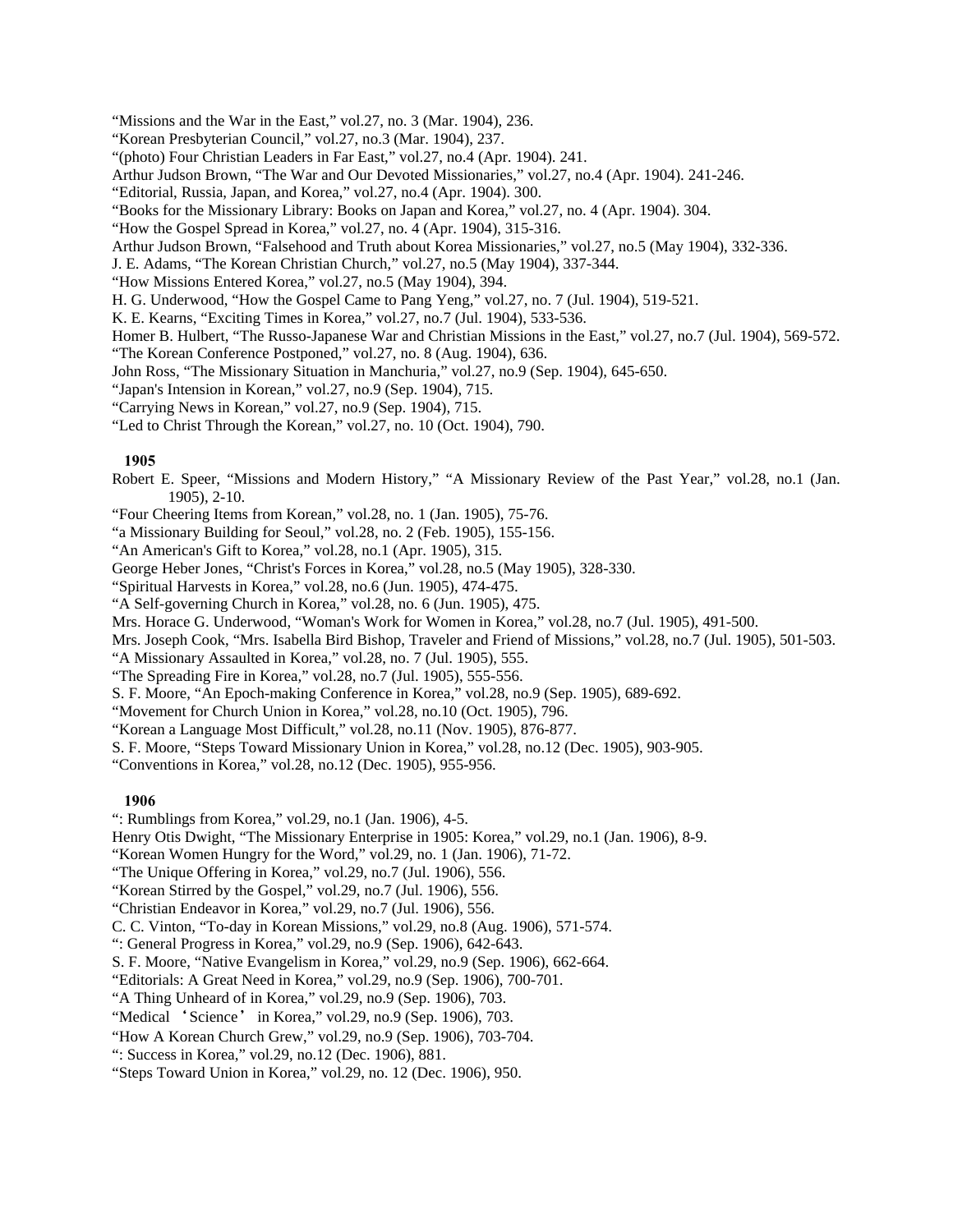### **1907**

": in Korea," vol.30, no.1 (Jan. 1907), 4.

Harlan P. Beach, "Korea Wide Open," vol.30, no.1 (Jan. 1907), 15.

Arthur Judson Brown, "The Unprecedented Opportunity in the Far East," vol.30, no. 1 (Jan. 1907), 53-56.

"The Work at Syen Chun, Korea," vol.30, no. 1 (Jan. 1907), 72.

"Progress in Pyeng Yang," vol.30, no.1 (Jan. 1907), 72-73.

Miss Ethel M. Estey, "Itinerating Experience in Korea," vol.30, no.2 (Feb. 1907), 122-125.

": Koreans Turning to Christ," vol.30, no.3 (Mar. 1907), 168.

W. H. Forsythe, "The Word of God in Korea," vol.30, no.3 (Mar. 1907), 199-201.

"A Traveler's Appeal for Korea," vol.30, no.3 (Mar. 1907), 201.

"Presbyterianism in Korea," vol.30, no.3 (Mar. 1907), 231.

": Japanese Making Mischief in Korea," vol.30, no.4 (Apr. 1907), 243.

"The Kingdom Coming in Korea," vol. 30, no. 4 (Apr. 1907), 304.

": John R. Mott in Korea," vol.30, no.5 (May 1907), 322-323.

": Revival in North Korea," vol.30, no.5 (May 1907), 323-324.

"Christian Growth in Korea," vol.30, no.5 (May 1907), 384.

"Korean Girls as Entertainers," vol.30, no.5 (May 1907), 384.

": The Union Movement in Korea," 30vol., no.6 (Jun. 1907), 404-405.

": Marvels Continue in Korea," vol.30, no.7 (Jul. 1907), 484-485

James S. Gale, "The Vanguard," etc., "Elder Keel," vol.30, no.7 (Jul. 1907), 493-495.

"Christian Giving at Seoul, Korea," vol.30, no. 7 (Jul. 1907), 553.

"A Year's Ingathering in Korea," vol.30, no.7 (Jul. 1907), 553-554.

"A Korean Prayer-meeting," vol.30, no.7 (Jul. 1907), 554.

": Is Korea Soon To Be Christian?," vol.30, no.9 (Sep. 1907), 642.

S. F. Moore, "Present-day Buddhism in Korea," vol.30, no.9 (Sep. 1907), 647-651.

"Japan Rules Korea," vol.30, no.9 (Sep. 1907), 702.

"Astonishing Progress in Korea," vol.30, no.9 (Sep. 1907), 702-703.

"Koreans Medical Practise," vol.30, no.9 (Sep. 1907), 703.

": The Kingdom Coming in Korea," vol.30, no.10 (Oct. 1907), 724.

"Rome Making Gains in Korea," vol.30, no. 10 (Oct. 1907), 785.

"Editorials: The Japanese in Korea," vol.30, no.12 (Dec. 1907), 939-940.

### **1908**

": Progress of the Gospel in Korea," vol.31, no.1 (Jan. 1908), 2.

James S. Gale, "The First Presbyterian in Korea," vol.31, no.1 (Jan. 1908), 42-44.

"Ten Years at Syen Chyun Korea," vol.31, no. 1 (Jan. 1908), 73.

"(Photo) Graduation Exercises in the Missionary Academy of Pyeng Yang, Korea," vol.31, no.2 (Feb. 1908), 81.

": The Korean Horizon," vol.31, no.2 (Feb. 1908), 81.

"The Lord's Call for Help: Crises Uganda, Siam and Korea," vol.31, no.2 (Feb. 1908), 91-93.

William T. Ellis, "Korea: The Unique Mission Field," vol.31, no.2 (Feb. 1908), 94-98.

Horace G. Underwood, Seoul, Korea, "The Growth of the Church in Korea," vol.31, no.2 (Feb. 1908), 99-101.

Samuel A Moffett, "Letter form Dr. Samuel A Moffett," vol.31, no.2 (Feb. 1908), 102-103.

Ernest F. Hall, "Education in Korea," vol.31, no.2 (Feb. 1908), 103-106.

A. M. Sharrocks, "The Doctors in Korea," vol.31, no.2 (Feb. 1908), 107-110.

J. E. Kittridge, "A Traveler's Impressions of Korean Missions," vol.31, no.2 (Feb. 1908), 110-111.

J. S. Gale, "Building the Church at Seoul, Korea," vol.31, no.3 (Mar. 1908), 163.

"(Photo) The Tent Erected for Service of the Presbyterian Church, Seoul," "Christians Coming form a Service in the Presbyterian Church, Seoul," vol.31, no. 3 (Mar. 1908), 163.

Cameron Johnson, "When I Went to Church in Korea," vol.31, no.3 (Mar. 1908), 199-202.

J. D. Davis, "Practical Results in Korean Missions," vol.31, no.3 (Mar. 1908), 202-205.

Homer B. Hulbert, "Japanese and Missionaries in Korea," vol.31, no.3 (Mar. 1908), 205-209.

Helen Pierson Curtis, "With the Japanese Vanguard in Korea," vol.31, no.3 (Mar. 1908), 209-212.

"Korea the Missionary Marvel," vol.31, no.3 (Mar. 1908), 233-234.

"Korea, What It Costs to Be a Christian," vol.31, no.4 (Apr. 1908), 306.

"Koreans as Givers," vol.31, no.4 (Apr. 1908), 306.

"Korea: A Crisis in Korea," vol.31, no.5 (May 1908), 391.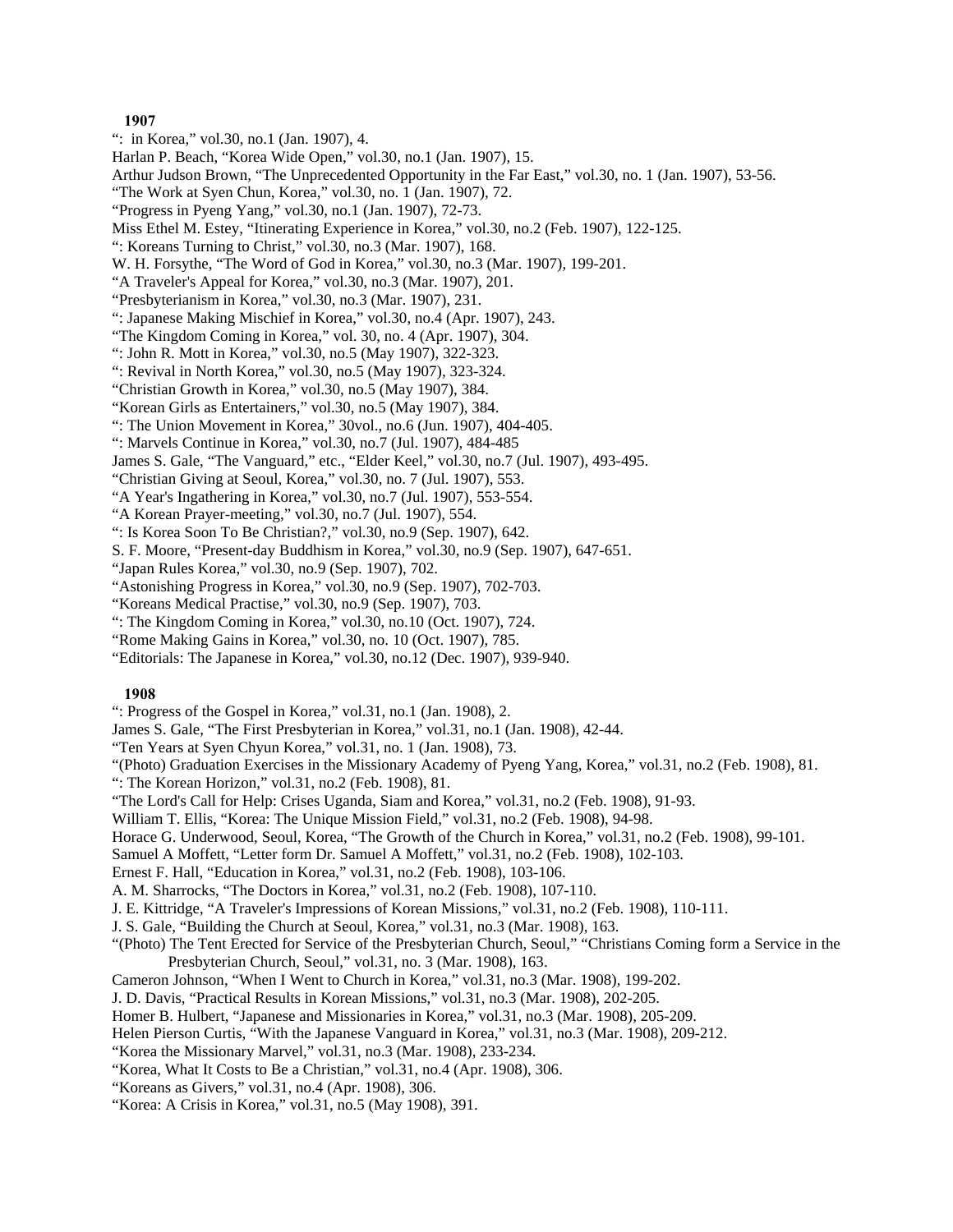"Korea: Korea Outdoing Uganda," vol.31, no. 5 (May 1908), 391.

"Korea: Every Christian a Missionary," vol.31, no. 5 (May 1908), 391-392.

"Korea: Keeping Sunday in Korea," vol.31, no. 6 (Jun. 1908), 477.

"Korea: Walking Fifty Miles for Bible study," vol.31, no.6 (Jun. 1908), 477.

"Korea: Korea: One Missionary's work," vol.31, no. 6 (Jun. 1908), 477-478.

"Korea: Korea: One Woman's work," vol.31, no. 6 (Jun. 1908), 478.

"Chinese Testimony from Korea," vol.31, no.7 (Jul. 1908), 556.

"In a Korean Revival," vol.31, no.7 (Jul. 1908), 556-557.

"The Social Overturning in Korea," vol.31, no. 8 (Aug. 1908), 632.

"a Korean Missionary," vol.31, no.8 (Aug. 1908), 632.

"Notes from Pyeng Yang," vol.31, no.8 (Aug. 1908), 632-633.

": Korea Coming to Christ," vol.31, no.9 (Sep. 1908), 642-643.

"Japan and Korea: A Christian Japanese Judge for Korea," vol.31, no.9 (Sep. 1908), 702-703.

"Japan and Korea: A Year's Result at Chunju, Korea," vol.31, no.9 (Sep. 1908), 703.

"Japan and Korea: The Conditions in Korea," vol.31, no.9 (Sep. 1908), 703.

"Japan and Korea: Presbyterian News Items from Korea," vol.31, no.9 (Sep. 1908), 703-704.

"Japan and Korea: Seven Korean Physician Graduate," vol.31, no.9 (Sep. 1908), 704.

"Chinese, Japanese and Koreans in California," vol.31, no.9 (Sep. 1908), 713.

"Japan and Korea: Japanese Discipline in Korea," vol.31, no.10 (Oct. 1908), 788.

"For the Missionary Library: Koreans and Syrians in Yucatan," vol.31, no.10 (Oct. 1908), 796.

": Continued Growth in Korea," vol.31, no.11 (Nov. 1908), 804.

"Korea: Co-operation in Korea," vol.31, no.12 (Dec. 1908), 952.

# **1909**

"Korea: The Outlook in Korea," vol.32, no.1 (Jan. 1909), 72.

"Korea: Is Japan Friend of Foe to Korea," vol.32, no.1 (Jan. 1909), 72-73.

"Korea: Prince Ito's Gift," vol.32, no.1 (Jan. 1909), 73.

"Korea: A Remarkable Prayer-meeting," vol.32, no. 1 (Jan. 1909), 73.

"Developments in Korea," vol.32, no.2 (Feb. 1909), 83.

"Methodist Missions in Korea," vol.32 no.2 (Feb. 1909), 143.

"Presbyterian Work in Korea," vol.32, no.2 (Feb. 1909), 143-144.

"Social Changes in Korea," vol.32, no.2 (Feb. 1909), 144.

"Education of the Blind in Korea," vol.32, no. 3 (Mar. 1909), 235.

"Progress in Korea," vol.32, no.3 (Mar. 1909), 235-236.

"The Korean Marvel Grows," vol.32, no.3 (Mar. 1909), 236.

"Korean Passion for Service," vol.32, no.3 (Mar. 1909), 236.

"Japan and Korea: Zeal of Korean Christians," vol.32, no.4 (Apr. 1909), 304-305.

"Japan and Korea: Lavish Giving of Time and Money," vol.32, no.4 (Apr. 1909), 305.

"Japan and Korea: Social Changes in Korea," vol.32, no.5 (May 1909), 391-392.

"Japan and Korea: Spiritual Marvels in Korea," vol.32, no.5 (May 1909), 392.

"Japan and Korea: Korean Pastor Needed in Hawaii," vol.32, no.5 (May 1909), 392.

"Japan and Korea: Korean Students in Japan," vol.32, no.5 (May 1909), 392.

": The Situation in Korea," vol.32, no.7 (Jul. 1909), 483-484.

"Korea and Japan: A Real Marvel Among Missions," vol.32, no.7 (Jul. 1909), 552.

"Korea and Japan: What One Visitor noted," vol.32, no.7 (Jul. 1909), 552.

"Korea and Japan: Bible Study in Earnest," vol.32, no.7 (Jul. 1909), 552.

"Korea and Japan: It Is Jesus that We Want," vol.32, no.7 (Jul. 1909), 552-553.

": The Gospel in Korean Homes," vol.32, no.9 (Sep. 1909), 642.

James S Gale, Seoul Korea, "Korea after Twenty-five Years," vol.32, no.9 (Sep. 1909), 645-650.

"Japan and Korea: Twenty Years in Korea," vol.32, no.9 (Sep. 1909), 702-703.

"Japan and Korea: Condition of Membership in Korea," vol.32, no.9 (Sep. 1909), 703.

"Japan and Korea: Korean Self-sacrifice," vol.32, no.9 (Sep. 1909), 703.

"Korea: Success Everywhere," vol.32, no.11 (Nov. 1909), 870.

"Korea: Korean Women in Earnest," vol.32, no.11 (Nov. 1909), 870.

"Korean Progress," vol.32, no.12 (Dec. 1909), 883.

"Korea: Christianity Very Much Alive," vol.32, no. 12 (Dec. 1909), 953.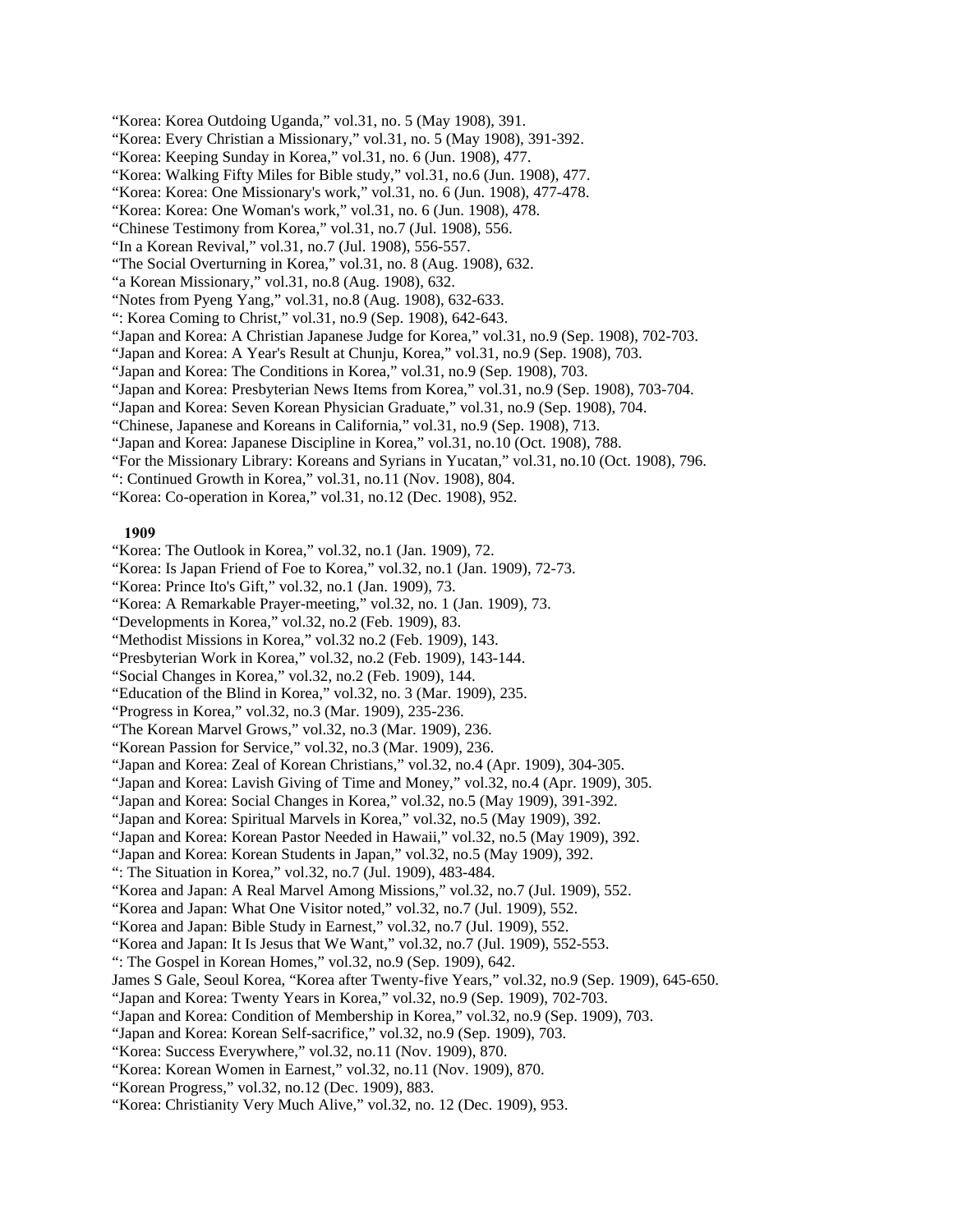"Korea: A Union Theological Seminary," vol.32, no. 12 (Dec. 1909), 953. "Korea: Murder of Prince Ito," vol.32, no.12 (Dec. 1909), 953.

# **1910**

Belle M. Brais, "Transformation of Hawaii," "All About Japan," etc., "The Christian Progress of the World in 1910: A Year of Blessing in Korea," vol.33, no.1 (Jan. 1910), 18-19. "Korea: A Million Souls for Christ," vol.33, no. 1 (Jan. 1910), 71. "Korea: Progress in Korea," vol.33, no.1 (Jan. 1910), 71. "Korea: The Korean Presbytery," vol.33, no.1 (Jan. 1910), 71. "Korea: Presbyterian Part of the Harvest," vol.33, no.1 (Jan. 1910), 71-72. James S. Gale, Seoul, Korea, "Fighting Cholera in Korea," vol.33, no.2 (Feb. 1910), 126-128. "Korea: The Japanese in Korea," vol.33, no.2 (Feb. 1910), 144. "Korea: What Makes It Stick," vol.33, no.2 (Feb. 1910), 144-145. "Korea: *Missionary Review of the World* volunteer Work in Korea," vol.33, no.2 (Feb. 1910), 145. "Editorials: Missionaries and Politics in Korea," vol.33, no.3 (Mar. 1910), 220. "Korea: Christianity in Korea," vol.33, no.3 (Mar. 1910), 231. "Korea: Another Korea Leader an Earnest Christian," vol.33, no.3 (Mar. 1910), 231. "Korea: A Million-souls Campaign!," vol.33, no. 3 (Mar. 1910), 231-232. "Korea: The Japanese Chief-Justice in Korea," vol.33, no.3 (Mar. 1910), 232. ": The Hermit Nation," vol.33, no.4 (Apr. 1910), 241-242. ": A Bold Watchword for Korea," vol.33, no.4 (Apr. 1910), 242. ": Results of Spiritual Power," vol.33, no.4 (Apr. 1910), 242-243. "Korea: Is Japan to Absorb Korea?," vol.33, no. 4 (Apr. 1910), 308. "Korea: Some Results of the Gospel," vol.33, no. 4 (Apr. 1910), 308. "Korea: From Sixty Christians to Forty Thousand," vol.33, no.4 (Apr. 1910), 309. "Korea: Cases of Christian Comity and Unity," vol.33, no.4 (Apr. 1910), 309. "Editorials: The Examples of Korea Missionaries," vol.33, no.5 (May 1910), 380-381. "Japan and Korea: Behold! The Great Opportunity," vol.33, no.5 (May 1910), 393. "Japan and Korea: Koreans Engaging in Evangelism," vol.33, no.5 (May 1910), 393-394. "Japan and Korea: Day-dawn in Korea," vol.33, no. 5 (May 1910), 394. "Korea: Missionary Enterprise in Korea," vol.33, no. 6 (Jun. 1910), 495. "Korea: Koreans as Home Missionaries," vol.33, no. 6 (Jun. 1910), 475-476. "Korea: A Korean Christian Statesman," vol.33, no. 6 (Jun. 1910), 476. "Korea: Marvelous Doings," vol.33, no.7 (Jul. 1910), 554. "Korea: Good Advice from an Oriental Prince," vol.33, no.7 (Jul. 1910), 555. "A Wonderful Story from Korea," vol.33, no. 8 (Aug. 1910), 634. "An Anti-Christian Movement in Korea," vol.33, no.9 (Sep. 1910), 646. "Korea: The Phenomenal Mission," vol.33, no. 9 (Sep. 1910), 701. "Korea: The Phenomenon Restated," vol.33, no. 9 (Sep. 1910), 701. "Korea: A Strenuous Sunday," vol.33, no.9 (Sep. 1910), 701. "Korea: Korean Conditions," vol.33, no.9 (Sep. 1910), 701-702. "Korea: The World's Largest Prayer-meeting," vol.33, no.9 (Sep. 1910), 702. "Korea: Korea a Japanese Province," vol.33, no. 9 (Sep. 1910), 702. "Japan: The Government No Foe to Missions," vol.33, no.9 (Sep. 1910), 703. "The Absorption of Korea," vol.33, no.10 (Oct. 1910), 726. "Korea: The Land and the People," vol.33, no. 10 (Oct. 1910), 786. "Korea: Pentecostal Times in Korea," vol.33, no. 10 (Oct. 1910), 786. "Korea: Korean Christian Generosity," vol.33, no. 10 (Oct. 1910), 786-787. "Korea: Christ and His Church First," vol.33, no. 10 (Oct. 1910), 787. "Korea: Getting Ready to Confess Christ," vol.33, no. 10 (Oct. 1910), 787. "Korea: Korean Foreign Missionaries," vol.33, no. 10 (Oct. 1910), 787. "The Campaign in Korea," vol.33, no.11 (Nov. 1910), 801-802. "Korea: Korea from Henceforth," vol.33, no. 11 (Nov. 1910), 873. "Korea: Christianity Unity in Korea," vol.33, no. 11 (Nov. 1910), 873-874. "Korea: Home Missionaries in Korea," vol.33, no. 11 (Nov. 1910), 874. "Korea: School for Deaf and Blind," vol.33, no. 11 (Nov. 1910), 874.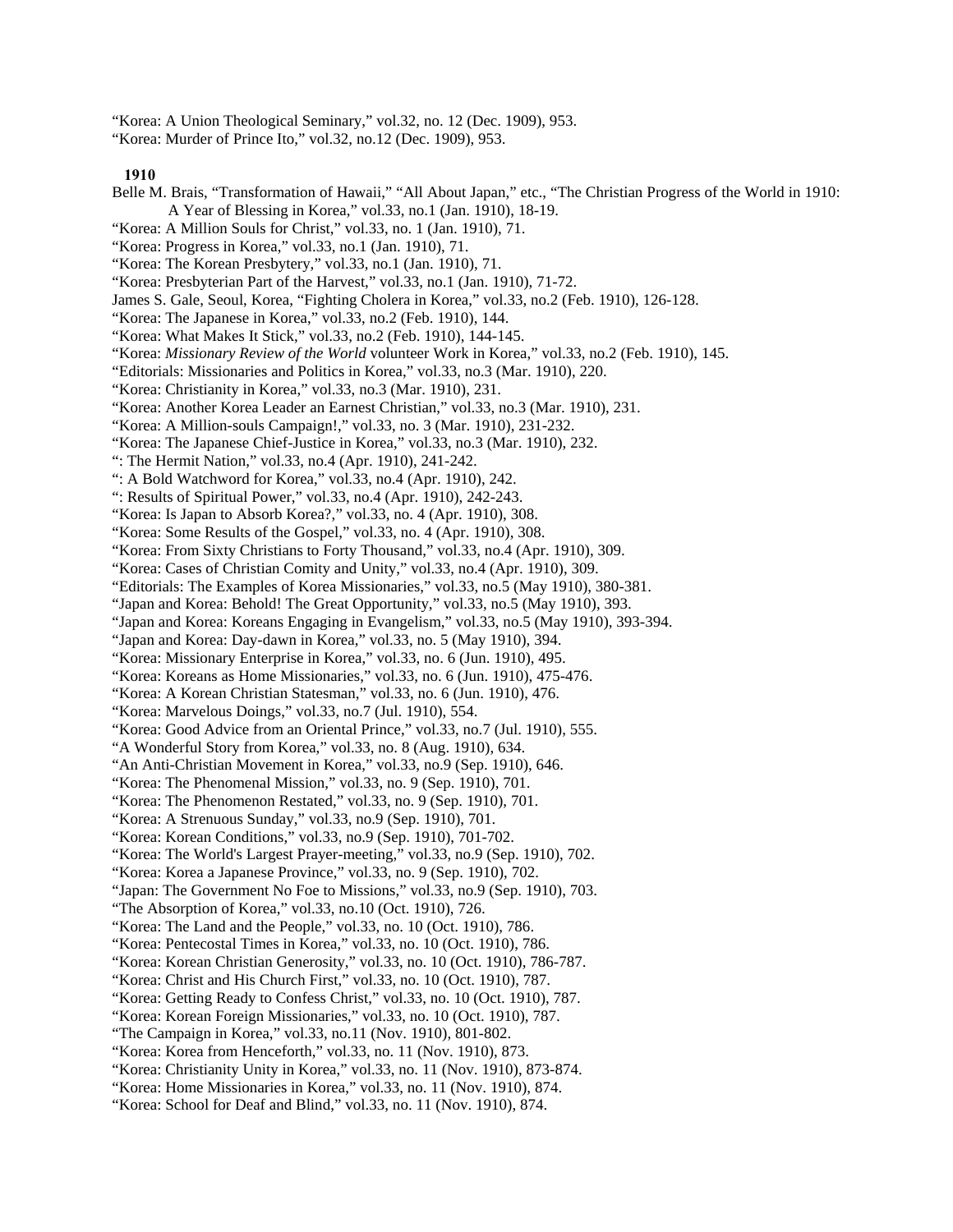"Korea: The Annexation by Japan," vol.33, no. 12 (Dec. 1910), 951.

"Korea: Annexation and Missions in Korea," vol.33, no. 12 (Dec. 1910), 951-952.

"Korea: The New Korean Governor and Missions," vol.33, no.12 (Dec. 1910), 952.

- "Korea: The Gospel Still Making Progress," vol.34, no.1 (Jan. 1911), 72.
- "Korea: Conditions in One City," vol.34, no.1 (Jan. 1911), 72-73.
- "Korea: First Korean Summer Conference," vol.34, no.1 (Jan. 1911), 73.
- "Korea: Last Year the Best Year," vol.34, no. 1 (Jan. 1911), 73.
- "Reaping Harvests in Korea," vol.34, no.2 (Feb. 1911), 81-82.
- "Japanese and Korean Churches," vol.34, no.2 (Feb. 1911), 82.
- "Strange Doctrines in Korea," vol.34, no.2 (Feb. 1911), 82-83.
- "Korea: The Changes of Seven Years," vol.34, no. 2 (Feb. 1911), 144-145.
- "Korea: The Presbytery of Korea," vol.34, no. 2 (Feb. 1911), 145.
- "Korea: Home Missionaries in Korea," vol.34, no. 2 (Feb. 1911), 145.
- "Korea: Methodism in Korea," vol.34, no.2 (Feb. 1911), 145-146.
- Arthur T. Pierson, "First Impression of Korea," vol.34, no.3 (Mar. 1911), 183-187.
- Bishop M. C. Harris, "Christianity in Japan and Korea," vol.34, no.3 (Mar. 1911), 188-190.
- "Editorials: The Paton Memorial Hospital in Korea," vol.34, no.3 (Mar. 1911), 220-221.
- "Korea: The Little Land of Big Things," vol.34, no. 3 (Mar. 1911), 234.
- "Korea: The Gains of Twenty-five Years," vol.34, no.3 (Mar. 1911), 234-235.
- Miss Anna W. Pierson, "Korea-The Land of Opportunity-Invest Now, Big Returns!" vol.34, no.4 (Apr. 1911), 269- 274.
- E. G. Kemp, "A Traveler's Sunday at Peng Yang, Korea," vol.34, no.4 (Apr. 1911), 275-278.
- "The Japanese Policy in Korea," vol.34, no.5 (May 1911), 324.
- "Korea: The Evangelistic Zeal of Korea," vol.34, no.5 (May 1911), 393-394.
- "Korea: A Challenge to Southern Methodists," vol.34, no.5 (May 1911), 394.
- "Korea: Another Notable Case of Giving," vol.34, no.5 (May 1911), 394.
- "Korea: What One Korean Woman Did," vol.34, no.5 (May 1911), 394.
- "Korea: Japanese in the Korean Campaign," vol.34, no.5 (May 1911), 394-395.
- "Japan and Korea: Methodism in Korea," vol.34, no.6 (Jun. 1911), 476-477.
- "Japan-Korea: Christian Endeavor in Japan and Korea," vol.34, no.7 (Jul. 1911), 553.
- W. H. Batstona, "The International Missionary Union, Clifton Springs, New York, 1911: Korea," vol.34, no.8 (Aug. 1911), 610-611.
- "Japan: A Japanese on Korea's Future," vol.34, no. 8 (Aug. 1911), 629.
- "Korea: Not a Million, But Every One," vol.34, no. 8 (Aug. 1911), 630.
- "Korea: A Good Report from Korea," vol.34, no. 8 (Aug. 1911), 630.
- "Korea: The Amazing Growth of two Years," vol.34, no.8 (Aug. 1911), 630.
- "Korea: Zeal for Bible Study," vol.34, no.8 (Aug. 1911), 630.
- "Korea: Gathering the Sheaves," vol.34, no.8 (Aug. 1911), 630-631.
- "Korea: A Missionary Church," vol.34, no.8 (Aug. 1911), 631.
- "Korea: Korean Christians as Givers," vol.34, no. 8 (Aug. 1911), 631.
- Lillian H. Underwood, "Korea and the Gospel," vol.34, no. 9 (Sep. 1911), 695-697.
- "Japan-Korea: Japan's Task in Korea," vol.34, no. 9 (Sep. 1911), 702.
- "Japan-Korea: Bible Work of Koreans for Japanese," vol.34, no.9 (Sep. 1911), 702-703.
- "Japan-Korea: Korea Christians in Earnest," vol.34, no.9 (Sep. 1911), 703.
- "Japan-Korea: A Business Man and a Missionary," vol.34, no.9 (Sep. 1911), 703.
- "Japan-Korea: Ministering to the Deaf," vol.34, no. 9 (Sep. 1911), 703.
- "Japan-Korea: Conversion of a Blind Sorcerer," vol. 34, no.9 (Sep. 1911), 703.
- "Editorials: The Pierson Memorial Bible School in Korea," vol.34, no.10 (Oct. 1911), 779-780.
- "Japan-Korea: Cause of Slow Progress in Japan," vol.34, no.10 (Oct. 1911), 787-788.
- "Japan-Korea: A Japanese Evangelistic Movement," vol.34, no.11 (Nov. 1911), 871.
- "Japan-Korea: A Hospital for the Poor," vol.34, no. 11 (Nov. 1911), 871.
- "Japan-Korea: The Slums in the Cities," vol.34, no. 12 (Dec. 1911), 951.
- "Japan-Korea: A Hospital for the Poor," vol.34, no. 12 (Dec. 1911), 952.
- "Japan-Korea: Japan Evangelizing Korea," vol.34, no.12 (Dec. 1911), 953.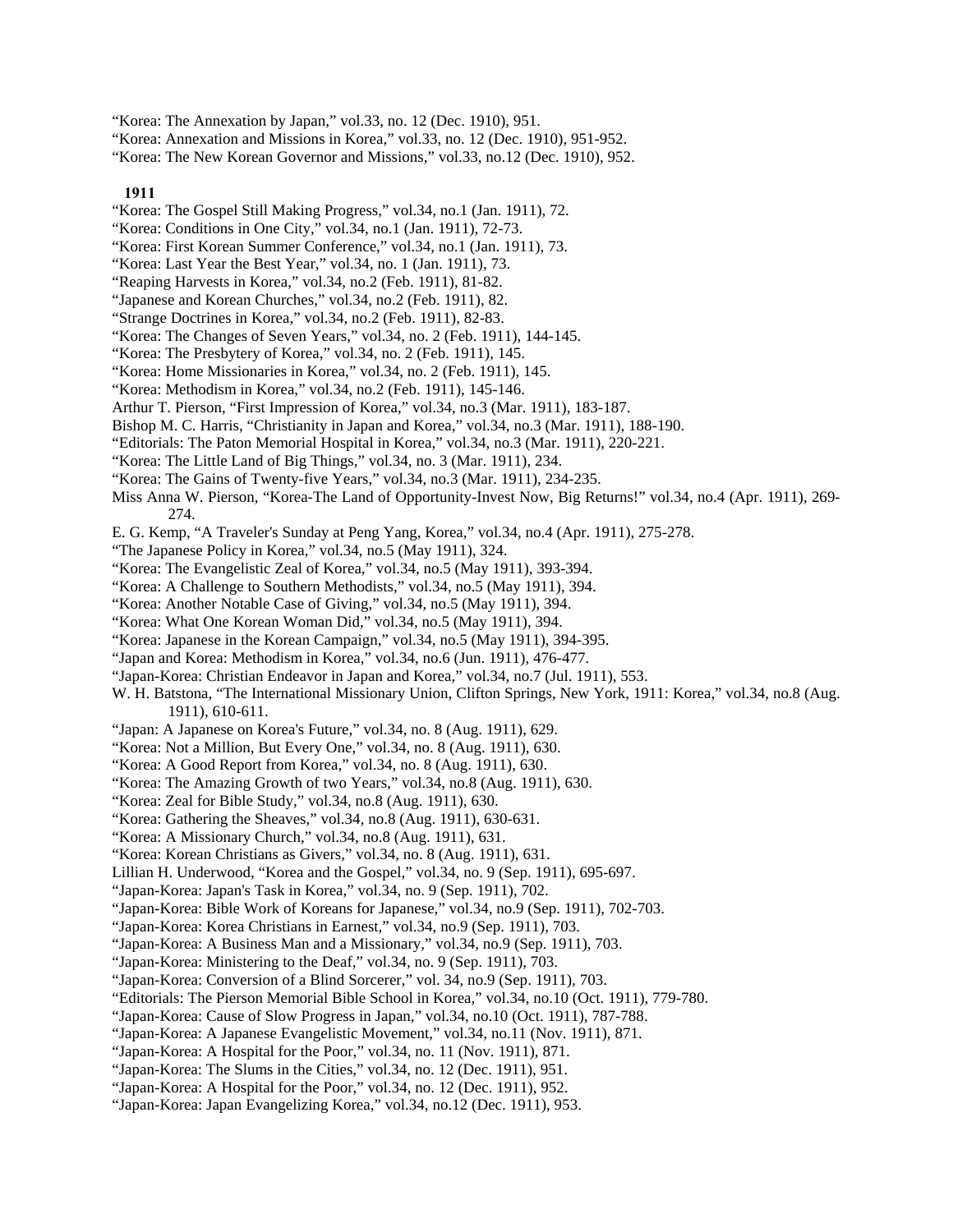"Japan-Korea: Activity of the Y. M. C. A.," vol.34, no.12 (Dec. 1911), 953.

"Japan-Korea: Buddhism Active in Korea," vol.34, no.12 (Dec. 1911), 953.

"Japan-Korea: Christian Comity in Korea," vol.34, no.12 (Dec. 1911), 953-954.

### **1912**

"Changes in Chosen," vol.35, no.1 (Jan. 1912), 2-3. "Japan-Korea: Koreans and Japanese Fraternize," vol.35, no.1 (Jan. 1912), 74. "Japan-Korea: Y. M. C. A. in Korea," vol.35, no. 1 (Jan. 1912), 74-75. Wilbert W. White, "The Need for Bible Schools in Korea," vol.35, no.2 (Feb. 1912), 127. "Japan-Korea: A Japanese-Korean Bible Committee," vol.35, no.2 (Feb. 1912), 144. "Japan-Korea: Changes Seen in One Village," vol.35, no.2 (Feb. 1912), 144. ": Japanese Persecution in Korea," vol.35, no.3 (Mar. 1912), 163. Helen Taylor Billings, "Union and Division in Korea," vol.35, no.3 (Mar. 1912), 189-192. "Japan-Korea: The Achievement of a Quarter-Century," vol.35, no.3 (Mar. 1912), 230. "Japan-Korea: Korean Missions in a Nutshell," vol.35, no.3 (Mar. 1912), 230-231. "Japan-Korea: Moving on Toward Self-support," vol.35, no.3 (Mar. 1912), 231. "Japan-Korea: The Korean Religious Tract Society," vol.35, no.3 (Mar. 1912), 231. W. L. Swallen, "The Progress of Christianity in Korea," vol.35, no.8 (Aug. 1912), 594-597. F. H. L. Paton, "A Picture of Korean Christianity," vol.35, no.8 (Aug. 1912), 615. "Japan-Korea: Japanese Residents in Korea," vol.35, no.8 (Aug. 1912), 628. "Japan-Korea: The Y. M. C. A. in Seoul," vol.35, no.8 (Aug. 1912), 628-629. ": Further News from Korea," vol.35, no.9 (Sep. 1912), 641-642. ": The Future Educational Policy for Korea," vol.35, no.9 (Sep. 1912), 642. "Editorials: A letter from Korea," vol.35, no.9 (Sep. 1912), 698-699. "Japan-Korea: Is Japan a Persecutor?" vol.35, no. 9 (Sep. 1912), 702-703. "Japan-Korea: The Prayer-life in Korea," vol.35, no. 9 (Sep. 1912), 703. "Japan-Korea: What One Christians Endured," vol.35, no.9 (Sep. 1912), 703. "Japan-Korea: Leprosy in Korea," vol.35, no.9 (Sep. 1912), 703-704. "Japan-Korea: How Korean Students Give," vol.35, no.9 (Sep. 1912), 704. ": Conditions in Korea," vol.35, no.10 (Oct. 1912), 723-724. "Japan-Korea: Are the Japanese Persecutors?," vol.35, no.10 (Oct. 1912), 789. "Editorials: The Japanese Cloud in Korea," vol.35, no.11 (Nov. 1912), 858-859.

- "Japan: What One Woman Did," vol.35, no.12 (Dec. 1912), 951.
- "Japan: What Missionaries Have Done," vol.35, no. 12 (Dec. 1912), 951.

- ": The First General Assembly in Korea," vol.36, no.1 (Jan. 1913), 5.
- Miss Caroline L. Palmer, "Observations in Japan, Korea and China," vol.36, no.1 (Jan. 1913), 31-39.
- "The Trial of Korean Christians, A Statement by the Protestant Missionaries in Korea Concerning the Trial for Conspiracy," vol.36, no.1 (Jan. 1913), 39-43.
- "Pak, A Korean Colporteur," vol.36, no.1 (Jan. 1913), 44.
- "Editorials: The Japanese and Koreans," vol.36, no.1 (Jan. 1913), 59-60.
- "Japan-Korea: A Japanese Side of the Question," vol.36, no.1 (Jan. 1913), 71.
- "Japan-Korea: A Pierson Bible School in Prospect," vol.36, no.1 (Jan. 1913), 71-72.
- "Editorials: More about the Korean Trials," vol.36, no.2 (Feb. 1913), 140.
- "Japan-Korea: What Koreans Are Taught," vol.36, no. 2 (Feb. 1913), 144.
- "Japan-Korea: A Presbyterian Chief Justice," vol.36, no.2 (Feb. 1913), 144-145.
- "China: Christian Leaders Visiting Korea," vol.36, no. 3 (Mar. 1913), 230.
- E. Wade Koons, "Some Obscure Korean Heroes," vol.36, no. 4 (Apr. 1913), 283-286.
- "Japan and Korea: Conversion of a Korean Saloon-Keeper," vol.36, no.4 (Apr. 1913), 308.
- "Japan-Korea: The Korean Conspiracy Case," vol.36, no.5 (May 1913), 384-385.
- "Japan-Korea: Converted During the Trial," vol.36, no.5 (May 1913), 385.
- "Japan-Korea: A Korean Foreign Mission," vol.36, no. 5 (May 1913), 385.
- A Korean in America, "A Korean View of Japan's Policy in Korea," vol.36, no. 6 (Jun. 1913), 450-453.
- "Japan-Korea: A Korean Reference Bible," vol.36, no. 6 (Jun. 1913), 475.
- "Japan-Korea: Examination of Converts," vol.36, no. 6 (Jun. 1913), 475-476.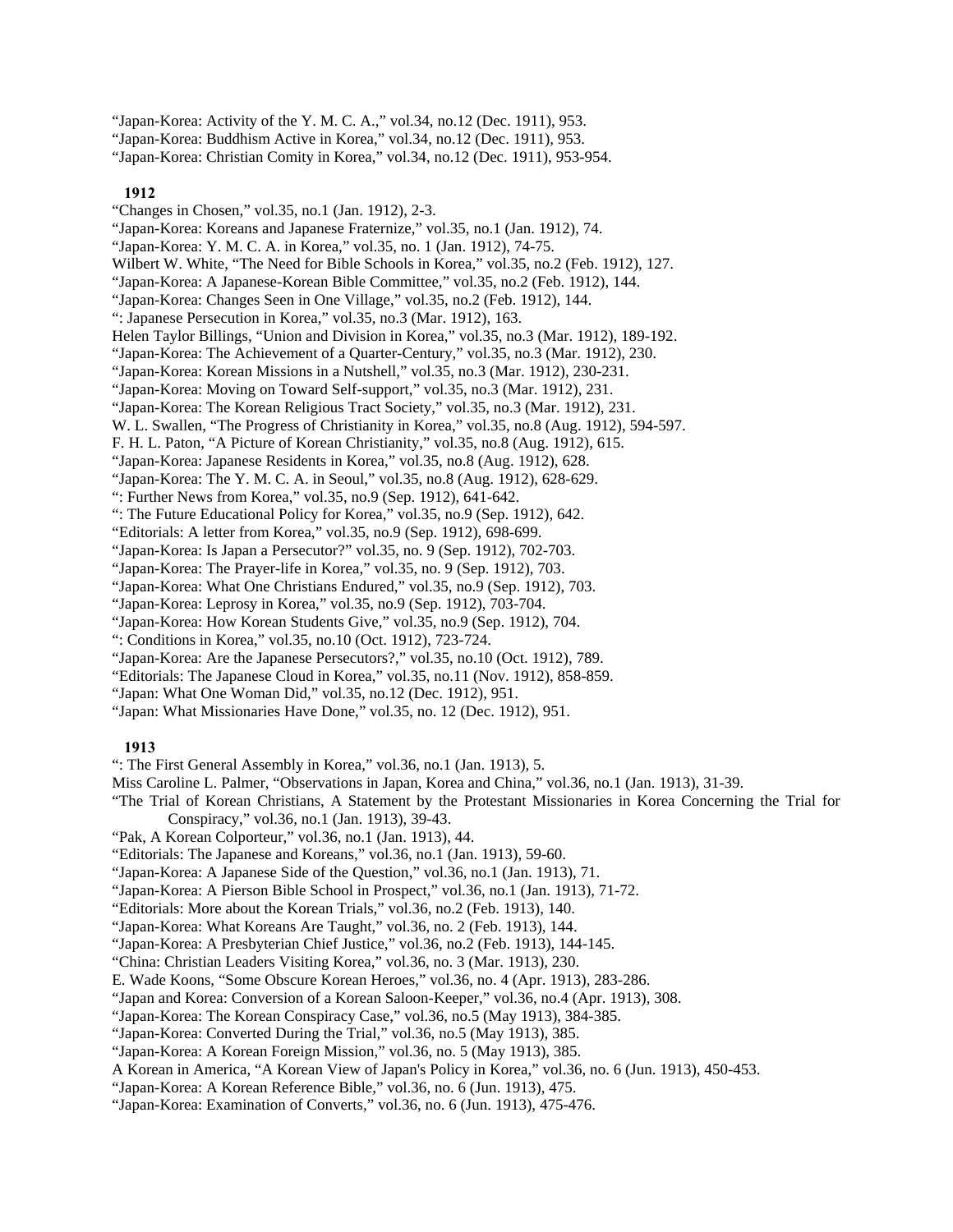- "Japan and Korea: A Third Trial for Korean Christians," vol.36, no.7 (Jul. 1913), 553-554.
- "Japan and Korea: A Korean Christian Woman," vol.36, no.7 (Jul. 1913), 554.
- "Japan-Korea: Christian Endeavors in Japan and Korea," vol.36, no.8 (Aug. 1913), 626.
- "Japan-Korea: The Outlook in Korea," vol.36, no. 8 (Aug. 1913), 627.
- "Japan-Korea: Japanese in Korea," vol.36, no.8 (Aug. 1913), 627.
- "Japan-Korea: Korea's Work of Foreign Missions," vol.36, no.8 (Aug. 1913), 627-628.
- ": Christian Growth in Korea," vol.36, no.9 (Sep. 1913), 642-643.
- Mrs. W. A. Venable, "Bible Scenes and Customs in Korean Life," vol.36, no. 9 (Sep. 1913), 694-695.
- "Japan and Korea: Eager for the Gospel in Korea," vol.36, no.9 (Sep. 1913), 700.
- "Japan and Korea: New Lines of Work in Korea," vol.36, no.9 (Sep. 1913), 700.
- "Japan and Korea: Koreans Going as Missionaries," vol.36, no.9 (Sep. 1913), 701.
- "Japan and Korea: Sunday-School Commission in Korea," vol.36, no.9 (Sep. 1913), 701.
- "Japan and Korea: Leading Japanese Christians in Korea," vol.36, no.10 (Oct. 1913), 788-789.
- "Japan and Korea: Korea's Foreign Missions," vol.36, no.10 (Oct. 1913), 789.
- "Editorial: Missionaries and Japanese in Korea," vol.36, no.11 (Nov. 1913), 861-862.
- "Japan-Korea: A Large Koreans Bible Class," vol.36, no.11 (Nov. 1913), 873.
- "Japan-Korea: Final Outcome of Korean Trials," vol.36, no.12 (Dec. 1913), 951-952.
- "Japan-Korea: A Korean Missionary to China," vol.36, no.12 (Dec. 1913), 952.

### **1914**

- "Japan-Korea: Korea's Unrest," vol.37, no.1 (Jan. 1914), 73.
- "Japan-Korea: The Korea Revival Continues," vol.37, no.1 (Jan. 1914), 73-74.
- John R. Mott, "An Unprecedented World Situation-The Remarkable Story of Missionary Progress as Revealed in Journeys Around the World: Korea's Awakening," vol.37, no.2 (Feb. 1914), 94-95.
- J. L. Gerdine, "Trial and Triumph in Korea," vol.37, no.2 (Feb. 1914), 121.
- "Japan-Korea: The Bible in Korea," vol.37, no.2 (Feb. 1914), 147-148.
- "Japan-Korea: Christianity to Date," vol.37, no. 3 (Mar. 1914), 235.
- "Japan and Korea: The Charges Against Japan," vol.37, no.4 (Apr. 1914), 308.
- "Japan and Korea: Korea Then and now," vol.37, no. 4 (Apr. 1914), 309.
- "Japan-Korea: Japanese Prayer for a Church in Korea," vol.37, no.5 (May 1914), 386.
- "Japan-Korea: Korean Women to the Fore," vol.37, no.5 (May 1914), 387.
- "Japan-Korea: Japanese Report of Religion in Korea," vol.37, no.5 (May 1914), 387.
- "Japan-Korea: The Better side of Japanese Rule," vol.37, no.6 (Jun. 1914), 470-471.
- "Japan-Korea: Korean Foreign Missionary Work," vol. 37, no.6 (Jun. 1914), 471.
- ": The Japanese in Korea," vol.37, no.7 (Jul. 1914), 483-484.
- "Japan-Korea: The Association Movement in Korea," vol.37, no.7 (Jul. 1914), 551.
- "Japan-Korea: Remodeling Korea," vol.37, no.7 (Jul. 1914), 551-552.
- "Japan-Korea: Progress in Korea," vol.37, no.7 (Jul. 1914), 552.
- "Japan-Korea: Child Evangelism in Korea," vol.37, no.8 (Aug. 1914), 635.
- "Korean Students Accepting Christ," vol.37, no. 9 (Sep. 1914), 702.
- "Japan-Korea: Korean Christianity," vol.37, no. 10 (Oct. 1914), 789.
- "Japan-Korea: Progress in Pyeng Yang," vol.37, no. 10 (Oct. 1914), 789-790.
- "Japan-Korea: Christianity in Korea," vol.37, no. 11 (Nov. 1914), 871-872.
- "Japan-Korea: What a Student Y. M. C. A. Can Report," vol.37, no.11 (Nov. 1914), 872.

- Robert E. Speer, "Some Missionary Aspects of the Year 1914: Japan and Korea," vol.38, no.1 (Jan. 1915), 10-11.
- "Japan-Korea: Statistics from Korea," vol.38, no. 1 (Jan. 1915), 74.
- "Japan-Korea: Buddhist Propaganda in Korea," vol.38, no.1 (Jan. 1915), 74-75.
- "Japan-Korea: A Christian Korean View," vol.38, no. 2 (Feb. 1915), 147.
- "Japan-Korea: Japan's Work in Korea," vol.38, no. 3 (Mar. 1915), 235.
- "Japan-Korea: *Missionary Review of the World* voluntary Korean Colporteurs," vol.38, no.3 (Mar. 1915), 235.
- "Japan-Korea: New Dictionary for Koreans," vol.38, no.4 (Apr. 1915), 305.
- "Japan-Korea: Korean Christians Released," vol.38, no.4 (Apr. 1915), 305.
- "Japan-Korea: Baby Contest in Korea," vol.38, no. 4 (Apr. 1915), 306.
- ": Methodist Revival in Korea," vol.38, no.5 (May 1915), 326.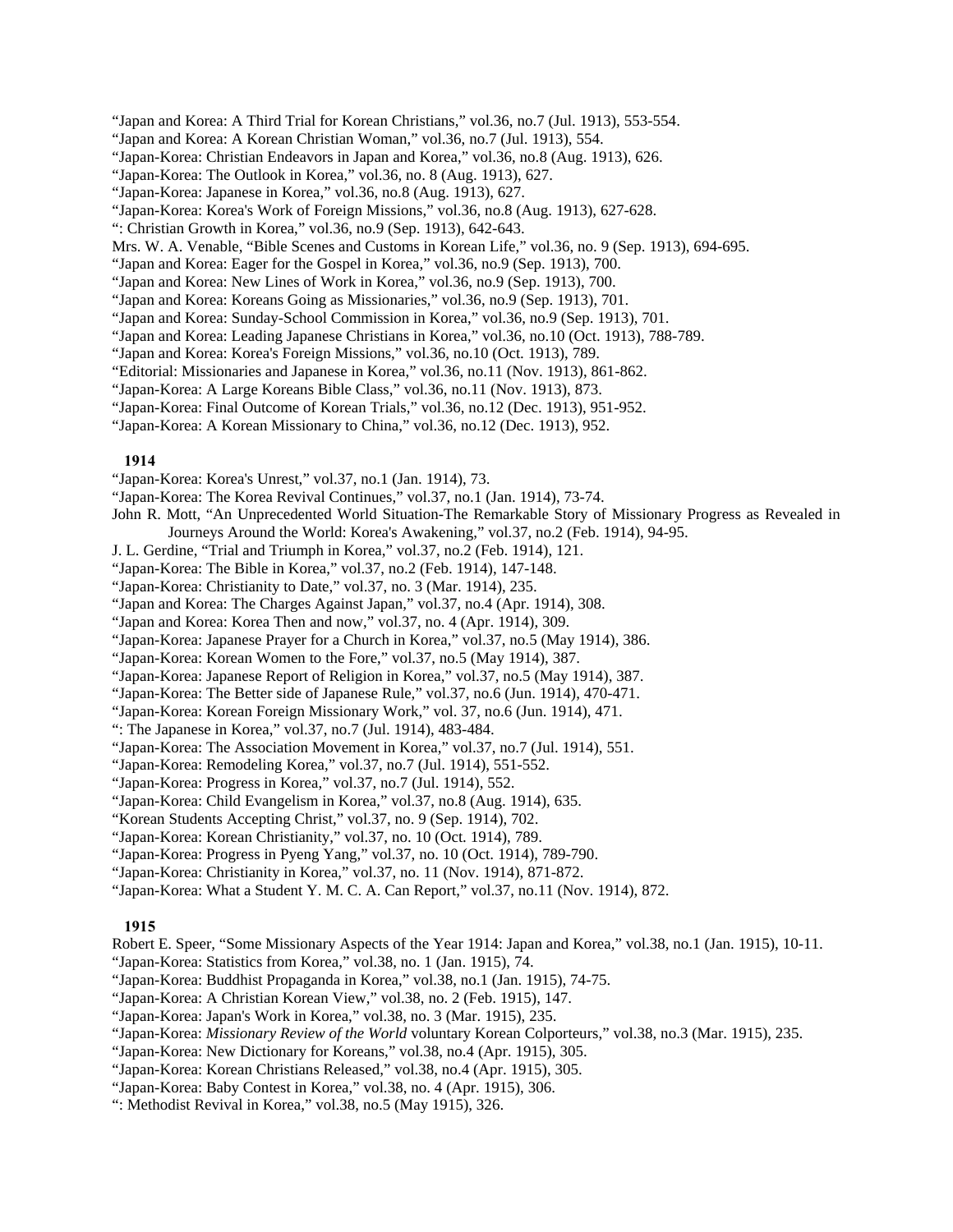- "Japan-Korea: Japanese Officials and Korean Missionaries," vol.38, no.5 (May 1915), 392-393.
- "Japan-Korea: Advance in Korean Churches," vol.38, no.5 (May 1915), 393.
- "Japan-Korea: Sunday Schools for non-Christians," vol.38, no.5 (May 1915), 393.
- "Japan-Korea: 'Bible-Pockets' in Korea," vol.38, no. 6 (Jun. 1915), 470.
- "Japan-Korea: Systematic Soul-Winning in Korea," vol.38, no.6 (Jun. 1915), 470-471.
- "Japan-Korea: Japanese Report on Korea," vol.38, no. 6 (Jun. 1915), 471.
- ": Religious Instruction in Korea," vol.38, no.7 (Jul. 1915), 484-485.
- "A Korean Christian Nobleman-A Sketch of Baron Yun Chi-ho, Preacher, Teacher, Statesman," vol.38, no.7 (Jul. 1915), 506-508.
- "Japan-Korea: Then and Now," vol.38, no.7 (Jul. 1915), 552.
- "Japan-Korea: The Hamill Memorial in Japan," vol.38, no.7 (Jul. 1915), 552-553.
- "Japan-Korea: Remarkable Bible Circulation," vol.38, no.7 (Jul. 1915), 553.
- "Japan-Korea: Korea and Uganda," vol.38, no.7 (Jul. 1915), 553.
- "Japan-Korea: As Active Bible Class," vol.38, no. 7 (Jul. 1915), 553-554.
- "Japan-Korea: Koreans 'Born Preachers'," vol.38, no. 7 (Jul. 1915), 554.
- ": New Pentecost in Korea," vol.38, no.8 (Aug. 1915), 565.
- "Japan-Korea: Korean Villagers Banish the Saloon," vol.38, no.8 (Aug. 1915), 630.
- Mattie Wilcox Noble, Seoul, Korea, "Christ in Korean Homes,"(from *The Korean Mission Field*) vol.38, no.9 (Sep. 1915), 689-690.
- Belle M. Brain, College Hill, Schenectady, New York, "Department of the Best Methods: A Korean Cut-out," vol.38, no.9 (Sep. 1915), 698.
- "Japan-Korea: Work for Japanese in Korea," vol.38, no.9 (Sep. 1915), 704-705.
- "Japan-Korea: Sunday-School Growth in Korea," vol.38, no.9 (Sep. 1915), 705.
- "Japan-Korea: Lavish Giving of Time," vol.38, no.9 (Sep. 1915), 705.
- "Japan-Korea: Picture-Cards and Cigarettes," vol.38, no. 9 (Sep. 1915), 705.
- "Japan-Korea: What Led Them to Christ," vol.38, no. 10 (Oct. 1915), 788.
- "Japan-Korea: A Contest in Selling Gospels," vol.38, no.10 (Oct. 1915), 788.
- "Japan-Korea: A Typical Case," vol.38, no.10 (Oct. 1915), 789.
- "Japan-Korea: The Sunday-School Opportunity in Korea," vol.38, no.11 (Nov. 1915), 874.
- Robert E. Speer, "A Letter from Korea-Laying the Corner-stone of the Arthur T. Pierson Memorial Bible School in Seoul," vol.38, no.12 (Dec. 1915), 916-917.
- "Japan-Korea: The Union Theological School in Korea," vol.38, no.12 (Dec. 1915), 952.
- "Japan-Korea: The Korean Church a Model," vol.38, no.12 (Dec. 1915), 952-953.
- "Japan-Korea: A Missionary School at Syen Chun," vol.38, no.12 (Dec. 1915), 953.

- ": Evangelistic Campaign in Korea," vol.39, no.1 (Jan. 1916), 3-5.
- "Japan-Korea: A Notable Gathering in Seoul," vol.39, no.1 (Jan. 1916), 72.
- "Japan-Korea: Phenomenal Christian Growth," vol.39, no.2 (Feb. 1916), 143.
- "Japan-Korea: Education in Chosen," vol.39, no. 2 (Feb. 1916), 143-144.
- "Japan-Korea: Convention for the Blind and Deaf," vol.39, no.2 (Feb. 1916), 144.
- "Japan-Korea: Fruits of Colportage Work," vol.39, no. 2 (Feb. 1916), 144.
- "Japan-Korea: Moody's Sermon in a Korean Prison," vol.39, no.2 (Feb. 1916), 144-145.
- Wm. I. Haven, "A Century of Bible Distribution-A Hundred Years of the American Bible Society," vol.39, no.4 (Apr. 1916), 273-277.
- "Japan-Korea: Aggressive Work by Seoul Christians," vol.39, no.4 (Apr. 1916), 308.
- "Japan-Chosen: Korea's Record Year," vol.39, no. 5 (May 1916), 395.
- "Japan-Chosen: Prayer Restore Sanity," vol.39, no. 6 (Jun. 1916), 475.
- ": Mission schools in Chosen," vol.39, no.7 (Jul. 1916), 485-486.
- Thomas Guthrie Speer, "Casting out Demons in Asia-Evidences of Christianity at Work in the Far East," vol.39, no.7 (Jul. 1916), 499-506.
- Robert E. Speer, "Japan's Leadership in Asia," vol.39, no.7 (Jul. 1916), 517-522.
- "Japan-Chosen: Progress in Korea," vol.39, no.7 (Jul. 1916), 555.
- "Japan-Chosen: Japanese Tributes to Bishop Harris," vol.39, no.8 (Aug. 1916), 630.
- "Japan-Chosen: 'Better Babies' in Korea," vol.39, no. 8 (Aug. 1916), 631-632.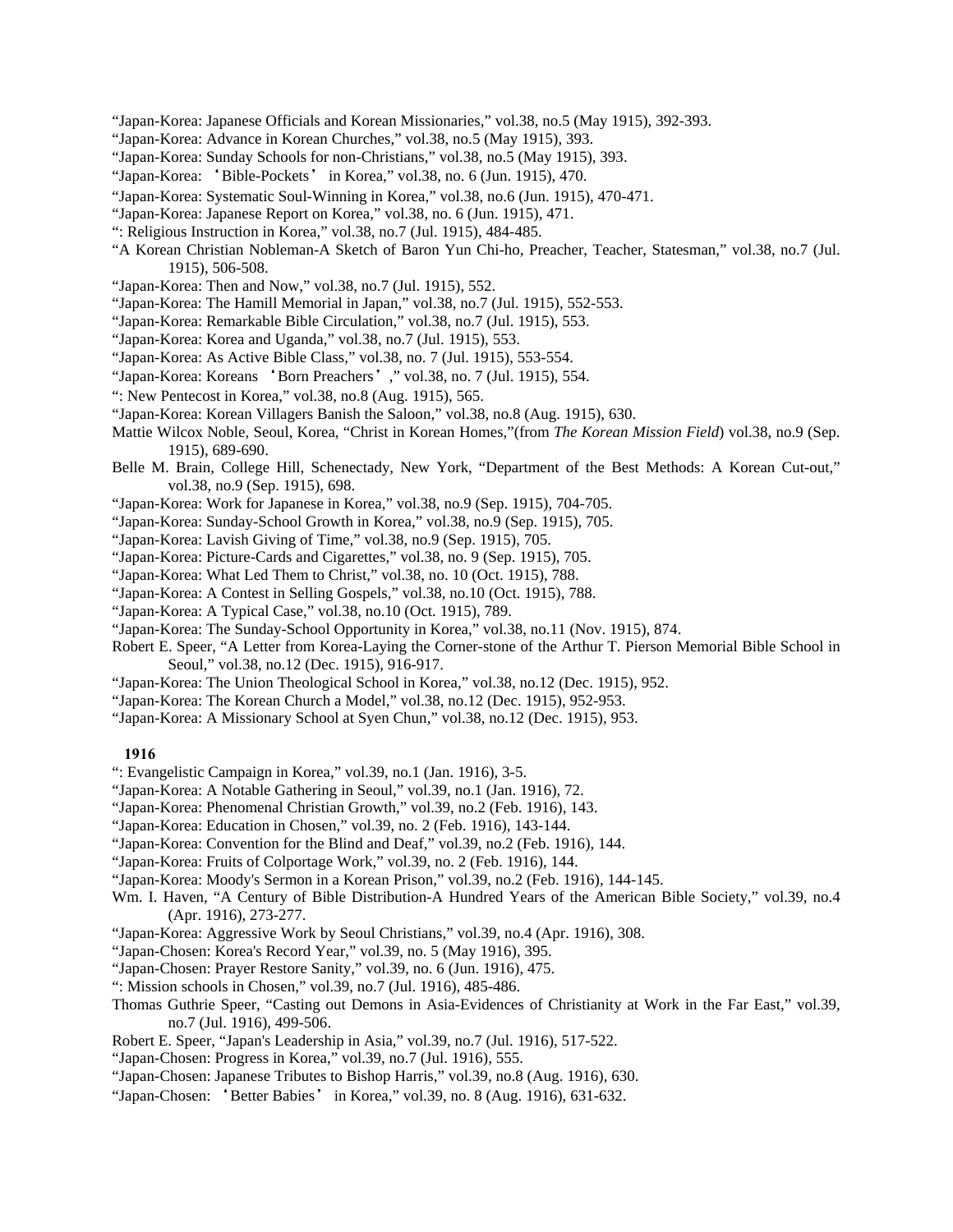"Japan-Chosen: Soul Winning-How They Do It," vol.39, no.8 (Aug. 1916), 632.

- ": Korean Missions in Manchuria," vol.39, no.9 (Sep. 1916), 642-643.
- "Japan-Chosen: Korean Railway Y. M. C. A," vol.39, no.9 (Sep. 1916), 704.
- "Japan-Chosen: A Men's Home Missionary Society," vol.39, no.9 (Sep. 1916), 704.

"Japan-Chosen: Tests for Church Membership," vol.39, no.9 (Sep. 1916), 704-705.

- "News from Many Lands: Japan-Chosen: Korean School Closed," vol.39, no.10 (Oct. 1916), 792.
- "News from Many Lands: Japan-Chosen: Yun Chi Ho Now Y. M. C. A. Secretary," vol.39, no.10 (Oct. 1916), 792.
- "News from Many Lands: Japan-Chosen: Bible in Korea," vol.39, no.11 (Nov. 1916), 871.
- "News from Many Lands: Japan-Chosen: A Korean Opinion of American Churches," vol.39, no.11 (Nov. 1916), 871-872.
- "News from Many Lands: Obituary Notes: Dr. Underwood of Korea," vol.39, no. 11 (Nov. 1916), 877.
- "News from Many Lands: Obituary Notes: Rev. Wilbur C. Swearer of Korea of Korea," vol.39, no.11 (Nov. 1916), 878.
- "(photo) Dr. Horace G. Underwood Addressing a Sunday School Rally of Sixteen Hundred People at the North Palace, Seoul, Korea," vol.39, no.12 (Dec. 1916), 1.
- Midori Komatzu, "Religious Liberty in Korea," vol.39, no. 12 (Dec. 1916), 891-901.
- Mrs. Horace G. Underwood, "Horace Grant Underwood-Missionary-A Sketch of His Life and Work for Korea," vol.39, no.12 (Dec. 1916), 902-910.
- Arthur J. Brown, "Dr. Underwood Service in Korea," vol.39, no.12 (Dec. 1916), 911-913.
- "News from Many Lands: Japan-Chosen: Place for a University in Chosen," vol.39, no.12 (Dec. 1916), 953.
- "News from Many Lands: Japan-Chosen: To Prevent "Cooling Off," vol.39, no. 12 (Dec. 1916), 953-954.

# **1917**

": The Problems of Chosen," vol.40, no.1 (Jan. 1917), 7-8.

- ": Unity in the Korean Church," vol.40, no.2 (Feb. 1917), 85-86.
- "News from Many Lands: Japan-Chosen: Korean Christian Literature," vol.40, no. 2 (Feb. 1917), 147.
- "News from Many Lands: Japan-Chosen: A Korean Evangelist," vol.40, no.2 (Feb. 1917), 147.
- "News from Many Lands: Japan-Chosen: One Lord-One Faith," vol.40, no.3 (Mar. 1917), 234.
- "News from Many Lands: Japan-Chosen: How the Koreans Give," vol.40, no. 3 (Mar. 1917), 234.
- "News from Many Lands: Japan-Chosen: Winning Korean Students," vol.40, no. 3 (Mar. 1917), 234.
- "News from Many Lands: Japan-Chosen: Preaching Competition in Chosen," vol.40, no.4 (Apr. 1917), 307.
- "News from Many Lands: Japan-Chosen: An Anti-Christian Boycott," vol.40, no. 4 (Apr. 1917), 307.
- "News from Many Lands: Japan-Chosen: Missionary Education in Korea," vol.40, no.4 (Apr. 1917), 307-308.
- "News from Many Lands: Japan-Chosen: Writing Korean Boys," vol.40, no.4 (Apr. 1917), 308.
- John Y. Crothers, "A Korean Church at Work-An Account of Andong Colportage and Its Results," vol.40, no.5 (May 1917), 353-356.
- "News from Many Lands: Japan-Chosen: Training Christian Workers in Chosen," vol.40, no.5 (May 1917), 389.
- "News from Many Lands: Japan-Chosen: Eager Korean Bible Students," vol.40, no. 5 (May 1917), 390.
- "News from Many Lands: Japan-Chosen: For Korean Lepers," vol.40, no.5 (May 1917), 390.
- "News from Many Lands: Japan-Chosen: 'Confession Meetings' in Chosen," vol.40, no.6 (Jun. 1917), 471.
- "News from Many Lands: Japan-Chosen: Sunday-Schools for All Ages," vol.40, no. 6 (Jun. 1917), 471.
- "News from Many Lands: Japan-Chosen: Moderator of Korean Assembly," vol.40, no.7 (Jul. 1917), 554.
- "News from Many Lands: Japan-Chosen: Korean Bible Conferences," vol.40, no. 7 (Jul. 1917), 554-555.
- "News from Many Lands: Japan-Chosen: A Korean Pastor's Vow," vol.40, no. 8 (Aug. 1917), 631.
- "News from Many Lands: Japan-Chosen: Advance Into Manchuria," vol.40, no. 8 (Aug. 1917), 631.
- "News from Many Lands: Japan-Chosen: Kim's Zero Marks," vol.40, no.8 (Aug. 1917), 631-632.
- "(Photo) Some Korean School Children-Ready to Be Trained for God or the Devil," vol.40, no.9 (Sep. 1917), 641.
- ": Successful Korean Evangelism," vol.40, no.9 (Sep. 1917), 642-643.
- Walter C. Erdman, "The Bible in Chosen-I," vol.40, no.9 (Sep. 1917), 675-680.
- "News from Many Lands: Japan-Chosen: The Chosen Christian College," vol.40, no. 9 (Sep. 1917), 704.
- "News from Many Lands: Japan-Chosen: The Jesus Doctrine Book," vol.40, no. 9 (Sep. 1917), 704.
- "News from Many Lands: Japan-Chosen: A Korean Good Samaritan," vol.40, no. 9 (Sep. 1917), 704.
- "News from Many Lands: Japan-Chosen: Widespread Suffering in Chosen," vol.40, no.9 (Sep. 1917), 704-705.
- "News from Many Lands: Japan-Chosen: The Donkey's Example," vol.40, no. 9 (Sep. 1917), 791.
- "Korean Church Life," vol.40, no.11 (Nov. 1917), 830.
- "News from Many Lands: Japan-Chosen: Fruits of a Revival," vol.40, no.12 (Dec. 1917), 950.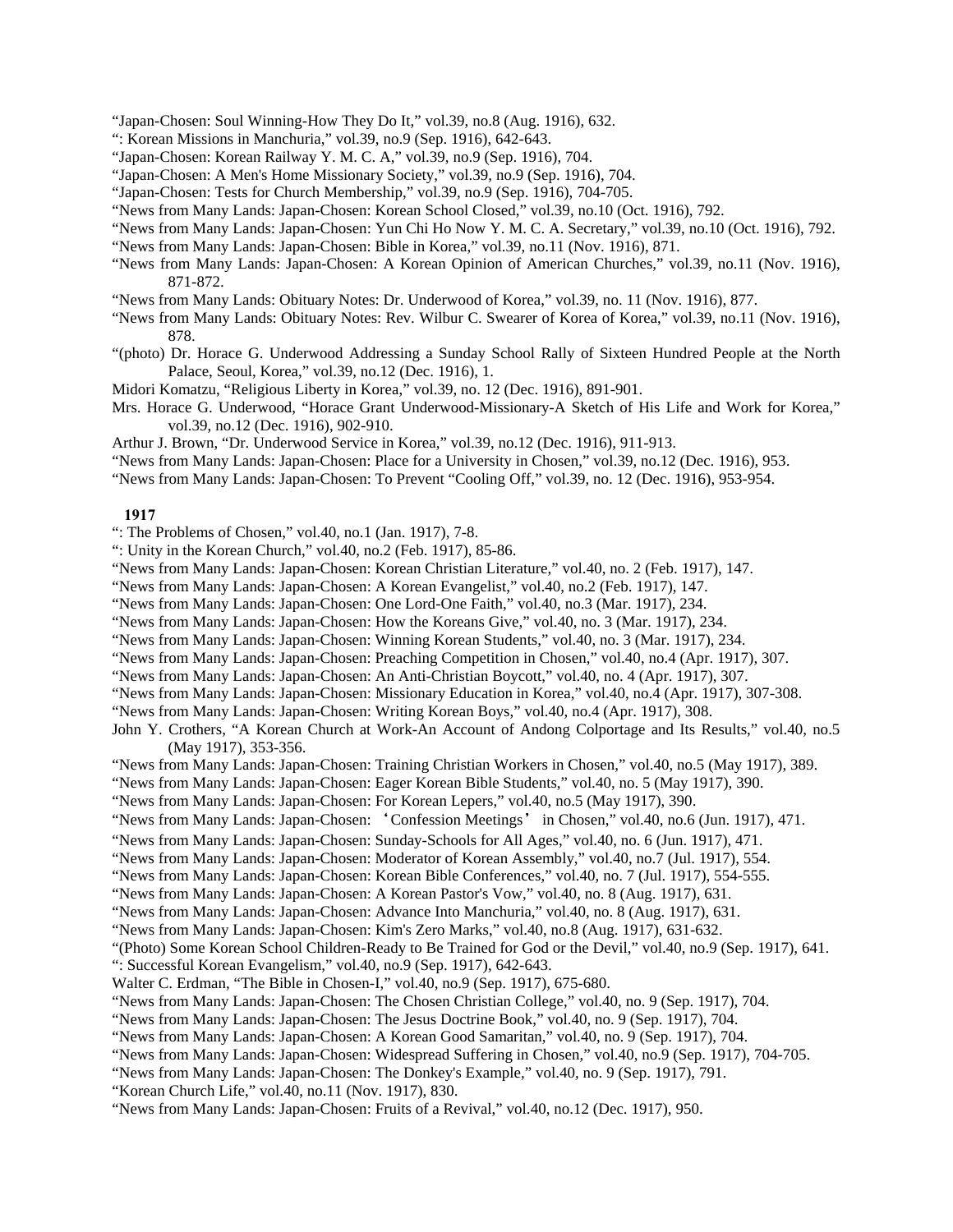"News from Many Lands: Japan-Chosen: How Korean Women Give," vol.40, no. 12 (Dec. 1917), 950-951.

# **1918**

"News from Many Lands: Japan-Chosen: Missionary Power of Korean Church," vol.41, no.1 (Jan. 1918), 74. "News from Many Lands: Japan-Chosen: Opium Growing in Chosen," vol.41, no. 2 (Feb. 1918), 148. "News from Many Lands: Japan-Chosen: Growth of a Korean Church," vol.41, no. 2 (Feb. 1918), 148. "News from Many Lands: Japan-Chosen: A Korean Penalty for Gamblers," vol.41, no.3 (Mar. 1918), 234-235. "News from Many Lands: Japan-Chosen: Six Days in One Lesson," vol.41, no. 4 (Apr. 1918), 308. "News from Many Lands: North America: Christian Koreans in America," vol.41, no.4 (Apr. 1918), 314. "News from Many Lands: Japan: Evangelism in Seoul," vol.41, no.5 (May 1918), 391. "News from Many Lands: Japan-Chosen: Y. M. C. A. in Japan and Korea," vol.41, no.6 (Jun. 1918), 469. "News from Many Lands: Japan-Chosen: What Korean Girls Need," vol.41, no. 6 (Jun. 1918), 469. "News from Many Lands: Japan-Chosen: Drafting Pastors for Missionary Work," vol.41, no.6 (Jun. 1918), 469-470. "News from Many Lands: Japan-Chosen: Lepers Much at Peace," vol.41, no.6 (Jun. 1918), 470. "News from Many Lands: Japan-Chosen: A Korean's Opinion of Missions," vol.41, no.7 (Jul. 1918), 556. "News from Many Lands: Japan-Chosen: The Deacon's Restitution," vol.41, no. 7 (Jul. 1918), 556-557. Yi Kwang-Su, (free Translation by the Hon. T. H. Yun), "What Christianity Has Done for Korea," vol.41, no.8 (Aug. 1918), 607-608. "News from Many Lands: Japan: New Plans for Seoul College," vol.41, no.8 (Aug. 1918), 632. "News from Many Lands: Japan: A Korean Centenary Program," vol.41, no.8 (Aug. 1918), 632. "News from Many Lands: Japan: Training 2,000 Korean Men," vol.41, no.8 (Aug. 1918), 632-633. "News from Many Lands: Japan: Care for Korean Lepers," vol.41, no.8 (Aug. 1918), 633. ": The Social Progress of Korean Women," vol.41, no.9 (Sep. 1918), 642-643. Horace H. Underwood, Seoul, Korea, "Industrial Training in the Far East," vol.41, no.9 (Sep. 1918), 675-680. "News from Many Lands: Japan-Chosen: Working at Her Religion," vol.41, no. 9 (Sep. 1918), 704. "News from Many Lands: Japan-Chosen: How a Leaflet Bore Fruit," vol.41, no. 9 (Sep. 1918), 704. "News from Many Lands: Japan-Chosen: Wayside Sunday Schools," vol.41, no. 9 (Sep. 1918), 704-705. "News from Many Lands: Japan-Chosen: Class for Korean Women," vol.41, no. 9 (Sep. 1918), 705. "News from Many Lands: Japan-Chosen: Devil Worship in Chosen," vol.41, no. 9 (Sep. 1918), 705. Harry A. Rhodes, "Do Koreans Need Medical Missions?," vol.41, no.10 (Oct. 1918), 763-764. "News from Many Lands: Japan-Chosen: Korean Church Federal Council," vol.41, no.10 (Oct. 1918), 787. "News from Many Lands: Japan-Chosen: Some Missionary Hardships," vol.41, no. 10 (Oct. 1918), 787. "News from Many Lands: Japan-Chosen: Good Literature for Korea," vol.41, no. 10 (Oct. 1918), 787. "News from Many Lands: Japan-Chosen: A Native Literature for Korea," vol.41, no. 11 (Nov. 1918), 873-874. "News from Many Lands: Japan-Chosen: Education of Korea Girls," vol.41, no. 11 (Nov. 1918), 874. "News from Many Lands: Korean Mission to China," vol.41, no.12 (Dec. 1918), 954. "News from Many Lands: Christianity Taught in an Factory," vol.41, no.12 (Dec. 1918), 954-955. "News from Many Lands: A Sunday-School in Korea," vol.41, no.12 (Dec. 1918), 955.

#### **1919**

"News from Many Lands: Japan-Chosen: Korean Church Diligent in Business," vol.42, no.1 (Jan. 1919), 74.

"News from Many Lands: Japan-Chosen: Christianity an Open Sesame," vol.42, no. 2 (Feb. 1919), 144.

"News from Many Lands: Japan-Chosen: Offered His Baby in Payment," vol.42, no. 2 (Feb. 1919), 144.

"News from Many Lands: Japan-Chosen: Through-Going Korean Leaders," vol.42, no.2 (Feb. 1919), 144-145.

"News from Many Lands: Japan-Chosen: The Christian Church in Korea," vol.42, no.4 (Apr. 1919), 309-310.

": A New Crisis in Chosen," vol.42, no.5 (May 1919), 323-325.

- ": The Struggle for Liberty in Korea," vol.42, no.5 (May 1919), 405-407.
- "News from Many Lands: Japan-Chosen: Some Korean Tithers," vol.42, no.6 (Jun. 1919), 477.
- "News from Many Lands: Japan-Chosen: Korea Ready to Become Christian," vol.42, no.7 (Jul. 1919), 551.

"News from Many Lands: Japan-Chosen: Korean Persecution Verified," vol.42, no. 8 (Aug. 1919), 628.

"Editorial Comment: Japan and the Korean Revolution," vol.42, no.9 (Sep. 1919), 654-655.

Shimpei Goto, "Japanese Statesman on Christian Missions," vol.42, no.9 (Sep. 1919), 657-660.

Takashi Suzuki, "The Emergence in Chosen (This is a Japanese Christian viewpoint of the disturbances in Korea, printed in the Fukuin Shimpo (May 15, 1919. Most of the facts have, however, been kept from the Japanese press)," vol.42, no.9 (Sep. 1919), 661-663.

"Reporting on the Korean Uprising," vol.42, no.9 (Sep. 1919), 664-668.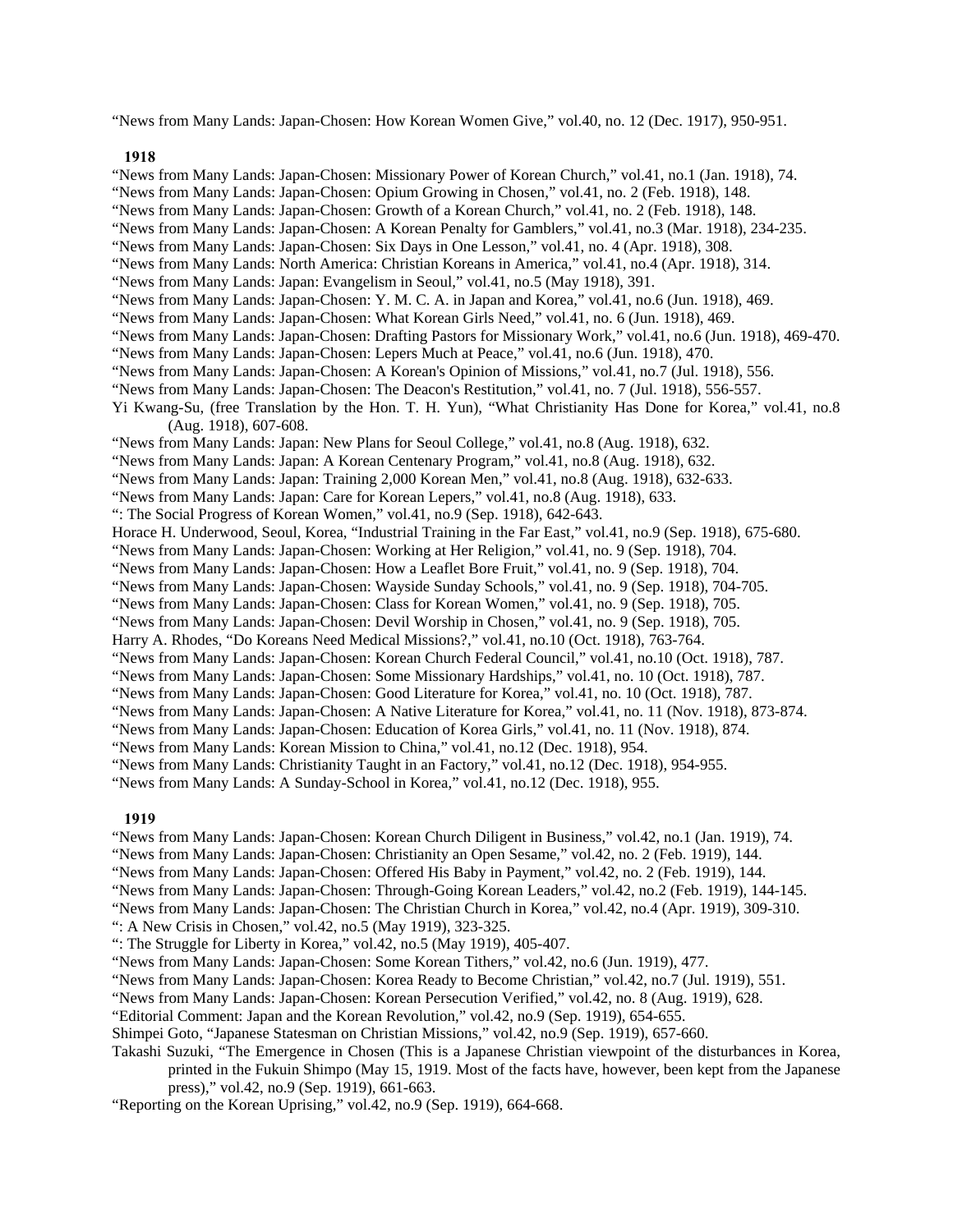"News from Many Lands: Japan-Chosen: Chosen Christian College," vol.42, no. 9 (Sep. 1919), 704. "News from Many Lands: Japan-Chosen: Sunday School Institutes for Teachers," vol.42, no.9 (Sep. 1919), 704. O. R. Avison, "Training Native Doctors and Nurses," vol.42, no.10 (Oct. 1919), 771-773. "News from Many Lands: Japan-Chosen: Bible Classes for Women," vol.42, no. 10 (Oct. 1919), 812-813. "News from Many Lands: Japan-Chosen: Lepers Take Bible Examination," vol.42, no.10 (Oct. 1919), 813. "News from Many Lands: Japan-Chosen: Opium Ordinance for Korea," vol.42, no. 11 (Nov. 1919), 901. "News from Many Lands: Japan-Chosen: Christian Literature Sought in Korea," vol.42, no.12 (Dec. 1919), 976. "News from Many Lands: Japan-Chosen: Exodus of Koreans Into Manchuria," vol.42, no.12 (Dec. 1919), 976-977.

# **1920**

"News from Many Lands: Japan-Chosen: Emergency Call," vol.43, no.1 (Jan. 1920), 75-76. "News from Many Lands: Japan-Chosen: Japanese View of Korea," vol.43, no. 1 (Jan. 1920), 77. "News from Many Lands: Japan-Chosen: Korean Missionary Society," vol.43, no. 1 (Jan. 1920), 77. "Sings of the Times: The Situation in Korea," vol.43, no.2 (Feb. 1920), 86. James S. Gale, "The Missionary Outlook in Korea," vol.43, no. 2 (Feb. 1920), 117-124. "News from Many Lands: Japan-Chosen: Parable of the Seed Illustrated," vol.43, no. 2 (Feb. 1920), 143-144. "News from Many Lands: Japan-Chosen: Industrial Help for Koreans," vol.43, no. 2 (Feb. 1920), 144. "News from Many Lands: Japan-Chosen: Japanese Press on Missions," vol.43, no. 3 (Mar. 1920), 238. "News from Many Lands: Japan-Chosen: Forward Movement in Korea," vol.43, no. 4 (Apr. 1920), 306. "News from Many Lands: Japan-Chosen: Extension Sunday Schools," vol.43, no. 4 (Apr. 1920), 306. "News from Many Lands: Japan-Chosen: Vests for the Lepers," vol.43, no.4 (Apr. 1920), 306. S. D. P. "Teaching The Bible In Korea," vol.43, no.6 (Jun. 1920), 540-542. "News from Many Lands: Japan-Chosen: Korean Foreign Missions," vol.43, no. 6 (Jun. 1920), 566. "News from Many Lands: Japan-Chosen: Problems in Korea," vol.43, no.6 (Jun. 1920), 566. "News from Many Lands: Japan-Chosen: The Bible Correspondence," vol.43, no.6 (Jun. 1920), 566. "News from Many Lands: Japan-Chosen: New Interest in Leprosy," vol.43, no.6 (Jun. 1920), 566-567. "Korea's Struggle for Freedom," vol.43, no.8 (Aug. 1920), 665-667. "A Forward Movement in Korea," vol.43, no.8 (Aug. 1920), 667-668. "News from Many Lands: Japan-Chosen: The Bible in Korean Schools," vol.43, no. 8 (Aug. 1920), 739. Translated by A Resident in Korea, "Mr. Paik Early Spring Tells His Story," vol.43, no.9 (Sep. 1920), 773-778. "News from Many Lands: Japan-Chosen: Korean Week of Evangelism," vol.43, no. 9 (Sep. 1920), 824. "News from Many Lands: Japan-Chosen: No Weather Bureau in Korea," vol.43, no. 9 (Sep. 1920), 824-825. "Editorial Conduct: Politics and Religion in Korea," vol.43, no.10 (Oct. 1920), 860-862. "News from Many Lands: Japan: Dynamics in Korea," vol.43, no.10 (Oct. 1920), 930. "News from Many Lands: Japan: Lepers Support a Missionary," vol.43, no.10 (Oct. 1920), 930. "News from Many Lands: Japan: Sunday School Plans in Korea," vol.43, no.10 (Oct. 1920), 930. "News from Many Lands: Japan-Chosen: Chosen Christian College," vol.43, no. 11 (Nov. 1920), 1025-1026. "News from Many Lands: Japan-Chosen: Annual Meetings of Missionaries," vol.43, no.11 (Nov. 1920), 1026. "News from Many Lands: Japan-Chosen: Pyeng Yang Bible Class," vol.43, no.12 (Dec. 1920), 1116. "News from Many Lands: Japan-Chosen: Shintoism Promoted in Korea," vol.43, no.12 (Dec. 1920), 1116.

#### **1921**

O. R. Avison, "Spreading the Christian Spirit in Korea," vol.44, no.1 (Jan. 1921), 40-41. "News from Many Lands: Japan-Chosen: Magazine for Korean Women," vol.44, no.1 (Jan. 1921), 75. "Editorial Comment: Education and Evangelism in Korea," vol.44, no.2 (Feb. 1921), 92-94. "News from Many Lands: Japan: The New Korean Women," vol.44, no.2 (Feb. 1921), 153-154. "News from Many Lands: Japan: Women's Educational Association," vol.44, no.2 (Feb. 1921), 154. "News from Many Lands: Japan-Chosen: Christian Healing in Pyengyang," vol.44, no.3 (Mar. 1921), 246-247. "News from Many Lands: Japan-Chosen: Growth in Sunday School Work," vol.44, no.4 (Apr. 1921), 328. "Editorial Comment: Christian Advance in Korea," vol.44, no.5 (May 1921), 346-347. "News from Many Lands: Japan-Chosen: Commission on Education for Korea," vol.44, no.6 (Jun. 1921), 493-494. W. N. Blair, "The Forward Movement In Korea," vol.44, no. 7 (Jul. 1921), 528-532. W. R. Foote, "With the Koreans in Manchuria," vol.44, no.7 (Jul. 1921), 533-535. "News from Many Lands: Japan-Korea: Sunday School Plans in Korea," vol.44, no.8 (Aug. 1921), 653. "Editorial Comment: Causes of the Revival in Korea," vol.44, no.9 (Sep. 1921), 668-669. W. A. Noble, "Christianity In Korea Today," vol.44, no.9 (Sep. 1921), 685-690.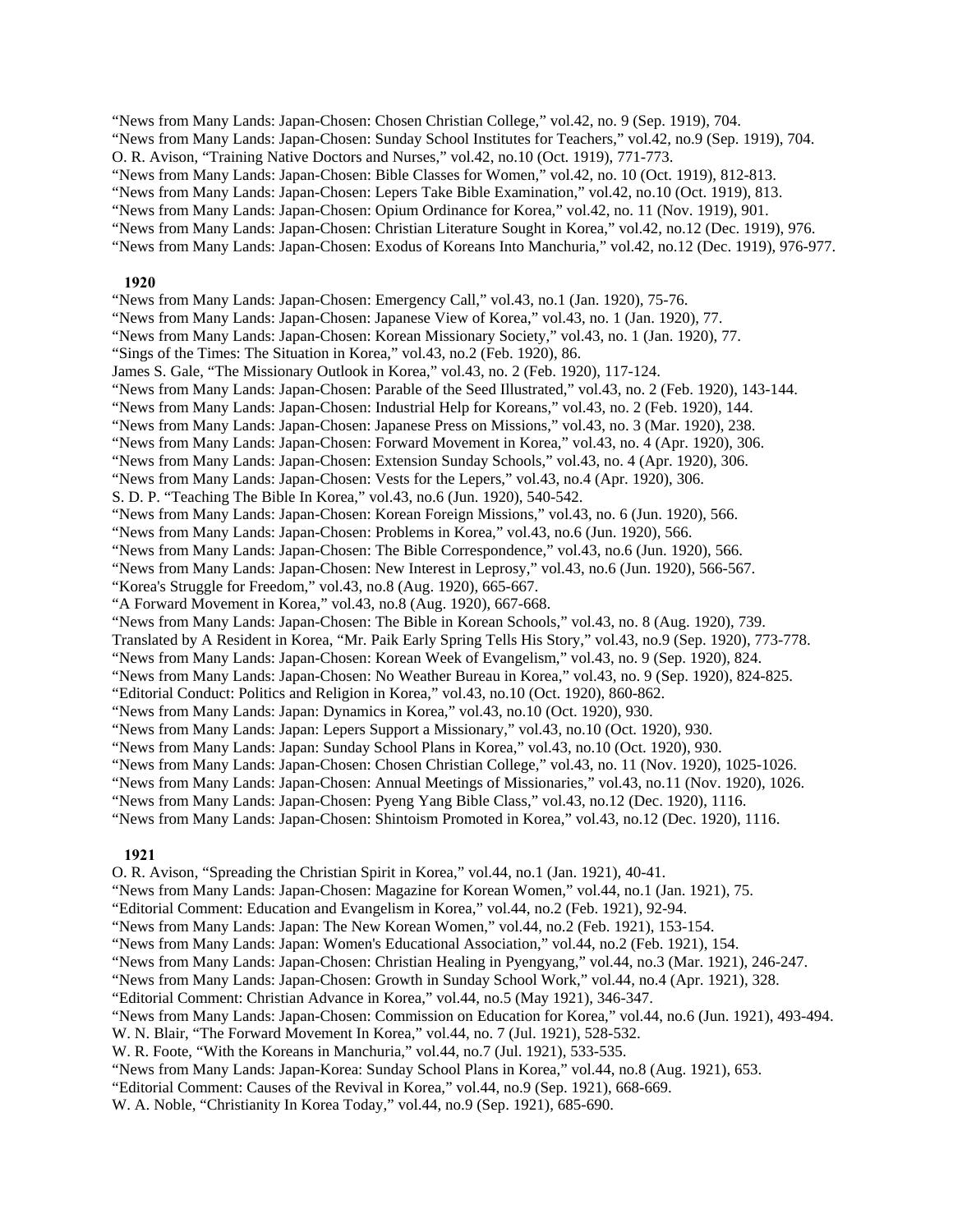"News from Many Lands: Japan-Chosen: Koreans Eager for Knowledge," vol.44, no. 9 (Sep. 1921), 725.

"News from Many Lands: Japan: Results of Kim Ik Tu's Revival," vol.44, no.10 (Oct. 1921), 810.

"News from Many Lands: Japan-Chosen: Chosen Statistics," vol.44, no.11 (Nov. 1921), 892.

"News from Many Lands: Japan-Chosen: Persecution and Progress in Korea," vol.44, no.11 (Nov. 1921), 892.

"News from Many Lands: Japan-Chosen: The Present Situation," vol.44, no.11 (Nov. 1921), 892-893.

"News from Many Lands: Reaching Korean Villages," vol.44, no.12 (Dec. 1921), 977-978.

"News from Many Lands: Atheism in Schools," vol.44, no.12 (Dec. 1921), 978.

"News from Many Lands: Obituary: Mrs. Underwood of Korea," vol.44, no.12 (Dec. 1921), 979.

# **1922**

"Editorial Comment: Better Conditions in Korea," vol.45, no.1 (Jan. 1922), 14-15. "News from Many Lands: Japan-Chosen: New Life in Pyeng Yang," vol.45, no.1 (Jan. 1922), 70. John Nelson Mills, "The Cause of Changes in Korea," vol.45, no.2 (Feb. 1922), 115-118. "News from Many Lands: Japan-Chosen: Baron Saito on Korea," vol.45, no.2 (Feb. 1922), 143-144. "News from Many Lands: Japan-Chosen: Centenary Campaign in Korea," vol.45, no.2 (Feb. 1922), 144. "News from Many Lands: Japan-Chosen: Sunday-School in Korea," vol.45, no.3 (Mar. 1922), 235. "News from Many Lands: Japan-Chosen: Growth of Chosen Christian College," vol.45, no.4 (Apr. 1922), 322. "News from Many Lands: Japan-Chosen: A Christian Sign in Korea," vol.45, no. 4 (Apr. 1922), 322. "News from Many Lands: Japan-Chosen: Results in Korea," vol.45, no.4 (Apr. 1922), 322-323. "News from Many Lands: Japan-Chosen: Liberty for College at Seoul," vol.45, no.5 (May 1922), 406. "News from Many Lands: Japan-Chosen: Korean Women Organize," vol.45, no.5 (May 1922), 406-407. "News from Many Lands: Japan-Chosen: Social Problems in Korea," vol.45, no.5 (May 1922), 407. "News from Many Lands: Japan-Chosen: Sunday-School Growth in Korea," vol.45, no.5 (May 1922), 407. "News from Many Lands: Japan-Chosen: Appointing a Missionary," vol.45, no. 6 (Jun. 1922), 503. "News from Many Lands: Japan-Chosen: Transformed Lives," vol.45, no.7 (Jul. 1922), 590. "News from Many Lands: Japan-Chosen: Every Student a Christian," vol.45, no. 8 (Aug. 1922), 662. "News from Many Lands: Japan-Chosen: Sunday-school Advance in Korea," vol.45, no.9 (Jul. 1922), 752-753. "News from Many Lands: Japan-Chosen: Spiritual Life in Korea," vol.45, no.10 (Oct. 1922), 838. Charles H. Fahs, "John F. Goucher, Missionary Educator," vol.45, no.11 (Nov. 1922), 877-880. "News from Many Lands: Japan-Chosen: Korean Forward Movement," vol.45, no.12 (Dec. 1922), 1004. "News from Many Lands: Japan-Chosen: Eager Millions," vol.45, no.12 (Dec. 1922), 1004.

### **1923**

"News from Many Lands: Japan-Chosen: Conference of Korean Women," vol.46, no.1 (Jan. 1923), 75. "News from Many Lands: Japan-Chosen: How the Korean Give," vol.46, no.1 (Jan. 1923), 75. "News from Many Lands: Japan-Chosen: A New Korea," vol.46, no.2 (Feb. 1923), 145. "News from Many Lands: Japan-Chosen: Figures of Korean Progress," vol.46, no.2 (Feb. 1923), 146. "News from Many Lands: Japan-Chosen: Korean Testimonies," vol.46, no.2 (Feb. 1923), 146. "News from Many Lands: Japan-Chosen: A Banker Accepts Christ," vol.46, no.3 (Mar. 1923), 233-234. "News from Many Lands: Japan-Chosen: An Ex-Leper's Work," vol.46, no.3 (Mar. 1923), 234. "News from Many Lands: Japan-Chosen: Korea's Spiritual Outlook," vol.46, no.3 (Mar. 1923), 234-235. "News from Many Lands: Japan-Chosen: Korean Women's Club," vol.46, no.3 (Mar. 1923), 234. "News from Many Lands: Japan-Chosen: Digging and Trusting," vol.46, no.4 (Apr. 1923), 314-315. "News from Many Lands: Japan-Chosen: Missionary Social Service," vol.46, no. 4 (Apr. 1923), 315. "News from Many Lands: Japan-Chosen: Fruits of the Gospel," vol.46, no.5 (May 1923), 404. "News from Many Lands: Japan-Chosen: Recommends but Cannot Accept," vol.46, no.5 (May 1923), 404-405. Mrs. E. H. Millers, "Starting a Pioneer School in Korea," vol.46, no.6 (Jun. 1923), 448. "News from Many Lands: Japan-Chosen: Religious Education in Korea," vol.46, no. 6 (Jun. 1923), 483. "News from Many Lands: Japan-Chosen: Korean 'Topics in Brief'," vol.46, no.7 (Jul. 1923), 585. "News from Many Lands: Japan-Chosen: One Evangelist's Audience," vol.46, no.7 (Jul. 1923), 585-586. "News from Many Lands: Japan-Chosen: Lepers Learn to Read," vol.46, no.8 (Aug. 1923), 661. "News from Many Lands: Japan-Chosen: Theological Training in Korea," vol.46, no.8 (Aug. 1923), 662. "Progress and Power in Korea," vol.46, no.9 (Sep. 1923), 677-679. "News from Many Lands: Japan-Chosen: Koreans as Missionaries," vol.46, no.9 (Sep. 1923), 749-750. "News from Many Lands: Japan-Chosen: Lepers Help Each Other," vol.46, no.9 (Sep. 1923), 750.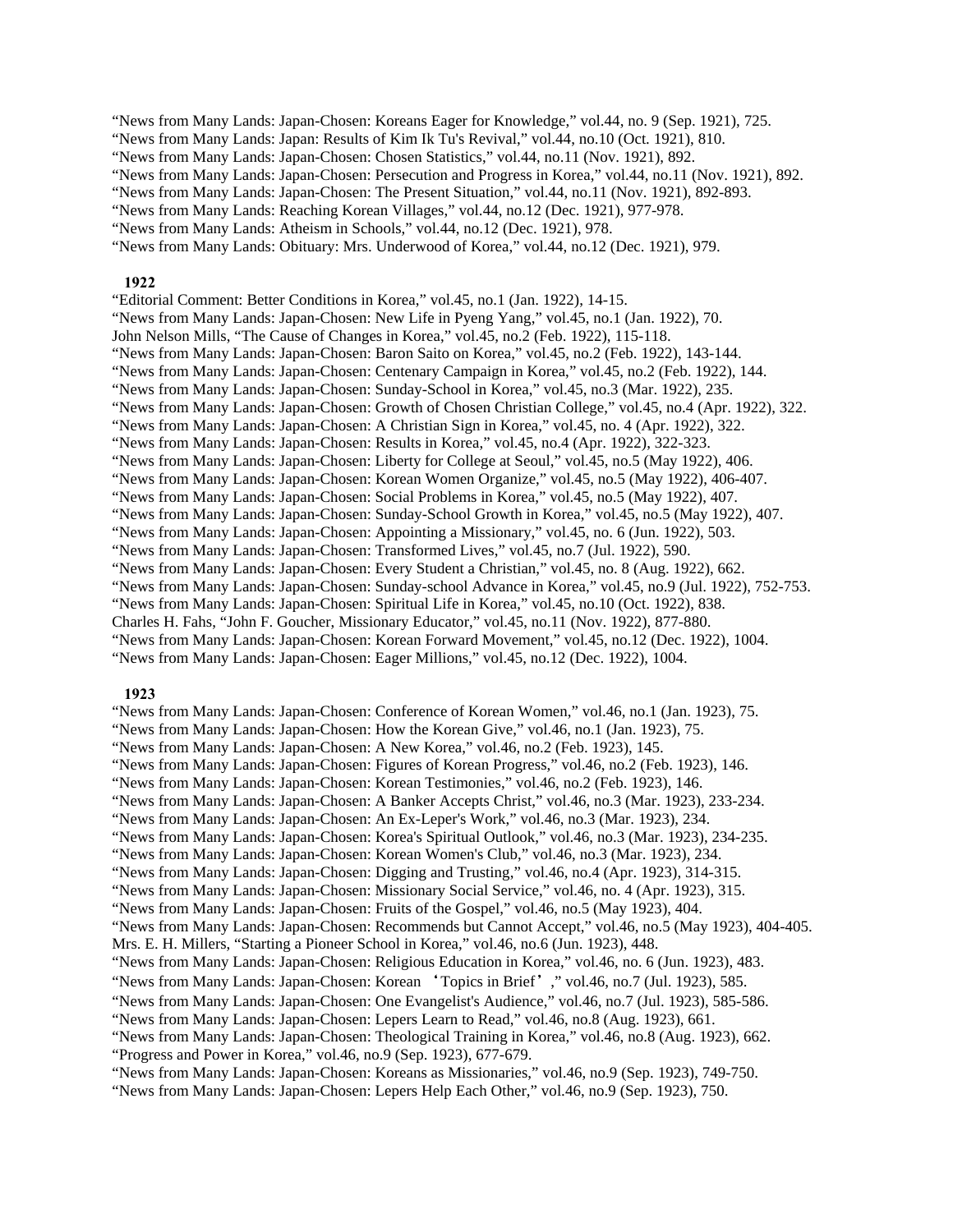"Protestant Mission stations in Japan (Including Chosen)," vol.46, no.10 (Oct. 1923), 783 의 앞쪽. "News from Many Lands: Japan-Chosen: Mission Schools Recognized," vol.46, no.10 (Oct. 1923), 857. "News from Many Lands: Japan-Chosen: Changes in Thirty Years," vol.46, no.10 (Oct. 1923), 857-858. "News from Many Lands: Japan-Chosen: Koreans Factory Girls," vol.46, no.10 (Oct. 1923), 858. "News from Many Lands: Japan-Chosen: A Tribute to Dr. Avison," vol.46, no. 10 (Oct. 1923), 858.

#### **1924**

"(photo) A Daily Vacation Bible School, Held in Seoul, Korea," vol.47, no.1 (Jan. 1924), 40. "News from Many Lands: Japan-Chosen: A Korean Boy Soul-Winner," vol.47, no.1 (Jan. 1924), 73. M. L. Swinehart, "The Power That Is Changing Korea," vol.47, no.2 (Feb. 1924), 126-127. "News from Many Lands: Japan-Chosen: A Police Bible Class," vol.47, no.2 (Feb. 1924), 144. "News from Many Lands: Japan-Chosen: Rules for Mission Schools," vol.47, no.2 (Feb. 1924), 144. "News from Many Lands: Japan-Chosen: Serious Floods in Korea," vol.47, no.2 (Feb. 1924), 144-145. "News from Many Lands: Japan-Chosen: Revival among School Girls," vol.47, no. 2 (Feb. 1924), 145. "News from Many Lands: Japan-Chosen: Biederwolf Meeting in Chosen," vol.47, no.3 (Mar. 1924), 231. "News from Many Lands: Japan-Chosen: Non-Christian Men in School," vol.47, no.4 (Apr. 1924), 310-311. "News from Many Lands: Japan-Chosen: Beggar Boys in Seoul," vol.47, no.4 (Apr. 1924), 311. "News from Many Lands: Japan-Chosen: Korean Missionary Spirit," vol.47, no.4 (Apr. 1924), 311. "News from Many Lands: Japan-Chosen: Fight Licensed Vice in Korea," vol.47, no.5 (May 1924), 402-403. "News from Many Lands: Japan-Chosen: School Officially Recognized," vol.47, no.5 (May 1924), 403. W. G. Landers, "Sunday-school Progress in Mission Lands: In Japan and Korea," vol.47, no.6 (Jun. 1924), 446-447. "News from Many Lands: Japan-Chosen: Korean Sunday-schools," vol.47, no.6 (Jun. 1924), 479. "News from Many Lands: Japan-Chosen: Seventy Students Baptized," vol.47, no.6 (Jun. 1924), 479. "Editorial Comments: The Japanese and Mission Schools in Chosen," vol.47, no.7 (Jul. 1924), 495-496. "A Korean View of America," vol.47, no.7 (Jul. 1924), 528. "News from Many Lands: Japan-Chosen: Korean Presbyterian Growth," vol.47, no.7 (Jul. 1924), 575. "News from Many Lands: Japan-Chosen: Severance Medical School," vol.47, no.7 (Jul. 1924), 575. "News from Many Lands: Japan-Chosen: Korean Presbyterian Church," vol.47, no.8 (Aug. 1924), 653-654. William N. Blair, "What Laymen Do I Korea," vol.47, no.9 (Sep. 1924), 693-697. "News from Many Lands: Japan and Chosen: Pioneering in Chosen," vol.47, no.9 (Sep. 1924), 743. "News from Many Lands: Japan and Chosen: Churches Needed in Korea," vol.47, no.10 (Oct. 1924), 837. "News from Many Lands: Japan and Chosen: Encouragement from Pyeng Yang," vol.47, no.10 (Oct. 1924), 838. "News from Many Lands: Japan and Chosen: Growth in a Quarter Century," vol.47, no.12 (Dec. 1924), 1011-1012. "News from Many Lands: Japan and Chosen: Tithering Time in Korea," vol.47, no.12 (Dec. 1924), 1012. "News from Many Lands: Japan and Chosen: Friendly Officials in Korea," vol.47, no.12 (Dec. 1924), 1012.

# **1925**

"News from Many Lands: Japan and Chosen: Korean General Assembly," vol.48, no.1 (Jan. 1925), 73. "News from Many Lands: Japan and Chosen: Lepers Support Lepers," vol.48, no.1 (Jan. 1925), 73-74. "News from Many Lands: Japan-Chosen: Women's College for Korea," vol.48, no.2 (Feb. 1925), 153-154. "News from Many Lands: Japan-Chosen: Aims of Korean Girls," vol.48, no.2 (Feb. 1925), 154. "News from Many Lands: Japan-Chosen: Korean Revival Methods," vol.48, no.2 (Feb. 1925), 154. "News from Many Lands: Japan-Korea: Korean's Own Missions," vol.48, no.3 (Mar. 1925), 251. "News from Many Lands: Japan-Korea: Sunday Schools in Korea," vol.48, no.3 (Mar. 1925), 251-252. "News from Many Lands: Japan-Korea: Korean Y. W. C. A. Leader," vol.48, no.3 (Mar. 1925), 252. "News from Many Lands: Japan-Korea: Earnest Pyengyang Christians," vol.48, no.4 (Apr. 1925), 323. "News from Many Lands: Japan-Korea: Tithers in Their Poverty," vol.48, no.4 (Apr. 1925), 323. "News from Many Lands: Japan-Korea: A Missionary Horticulturist," vol.48, no.5 (May 1925), 402-403. "News from Many Lands: Japan-Korea: Pyengyang-Then and now," vol.48, no.6 (Jun. 1925), 485. "News from Many Lands: Japan-Korea: Christian Doctors for Korea," vol.48, no.6 (Jun. 1925), 485. "News from Many Lands: Japan-Korea: Problems in Care of Lepers," vol.48, no.7 (Jul. 1925), 572. "News from Many Lands: Japan-Korea: Union Activities in Seoul," vol.48, no.7 (Jul. 1925), 572. "News from Many Lands: Japan-Korea: Morals of a Buddhist City," vol.48 no.8 (Aug. 1925), 650. "News from Many Lands: Japan-Korea: Korean Sunday-school Leaders," vol.48, no.8 (Aug. 1925), 650-651. Translated by One Who Knew Him, "A Korean's Own Story-Mr. Kim Evident Help Writes of His Christian Experience," vol.48, no.9 (Sep. 1925), 695-703.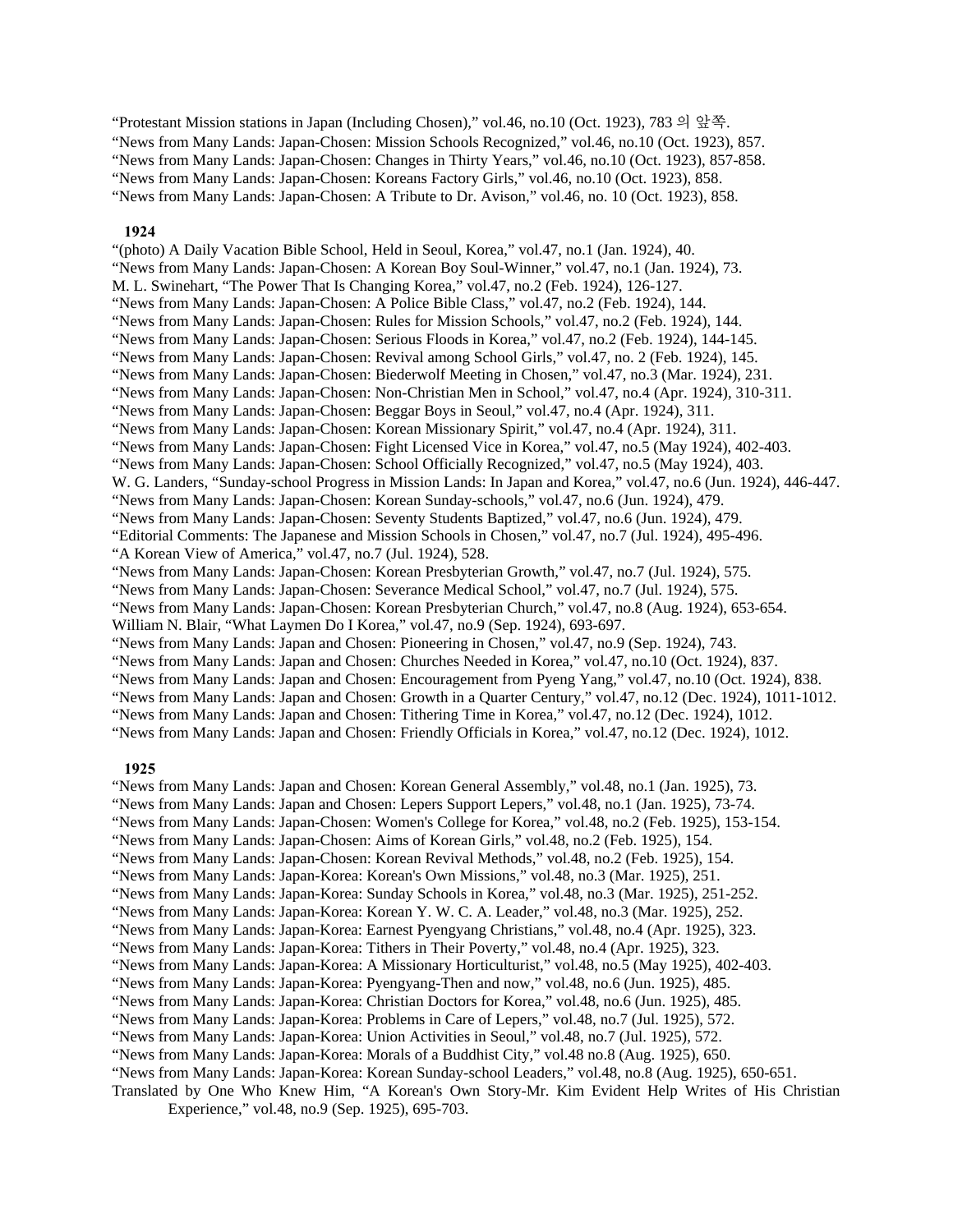"Some Questions from Korean Students," vol.48, no.9 (Sep. 1925), 703.

"News from Many Lands: Japan-Korea: Koreans in Japan," vol.48, no.9 (Sep. 1925), 718.

"News from Many Lands: Japan-Korea: Korean Out-Station Clinics," vol.48, no.9 (Sep. 1925), 718.

"News from Many Lands: Japan-Korea: A Missionary Educator," vol.48, no.9 (Sep. 1925), 718-719.

"News from Many Lands: Japan-Korea: Good News from Chairyung," vol.48, no.11 (Nov. 1925), 904-905.

"News from Many Lands: Japan-Korea: Korean Mission Schools Win," vol.48, no.11 (Nov. 1925), 905.

"News from Many Lands: Japan-Korea: Flood Damage in Korea," vol.48, no.12 (Dec. 1925), 982.

# **1926**

"News from Many Lands: Japan-Korea: Korean Budget for Missions," vol.49, no.1 (Jan. 1926), 75-76. "News from Many Lands: Japan-Korea: Course of Korean Pastors," vol.49, no.2 (Feb. 1926), 144. "News from Many Lands: Japan-Korea: The 'Norman Period' in Korea," vol.49, no.2 (Feb. 1926), 144. "News from Many Lands: Japan-Korea: Government Grant for Lepers," vol.49, no.2 (Feb. 1926), 144. "News from Many Lands: Japan-Korea: Korean S. S. Convention," vol.49, no.2 (Feb. 1926), 144-145. "News from Many Lands: Japan-Korea: Student Marriage Problem," vol.49, no.3 (Mar. 1926), 235. "News from Many Lands: Japan-Korea: Student Service in Korea," vol.49, no.3 (Mar. 1926), 235-236. "News from Many Lands: Japan-Korea: Union Campaign in Seoul," vol.49, no.4 (Apr. 1926), 306-307. "News from Many Lands: Japan-Korea: Fruits of Korean Evangelism," vol.49, no.4 (Apr. 1926), 307. "Editorial Comments: Famine among Korean Christians," vol.49, no.5 (May 1926), 329-331. C. L. Phillips, "A Picture of the Pyengyang Mission," vol.49, no.5 (May 1926), 363-367. "Some Korean Proverbs," vol.49, no.5 (May 1926), 367. "News from Many Lands: Japan-Korea: 'Mott Conference' in Seoul," vol.49, no.5 (May 1926), 387. "News from Many Lands: Japan-Korea: Korean Men's Bible Class," vol.49, no.5 (May 1926), 387-388. "News from Many Lands: Japan-Korea: Veteran Korean Christians," vol.49, no.6 (Jun. 1926), 470. "News from Many Lands: Japan-Korea: Koreans Sacrifice for Schools," vol.49, no.6 (Jun. 1926), 470-471. "News from Many Lands: Japan-Korea: Outcast Brings Back Blessing," vol.49, no.6 (Jun. 1926), 471. "News from Many Lands: Japan-Korea: New Tendencies in Korea," vol.49, no.6 (Jun. 1926), 571. "News from Many Lands: Japan-Korea: Korean Missions in Manchuria," vol.49, no.6 (Jun. 1926), 571. "News from Many Lands: Japan-Korea: Trained Christian Women," vol.49 no.6 (Jun. 1926), 571-572. "News from Many Lands: Japan-Korea: Growth of Korean Sunday-Schools," vol.49, no.8 (Aug. 1926), 647. "News from Many Lands: Japan-Korea: Belief for Flood Victims," vol.49, no. 8 (Aug. 1926), 647. "News from Many Lands: Japan-Korea: 'Called to be an Evangelist'," vol.49, no.8 (Aug. 1926), 647-648. William Newton Blair, "How Kim Nam-Po Helped Build a Church," vol.49, no.9 (Sep. 1926), 695-696. Chas. S. Deming, "A Center of Christian Activity in Korea-The Arthur T. Pierson Memorial Bible School," vol.49, no.9 (Sep. 1926), 697-698. "News from Many Lands: Japan-Korea: A Korean Gambler Won," vol.49, no.9 (Sep. 1926), 718. "News from Many Lands: Japan-Korea: Korean Desire for Education," vol.49, no.9 (Sep. 1926), 718-719. "News from Many Lands: Japan-Korea: Town Crier Caller to Church," vol.49, no.10 (Oct. 1926), 822-823. "News from Many Lands: Japan-Korea: Bibles in Pockets and Heads," vol.49, no.10 (Oct. 1926), 823.

- "News from Many Lands: Japan-Korea: Devolution in Korean Missions," vol.49, no.11 (Nov. 1926), 905.
- "News from Many Lands: Japan-Korea: Earnest Korean Islanders," vol.49, no.11 (Nov. 1926), 905.

"News from Many Lands: Japan-Korea: Japanese Christians in Korea," vol.49, no.12 (Dec. 1926), 991.

"News from Many Lands: Japan-Korea: Needy Area in Korea," vol.49, no.12 (Dec. 1926), 991.

"News from Many Lands: Japan-Korea: Women Pledge Preaching Days," vol.49, no. 12 (Dec. 1926), 991.

#### **1927**

Marione Hartness, "Destroying Idols at Ka Ri Bong," vol.50, no.1 (Jan. 1927), 47-48. "News from Many Lands: Japan-Korea: Korean Lepers Spread the Gospel," vol.50, no.1 (Jan. 1927), 75. "News from Many Lands: Japan-Korea: Sunday-schools in Seoul and N. Y.," vol.50, no.1 (Jan. 1927), 75. "News from Many Lands: Japan-Korea: Fruits of Hospital Evangelism," vol.50, no.1 (Jan. 1927), 75. "News from Many Lands: Japan-Korea: Demands of Korea's New Day," vol.50, no.2 (Feb. 1927), 145-146. "News from Many Lands: Japan-Korea: Kwangju Sunday-School Growth," vol.50, no.2 (Feb. 1927), 146. "News from Many Lands: Japan-Korea: Rural Y. M. C. A. for Korea," vol.50, no.2 (Feb. 1927), 146. "News from Many Lands: Japan-Korea: Colporteurs in Modern Korea," vol.50, no.2 (Feb. 1927), 237. "News from Many Lands: Japan-Korea: Influence of a Dying Man," vol.50, no.3 (Mar. 1927), 237-238.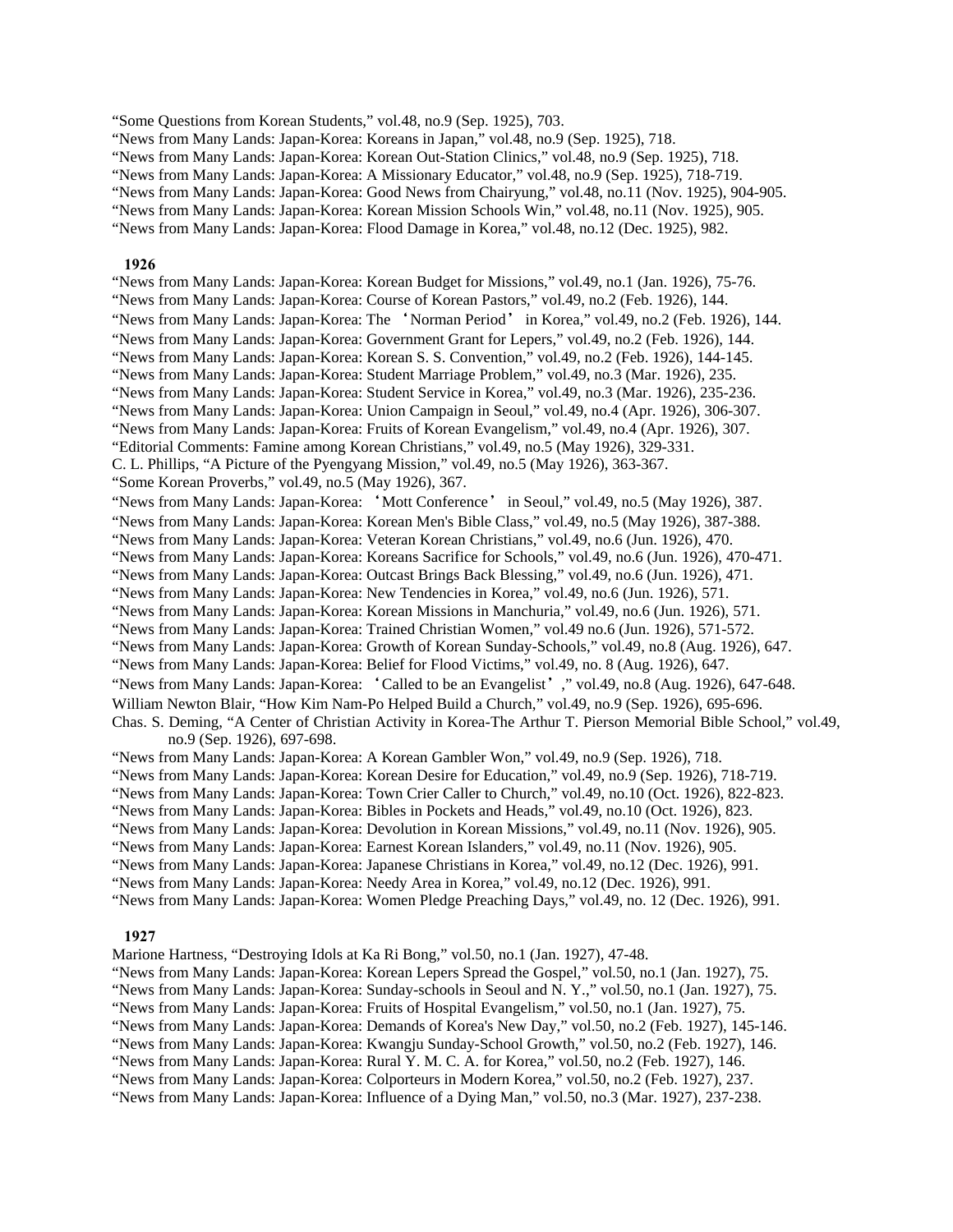"News from Many Lands: Japan-Korea: Syenchun Church Branches Out," vol.50, no.3 (Mar. 1927), 238. Robert E. Speer, "Some Observations in Chosen," vol.50, no.4 (Apr. 1927), 251-255. "News from Many Lands: Japan-Korea: Changes after Thirty Years," vol.50, no.4 (Apr. 1927), 307. "News from Many Lands: Japan-Korea: Fruits of Hospital Evangelism," vol.50, no.4 (Apr. 1927), 307. "News from Many Lands: Japan-Korea: Women in the Korean Church," vol.50, no.4 (Apr. 1927), 307-308. "News from Many Lands: Japan-Korea: An 'All-Korea' Paper," vol.50, no.5 (May 1927), 384. "News from Many Lands: Japan-Korea: Healing Lepers at Taiku," vol.50, no.5 (May 1927), 384-385. "News from Many Lands: Japan-Korea: Finds Christ While in Prison," vol.50, no.6 (Jun. 1927), 471. "News from Many Lands: Japan-Korea: 'The Mountain of Grace Camp'," vol.50, no.6 (Jun. 1927), 472. "News from Many Lands: Japan-Korea: Won by a Gospel Portion," vol.50, no.6 (Jun. 1927), 472. "News from Many Lands: Japan-Korea: Korean Sunrise Meetings," vol.50, no.6 (Jun. 1927), 472. A. G. Fletcher, M.D., Taiku, Chosen, "Hospital Evangelism in Korea," vol.50, no.7 (Jul. 1927), 515-517. "News from Many Lands: Japan-Korea: Grandmothers as Bible Students," vol.50, no.7 (Jul. 1927), 556. "News from Many Lands: Japan-Korea: Tribute to Korean Christian," vol.50, no.7 (Jul. 1927), 556. "News from Many Lands: Japan-Korea: Korean Woman Soul-Winner," vol.50, no.7 (Jul. 1927), 556-557. "News from Many Lands: Japan-Korea: Evangelism in Andong Hospital," vol.50, no.8 (Aug. 1927), 632. "News from Many Lands: Japan-Korea: Ability of Korean Leaders," vol.50, no.8 (Aug. 1927), 632-633. "News from Many Lands: Japan-Korea: Eager Village Women in Korea," vol.50, no.8 (Aug. 1927), 633. L. T. Newland, "Korea Awake," vol.50, no.9 (Sep. 1927), 673-676. A. G. Fletcher, "A Double Present-day Miracle in Korea," vol.50, no.9 (Sep. 1927), 676-678. "News from Many Lands: Japan-Korea: Trained Leaders Needed," vol.50, no.9 (Sep. 1927), 706. "News from Many Lands: Japan-Korea: Reaching Chinese in Korea," vol.50, no.9 (Sep. 1927), 706-707. "News from Many Lands: Japan-Korea: A Hand-Written Hymnal," vol.50, no.10 (Oct. 1927), 782. "News from Many Lands: Japan-Korea: Apples Increase the Offering," vol.50, no.10 (Oct. 1927), 782-783. "News from Many Lands: Japan-Korea: 'A Good Man Never Dies'," vol.50, no.10 (Oct. 1927), 783. "News from Many Lands: Japan-Korea: A Korean Christian Veteran," vol.50, no.10 (Oct. 1927), 783. "News from Many Lands: Japan-Korea: Industrial Training in Korea," vol.50, no.11 (Nov. 1927), 873. "News from Many Lands: Japan-Korea: Temperance Progress in Korea," vol.50, no.11 (Nov. 1927), 874. "News from Many Lands: Japan-Korea: New Power for Korean Leaders," vol.50, no.12 (Dec. 1927), 955. "News from Many Lands: Japan-Korea: Christian Zeal of Lepers," vol.50, no.12 (Dec. 1927), 955.

#### **1928**

"News from Many Lands: Japan-Korea: 'Long Thankful Years' in Korea," vol.51, no.1 (Jan. 1928), 92-93. "News from Many Lands: Japan-Korea: Koreans Refuse Increase of Pay," vol.51, no.1 (Jan. 1928), 93. "News from Many Lands: Japan-Korea: Methods of Korean Colporteurs," vol.51, no.2 (Feb. 1928), 159. "News from Many Lands: Japan-Korea: A Pioneer's Son Sees Results," vol.51, no.2 (Feb. 1928), 159-160. "News from Many Lands: Japan-Korea: Thousands of Chinese in Korea," vol.51, no.2 (Feb. 1928), 160. "News from Many Lands: Japan-Korea: Bibles in Korean Hotels," vol.51, no.3 (Mar. 1928), 250. "News from Many Lands: Japan-Korea: Churches on the Korean Border," vol.51, no.3 (Mar. 1928), 250. "News from Many Lands: Japan-Korea: Boy's Brass Band Draws Crowd," vol.51, no.4 (Apr. 1928), 322. "News from Many Lands: Japan-Korea: Korean Leaders in Training," vol.51, no.4 (Apr. 1928), 322-323. "News from Many Lands: Japan-Korea: Christian Literature in Korea," vol.51, no.4 (Apr. 1928), 323. "Topics of the Times: Awakening in Korea," vol.51, no.5 (May 1928), 381. "News from Many Lands: Japan-Korea: Leaders in Rural Life," vol.51, no.5 (May 1928), 411. "News from Many Lands: Japan-Korea: Korean Christian's Villagers," vol.51, no.5 (May 1928), 411. "News from Many Lands: Japan-Korea: Test of a Japanese Prayer," vol.51, no.5 (May 1928), 411-412. "News from Many Lands: Japan-Korea: Methodist Union in Korea," vol.51, no.6 (Jun. 1928), 499. "News from Many Lands: Japan-Korea: Evangelizing Chinese in Korea," vol.51, no.6 (Jun. 1928), 499-500. "News from Many Lands: Japan-Korea: Korean Men's Bible Class," vol.51, no.6 (Jun. 1928), 500. "News from Many Lands: Japan-Korea: Korean Gives Store," vol.51, no.7 (Jul. 1928), 602. "News from Many Lands: Japan-Korea: Evangelistic Campaign," vol.51, no.7 (Jul. 1928), 602. "News from Many Lands: Japan-Korea: Bibles for Oriental Travelers," vol.51, no.8 (Aug. 1928), 680. "News from Many Lands: Japan-Korea: A Leper Doubly Cleansed," vol.51, no.8 (Aug. 1928), 680. "News from Many Lands: Japan-Korea: Korean Fasting Societies," vol.51, no.8 (Aug. 1928), 680. "News from Many Lands: Japan-Korea: Korean 'Church Rice Bags'," vol.51, no.8 (Aug. 1928), 680-681.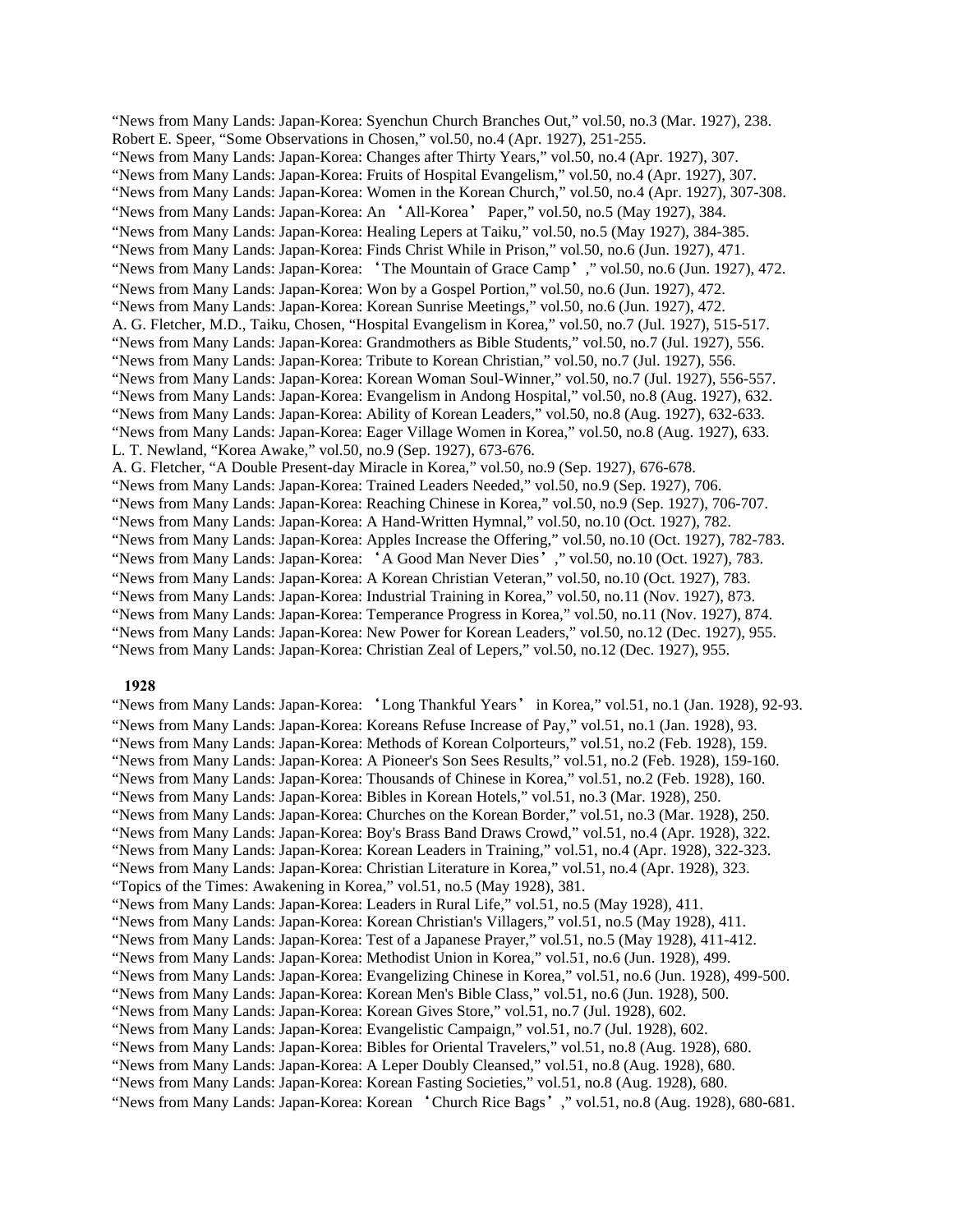James S. Gale, "Yi Sang-Jai of Korea," vol.51, no.9 (Sep. 1928), 734-735.

- "News from Many Lands: Japan-Korea: Status of Dr. Underwood," vol.51, no.9 (Sep. 1928), 751.
- "News from Many Lands: Japan-Korea: Street Preaching in Syenchun," vol.51, no.9 (Sep. 1928), 751.
- "News from Many Lands: Japan-Korea: Unusual Korean Audience," vol.51, no.9 (Sep. 1928), 751-752.
- "News from Many Lands: Japan-Korea: Medical Missions in Korea," vol.51, no.10 (Oct. 1928), 853.
- "News from Many Lands: Japan and Korea: Chinese in Korea," vol.51, no.12 (Dec. 1928), 1021.

"News from Many Lands: Japan and Korea: Evangelism and Revival," vol.51, no.12 (Dec. 1928), 1022.

### **1929**

"News from Many Lands: Korea: A Korean Seminary Revival," vol.52, no.1 (Jan. 1929), 77.

- "News from Many Lands: Korea: A Korean Farmer's Christian Deeds," vol.52, no.1 (Jan. 1929), 77.
- "News from Many Lands: Japan-Korea: Seoul as a Christian Center," vol.52, no.2 (Feb. 1929), 146.
- "News from Many Lands: Japan-Korea: Intemperance in Korea," vol.52, no.2 (Feb. 1929), 146-147.
- "News from Many Lands: Japan-Korea: A Korean's Importunity," vol.52, no.3 (Mar. 1929), 236.
- "News from Many Lands: Japan and Korea: Korean Mission Progress," vol.52, no.4 (Apr. 1929), 315-316.
- "News from Many Lands: Japan and Korea: An Active Leper Church," vol.52, no.4 (Apr. 1929), 316.
- "(Photo) Another Unanswerable Argument for Christian Missions-Fifteen Thousand Korean Christians-A generation removed from superstition-at a Sunday School Rally in Seoul, Korea," vol.52, no.5 (May 1929), 362.
- "News from Many Lands: Japan and Korea: Christian Literature for Korea," vol.52, no.5 (May 1929), 412.
- "News from Many Lands: Japan and Korea: A Revival in Pyengyang, Korea," vol.52, no.5 (May 1929), 412.
- "News from Many Lands: Japan and Korea: Korean Christians Student Revivals," vol.52, no.5 (May 1929), 412- 413.
- "News from Many Lands: Japan-Korea: Growth in Korea," vol.52, no.6 (Jun. 1929), 485-486.
- "News from Many Lands: Japan-Korea: The Power of Christ," vol.52, no.6 (Jun. 1929), 486.
- "News from Many Lands: Japan-Korea: Where Bible Study Is Popular," vol.52, no.7 (Jul. 1929), 571-572.
- "News from Many Lands: Japan-Korea: Stewardship in Korea," vol.52, no.8 (Aug. 1929), 651.
- L. T. Newland, "The Church and Poverty in Chosen," vol.52, no.9 (Sep. 1929), 669-671.
- "Two Important Korean Reforms," vol.52, no.9 (Sep. 1929), 672.
- "Church Union in Korea," vol.52, no.9 (Sep. 1929), 672.
- "World-wide Outlook: Japan-Chosen: Quarter Century in Korea," vol.52, no.9 (Sep. 1929), 718.
- "World-wide Outlook: Japan-Chosen: Korean Surgeon Makes a Name," vol.52, no.9 (Sep. 1929), 718-719.
- "World-wide Outlook: Japan-Chosen: Money Raising Methods," vol.52, no.10 (Oct. 1929), 803.
- "World-wide Outlook: Japan-Chosen: Good News from Pyeng-Yang," vol.52, no.10 (Oct. 1929), 804.
- H. Kerr Taylor, "What Can we Learn from Korea?," vol.52, no.10 (Oct. 1929), 843-845.
- "Woman's Home and Foreign Bulletin-Federation of Woman's Boards of Foreign Missions and Council of Women for Home Missions," vol.52, no.11 (Nov. 1929), 869-876.
- "World-wide Outlook: Japan-Chosen: Chun Pyung Haing's Offering," vol.52, no. 11 (Nov. 1929), 889.
- "World-wide Outlook: Japan-Chosen: Heroic Faith," vol.52, no.12 (Dec. 1929), 971.
- "World-wide Outlook: Japan-Chosen: For Chinese in Korea," vol.52, no.12 (Dec. 1929), 971.
- "World-wide Outlook: Japan-Chosen: Christian Church in Korea," vol.52, no.12 (Dec. 1929), 971-972.
- "World-wide Outlook: Japan-Chosen: Students Make Use of Training," vol.52, no.12 (Dec. 1929), 972.

- John R. Edwards, "Movements in Japan and Chosen," vol.53, no.1 (Jan. 1929), 13.
- "World-wide Outlook: Japan-Korea: New Tuberculosis Hospital," vol.53, no.2 (Feb. 1929), 154.
- "World-wide Outlook: Japan-Korea: Mission of a Mission," vol.53, no.2 (Feb. 1929), 154-155.
- "World-wide Outlook: Japan-Korea: Checking 'T. B.' Ravages," vol.53, no.4 (Apr. 1929), 317.
- "World-wide Outlook: Japan-Korea: Farm Schools for Korea," vol.53, no.5 (May 1929), 392.
- "World-wide Outlook: Japan-Korea: Daybreak Prayer Meetings," vol.53, no.5 (May 1929), 392.
- "World-wide Outlook: Japan-Korea: C. L. S. of Korea," vol.53, no.6 (Jun. 1930), 473.
- "World-wide Outlook: Japan-Korea: Hostility Gives Way," vol.53, no.7 (Jul. 1930), 552.
- "World-wide Outlook: Japan-Korea: Sanatorium Recognized," vol.53, no.8 (Aug. 1930), 630.
- "World-wide Outlook: Japan-Korea: Aid Korean College Fund," vol.53, no.8 (Aug. 1930), 630.
- "World-wide Outlook: Japan-Korea: Christian Progress in Korea," vol.53, no.10 (Oct. 1930), 786.
- "World-wide Outlook: Japan-Korea: Korean Christian Activities," vol.53, no.10 (Oct. 1930), 786.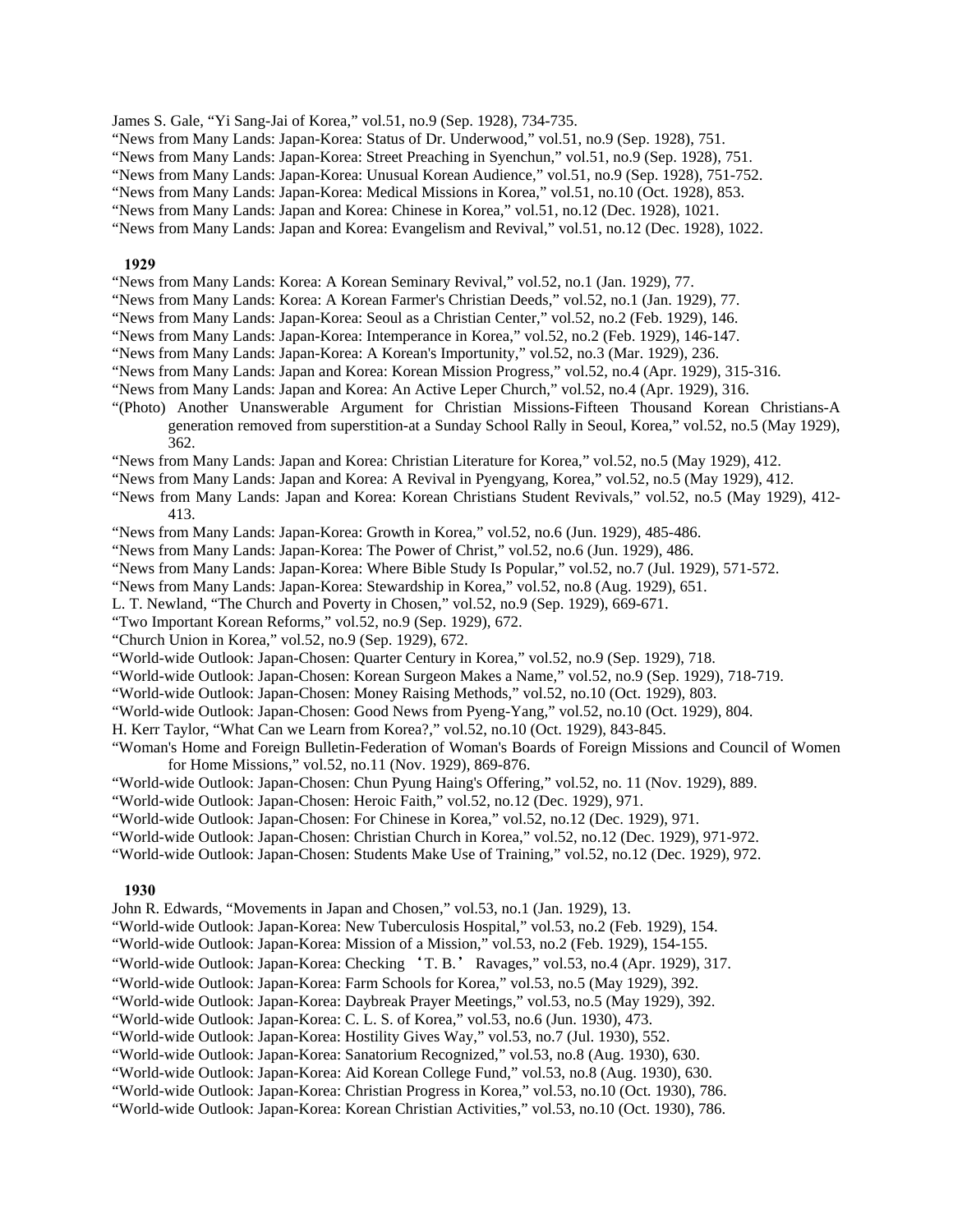"World-wide Outlook: Japan-Korea: Christian Literature Society of Korea," vol.53, no.11 (Nov. 1930), 864-865. "World-wide Outlook: Japan-Korea: Significant Items from Korea," vol.53, no.12 (Dec. 1930), 950-951.

#### **1931**

Delavan L. Pierson, "Building a New Korea-Glimpses of Progress and Forces at Work," vol.54, no.1 (Jan. 1931), 23-33. "Topics of the Times: Dr. Arthur J. Brown," vol.54, no.1 (Jan. 1931), 50-51. "World-wide Outlook: Japan-Chosen: A Revival in Chosen," vol.54, no.1 (Jan. 1931), 76. "World-wide Outlook: Japan-Chosen: Cooperation in Seoul," vol.54, no.1 (Jan. 1931), 76. "World-wide Outlook: Japan-Korea: Methodism United in Korea," vol.54, no.2 (Feb. 1931), 143-144. "World-wide Outlook: Japan-Korea: Sunday School Institute," vol.54, no.2 (Feb. 1931), 144. "World-wide Outlook: Japan-Korea: Education Korean Women," vol.54, no.3 (Mar. 1931), 230-231. "World-wide Outlook: Japan-Korea: Early Handicaps in Korea," vol.54, no.3 (Mar. 1931), 231. "World-wide Outlook: Japan-Korea: Asbury College Team in Chosen," vol.54, no.4 (Apr. 1931), 303-304. "World-wide Outlook: Japan-Korea: Seed by the Wayside," vol.54, no.4 (Apr. 1931), 304. "Good Health Posters from Korea," vol.54, no.5 (May 1931), 370. E. T. Rosenberger, "Seoul Evangelistic Center, Seoul, Korea," vol.54, no.5 (May 1931), 371-373. "World-wide Outlook: Japan and Chosen: Sai Nai Reforms," vol.54, no.5 (May 1931), 397. "World-wide Outlook: Japan and Chosen: Bible Training in Seoul," vol.54, no.5 (May 1931), 397. "World-wide Outlook: Japan and Chosen: Christ and Apples," vol.54, no.5 (May 1931), 397. "World-wide Outlook: Japan and Chosen: Tithing Storehouse," vol.54, no.5 (May 1931), 398. "World-wide Outlook: Japan-Chosen: Revival in Pyengyang," vol.54, no.6 (Jun. 1931), 468. "World-wide Outlook: Japan and Chosen: Christianity in Chosen," vol.54, no.6 (Jun. 1931), 469. "(photo) Old and New Forms of Worship in Chosen," vol.54, no.7 (Jul. 1931), 485. Herbert E. Blair, "The Struggle of Korean Christians," vol.54, no.7 (Jul. 1931), 485-491. Arthur J. Brown, "The Singing of Korean Christians," vol.54, no.7 (Jul. 1931), 491. "World-wide Outlook: Japan-Chosen: Advance in Korea," vol.54, no.7 (Jul. 1931), 552. "World-wide Outlook: Japan-Chosen: Dedication at Pyengyang," vol.54, no.7 (Jul. 1931), 552. "World-wide Outlook: Japan, Korea: A New Church in Korea," vol.54, no.8 (Aug. 1931), 630-631. "World-wide Outlook: Japan, Korea: Mission Works in Korea," vol.54, no.8 (Aug. 1931), 631. "World-wide Outlook: Japan, Korea: Medical Evangelism in Chosen," vol.54, no.9 (Sep. 1931), 699-700. "World-wide Outlook: Japan, Korea: Among Chinese in Korea," vol.54, no.9 (Sep. 1931), 700. "World-wide Outlook: Japan, Korea: A Lay Evangelist," vol.54, no.9 (Sep. 1931), 700. "World-wide Outlook: Latin America: Koreans in Kuba," vol.54, no.9 (Sep. 1931), 703-704. Francis O. Clark, "Helping Koreans out of Poverty-Christian Farm Schools in Chosen," vol.54, no.10 (Oct. 1931), 737-739. "World-wide Outlook: Japan-Chosen: Need for Schools in Chosen," vol.54, no.10 (Oct. 1931), 787-788. "World-wide Outlook: Japan-Chosen: A Korean Pastor's Work," vol.54, no.10 (Oct. 1931), 788.

"World-wide Outlook: Japan-Chosen: Chinese in Chosen," vol.54, no.11 (Nov. 1931), 873.

"World-wide Outlook: Japan-Chosen: Christians in Chosen," vol.54, no.11 (Nov. 1931), 873-874.

"World-wide Outlook: Japan-Chosen: Cross Currents in Chosen," vol.54, no.12 (Dec. 1931), 949.

#### **1932**

"Our World Wide Outlook: Japan-Chosen: The New Korean," vol.55, no.1 (Jan. 1932), 58.

"Our World Wide Outlook: Japan-Chosen: Sowing by the Wayside," vol.55, no.1 (Jan. 1932), 58-59.

"Our World-wide Outlook: Japan-Chosen: Leader of a Beggar Band," vol.55, no.2 (Feb. 1932), 117.

"Our World-wide Outlook: Japan-Chosen: The Korean Sunday Schools," vol.55, no. 2 (Feb. 1932), 117.

"Our World-wide Outlook: Japan-Chosen: A Korean 'Foreign' Missionary," vol.55, no.3 (Mar. 1932), 186-187.

"Our World-wide Outlook: Japan-Chosen: Saving the Babies," vol.55, no.3 (Mar. 1932), 187.

"Our World-wide Outlook: Japan-Chosen: National Presbyterian Church of Korea," vol.55, no.4 (Apr. 1932), 244- 245.

"Our World-wide Outlook: Japan-Chosen: A Marvel of Modern History," vol.55, no.4 (Apr. 1932), 245.

"Our World-wide Outlook: Japan-Chosen: Crying for Bible School," vol.55, no.5 (May 1932), 306.

"Our World-wide Outlook: Japan-Chosen: Work among Chinese in Chosen," vol.55, no.5 (May 1932), 306.

"Our World-wide Outlook: Japan-Chosen: Koreans in Japan," vol.55, no.6 (Jun. 1932), 376.

"Our World-wide Outlook: Japan-Chosen: Three Year Program," vol.55, no.6 (Jun. 1932), 376.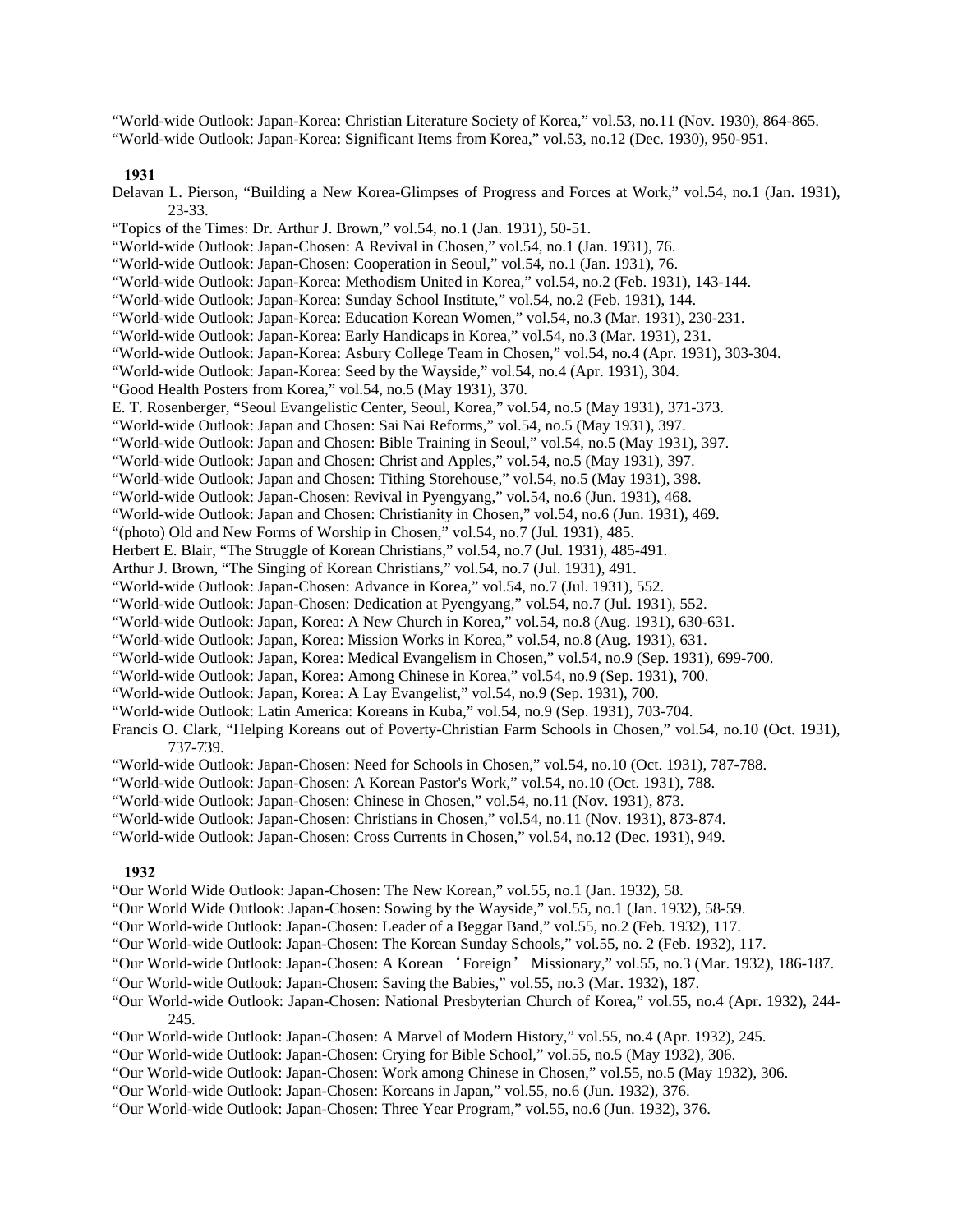"Our World-wide Outlook: Japan-Chosen: Out of the Fold," vol.55, no.6 (Jun. 1932), 376.

"Our World-wide Outlook: Japan-Chosen: Progressive Korean," vol.55, no.7 ㆍ 8, July ㆍ August 1932), 459.

"Topics of the Times: A Forward Program in Korea," vol.55, no.9 (Sep. 1932), 469.

Mary E. Moore, "Leaves from an Oriental Diary," vol.55, no.9 (Sep. 1932), 477-479.

Walter C. Erdman, "A Korean at Prayer," vol.55, no.9 (Sep. 1932), 479-480.

"Our World-wide Outlook: Japan-Chosen: Lepers at Soonchun," vol.55, no.10 (Oct. 1932), 563.

"Our World-wide Outlook: Japan-Chosen: Two Anniversaries," vol.55, no.10 (Oct. 1932), 563.

"Our World-wide Outlook: Japan-Chosen: Pertinent Facts About Korea," vol.55, no.11 (Nov. 1932), 619-620.

"Our World-wide Outlook: Japan-Chosen: All Korean Campaign," vol.55, no.12 (Dec. 1932), 672-673.

"Our World-wide Outlook: Japan-Chosen: Christian Literature Society," vol.55, no.12 (Dec. 1932), 673.

#### **1933**

"Our World-wide Outlook: Japan-Chosen: Thirty Years Growth in Korea," vol.56, no.1 (Jan. 1933), 59.

"Our World-wide Outlook: Japan-Chosen: Developing Future Leaders," vol.56, no.1 (Jan. 1933), 59.

"Our World-wide Outlook: Japan-Chosen: For Neglected Children," vol.56, no.1 (Jan. 1933), 59-60.

"Our World-wide Outlook: Japan-Chosen: Seed on Good Ground," vol.56, no.2 (Feb. 1933), 106-107.

"Our World-wide Outlook: Japan-Chosen: Korea's Campaign," vol.56, no.3 (Mar. 1933), 164.

"Our World-wide Outlook: Japan-Chosen: Federal Council of Mission," vol.56, no. 3 (Mar. 1933), 164.

George S. McCune, "Casting Out a Demon in Korea-The Story of Some Results of Student Evangelism," vol.56, no.4 (Apr. 1933), 211-212.

"Our World-wide Outlook: Japan: Baby Week in Seoul," vol.56, no.4 (Apr. 1933), 224.

"Our World-wide Outlook: Japan: Evangelistically-Minded Korea," vol.56, no.4 (Apr. 1933), 224.

"Our World-wide Outlook: Japan: You Can't Preach There," vol.56, no.4 (Apr. 1933), 224-225.

"Our World-wide Outlook: Japan-Chosen: A Live Korean Church," vol.56, no.5 (May 1933), 270.

"Our World-wide Outlook: Japan-Chosen: Christian Endeavor in Korea," vol.56, no.5 (May 1933), 270.

William Newton Blair, "Evangelizing a Million Korean Homes," vol.56, no.6 (Jun. 1933), 300-302.

"Our World-wide Outlook: Japan-Chosen: Campaign Results in Chosen," vol.56, no.6 (Jun. 1933), 333.

Walter C. Erdman, "Korean Zeal," vol.56, no.7 (Jul. 1933), 366-367.

"Missionary Reactions to 'Re-Thinking Missions'—Quotations form Letters and Periodicals from the Foreign Mission Fields, Relating to the Laymen's Appraisal Report: Some Korean Mission Comments," vol.56, no.7 (Jul. 1933), 378.

"Our World-wide Outlook: Japan-Chosen: A Demon Worshipper Converted," vol.56, no.7 (Jul. 1933), 403.

"Our World-wide Outlook: Japan-Chosen: Medical Work in Korea," vol.56, no. 7 (Jul. 1933), 403.

"Our World-wide Outlook: Japan-Chosen: A Transformed Life," vol.56, no.7 (Jul. 1933), 403.

"Our World-wide Outlook: Japan-Chosen: Student Evangelism," vol.56, no.9 (Sep. 1933), 458.

"Our World-wide Outlook: Japan-Chosen: Ewha College Takes Stock," vol.56, no.9 (Sep. 1933), 458.

"Our World-wide Outlook: Japan-Chosen: 'Born-Again' Christians," vol.56, no.9 (Sep. 1933), 458.

Stacey L. Robert, "When missionary Income Is Reduced: What the Cuts Mean in Korea," vol.56, no.10 (Oct. 1933), 493.

"Our World-wide Outlook: Japan-Chosen: Good news form Korea," vol.56, no.10 (Oct. 1933), 513-514.

"Our World-wide Outlook: Japan-Chosen: New Life in Korea," vol.56, no.12 (Dec. 1933), 619.

"Our World-wide Outlook: Japan-Chosen: Getting Results," vol.56, no.12 (Dec. 1933), 619.

"Our World-wide Outlook: Japan-Chosen: More Than Alphabet," vol.56, no.12 (Dec. 1933), 619.

"Our World-wide Outlook: Japan-Chosen: Returns on Investment," vol.56, no.12 (Dec. 1933), 619.

# **1934**

"Our World-wide Outlook: Japan-Chosen: Korea's Progress," vol.57, no.1 (Jan. 1934), 60-61.

"Our World-wide Outlook: Japan: Clubs for Korean Children," vol.57, no.2 (Feb. 1934), 108.

"Our World-wide Outlook: Japan-Chosen: Boy's Work in Korea," vol.57, no.3 (Mar. 1934), 153.

"Our World-wide Outlook: Japan-Chosen: a Bible Looks at Korea," vol.57, no.3 (Mar. 1934), 153.

"Our World-wide Outlook: Japan-Chosen: Korea Mission Jubilee," vol.57, no.4 (Apr. 1934), 198.

"Our World-wide Outlook: Japan-Chosen: An Educator's Appraisal," vol.57, no.5 (May 1934), 249.

Charles D. Hurry, New York, General Secretary of the Committee on Friendly Relations Among Foreign Students, "Oriental students in America," vol.57, no.6 (Jun. 1934), 266-268.

"Our World-wide Outlook: Japan-Chosen: Street Evangelism," vol.57, no.6 (Jun. 1934), 314.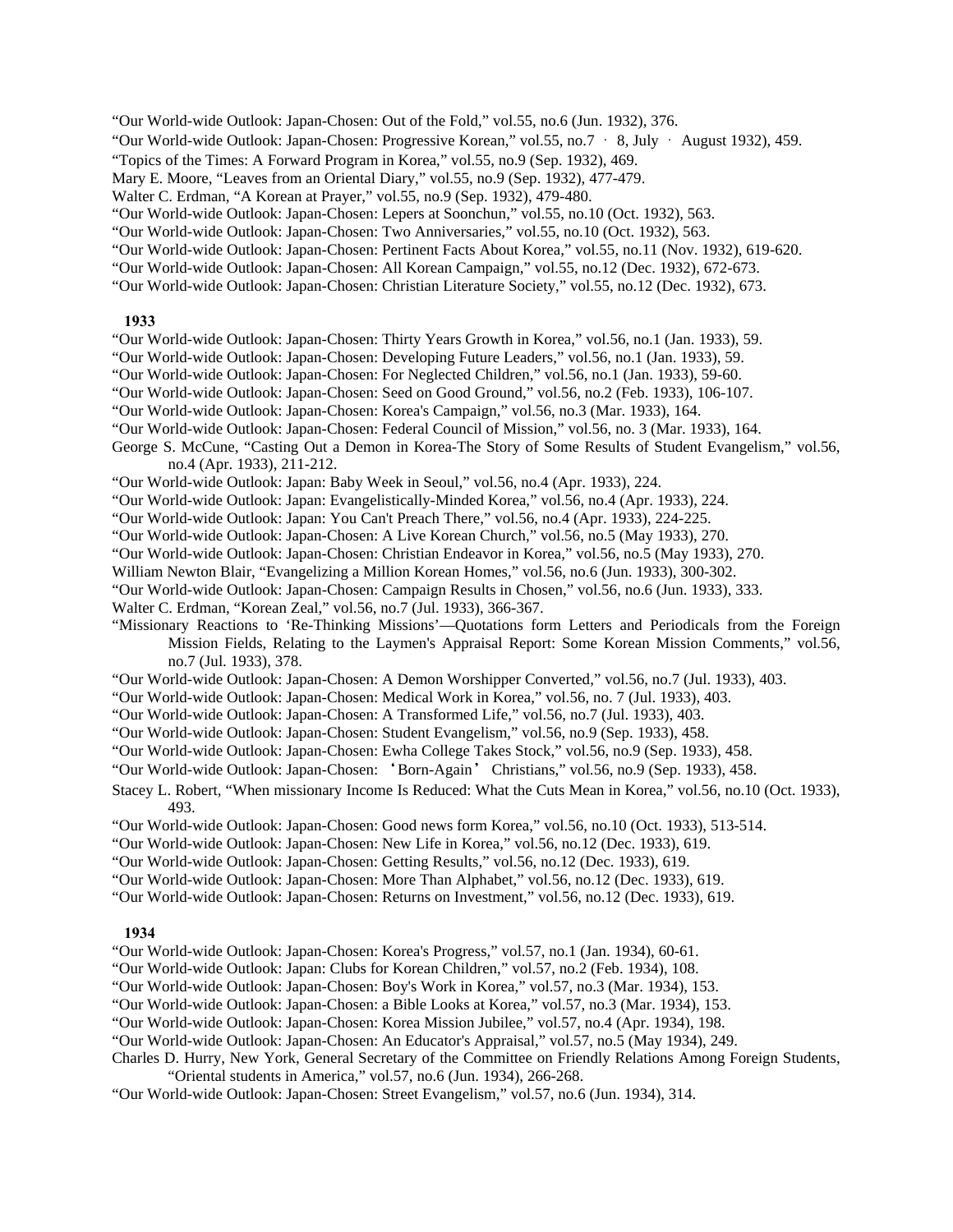"Our World-wide Outlook: Japan-Chosen: Do Ministers Sons Go Wrong," vol.57, no.6 (Jun. 1934), 314.

"Our World-wide Outlook: Japan-Chosen: Not Rice Christian," vol.57, no.6 (Jun. 1934), 314.

"Our World-wide Outlook: Japan-Chosen: 50 Years of Methodism," vol.57, no.7.8 (July-Aug, 1934), 379-380.

- "(photo) From the Old to the New in Korea: A Korean Village Scene," "A mission Kindergarten with a Korean Teacher," vol.57, no.9 (Sep. 1934), 387.
- Wm. N. Blair, "The Word of God in Korea," vol.57, no.9 (Sep. 1934), 391-393.
- H. H. Underwood, "A Remarkable Story of Presbyterian Mission Work, 1884-1934: Fifty Years Ago and now in Korea," vol.57, no.9 (Sep. 1934), 394-396.
- "Our World-wide Outlook: Japan-Chosen: 'The Second Mile'," vol.57, no.9 (Sep. 1934), 423.
- "Topics of the Times: Secrets of Success in Korea," vol.57, no.10 (Oct. 1934), 436-437.
- "Our World-wide Outlook: Japan-Chosen: Korean Boys Accept Christ," vol.57, no.10 (Oct. 1934), 485.
- Isabelle Lewis Main, "A Korean Inn-Keeper," vol.57, no.11 (Nov. 1934), 516.
- "Our World-wide Outlook: Japan-Chosen: Mission Statistics for Chosen," vol.57, no. 11 (Nov. 1934), 538.
- "Our World-wide Outlook: Japan-Chosen: Working Program for Korean Church," vol.57, no.11 (Nov. 1934), 539.
- "Our World-wide Outlook: Japan-Chosen: Korean Christians in Japan," vol.57, no. 12 (Dec. 1934), 595.

"Our World-wide Outlook: Japan-Chosen: Children Bible Clubs," vol.57, no.12 (Dec. 1934), 595-596.

# **1935**

- "Our World-wide Outlook: Japan-Chosen: New Church For Koreans," vol.58, no.2 (Feb. 1935), 93.
- "Our World-wide Outlook: Japan-Chosen: Moffett Memorial," vol.58, no.2 (Feb. 1935), 93.
- C. A. Clark, "Fifty Years of Cooperation in Chosen," vol.58, no.3 (Mar. 1935), 121.
- "Our World-wide Outlook: Japan-Chosen: Survey of Korean's Christian Population," vol.58, no.3 (Mar. 1935), 155.
- S. F. Miller, "'All Things to All Men' in Korea," vol.58, no.4 (Apr. 1935), 178.
- "Our World-wide Outlook: Japan-Chosen: Uphill Work in Rural Korea," vol.58, no.4 (Apr. 1935), 200.
- "Our World-wide Outlook: Japan-Chosen: C. E. Objectives," vol.58, no.4 (Apr. 1935), 200.
- "Our World-wide Outlook: Japan-Chosen: Young Girls Prayer," vol.58, no.4 (Apr. 1935), 200.
- "Our World-wide Outlook: Japan-Chosen: Korean Church in Japan," vol.58, no. 5 (May 1935), 250.
- "Our World-wide Outlook: Japan-Chosen: Korean Farmers' Plight," vol.58, no. 5 (May 1935), 250-251.
- "Our World-wide Outlook: Japan-Chosen: Mission Hospital Burns," vol.58, no. 5 (May 1935), 251.
- "Our World-wide Outlook: Japan: Temperance Movement in Korea," vol.58, no. 6 (Jun. 1935), 315.
- "Our World-wide Outlook: Japan: Strenuous Programs," vol.58, no.6 (Jun. 1935), 315.
- "Our World-wide Outlook: Japan-Chosen: Suitably Named," vol.58, no.7 (Jul. 1935), 379.
- "Our World-wide Outlook: Japan-Chosen: Mass Marriages," vol.58, no.7 (Jul. 1935), 379.
- "Our World-wide Outlook: Japan-Chosen: Fetish Bonfire," vol.58, no.7 (Jul. 1935), 379.
- "Our World-wide Outlook: Japan-Chosen: Poor Boy's Club," vol.58, no.7 (Jul. 1935), 379.
- C. Burnell Olds, "The Situation in Korea," vol.58, no.9 (Sep. 1935), 427.
- "Our World-wide Outlook: Japan-Chosen: Pierson Memorial Bible School," vol.58, no.9 (Sep. 1935), 434.
- "Our World-wide Outlook: Japan-Chosen: Hospital Replaced," vol.58, no.9 (Sep. 1935), 434.
- "Our World-wide Outlook: China: Korean Methodists in Manchukuo," vol.58, no.12 (Dec. 1935), 613.
- "Our World-wide Outlook: Japan-Chosen: In Northern Korea," vol.58, no.12 (Dec. 1935), 613-614.
- "Our World-wide Outlook: Japan-Chosen: Women's Bible Institute," vol.58, no.12 (Dec. 1935), 614.

#### **1936**

- "Yun Chi Ho of Chosen," vol.59, no.1 (Jan. 1936), 42.
- "Our World-wide Outlook: Japan: Preaching Boat in Korea," vol.59, no.1 (Jan. 1936), 61.
- Ms. Induk Pak, "A Korean Woman's Story," vol.59, no.2 (Feb. 1936), 83.
- Samuel King Gam, "Missionaries and Motion Pictures," vol.59, no.2 (Feb. 1936), 86.

"Our World-wide Outlook: Japan-Chosen: 'A Dark Town Before Jesus Came'," vol.59, no.2 (Feb. 1936), 102.

- C. F. Bernheisel, "Kil Sunju, Korean Preacher and Evangelist," vol.59, no.3 (Mar. 1936), 134-136.
- "Our World-wide Outlook: Japan-Chosen: Student Pioneer in Chosen," vol.59, no. 3 (Mar. 1936), 156.
- "Our World-wide Outlook: Japan-Chosen: Doctor Saves His Face," vol.59, no. 3 (Mar. 1936), 157.
- "Our World-wide Outlook: Japan-Chosen: Salvation Army in Chosen," vol.59, no.4 (Apr. 1936), 213.
- "Our World-wide Outlook: Japan-Chosen: The Cross Prevails," vol.59, no.5 (May 1936), 269.
- "Our World-wide Outlook: Japan-Chosen: Chung Sin School," vol.59, no.5 (May 1936), 269.
- "Our World-wide Outlook: Japan-Chosen: 'Finished'," vol.59, no.5 (May 1936), 269-270.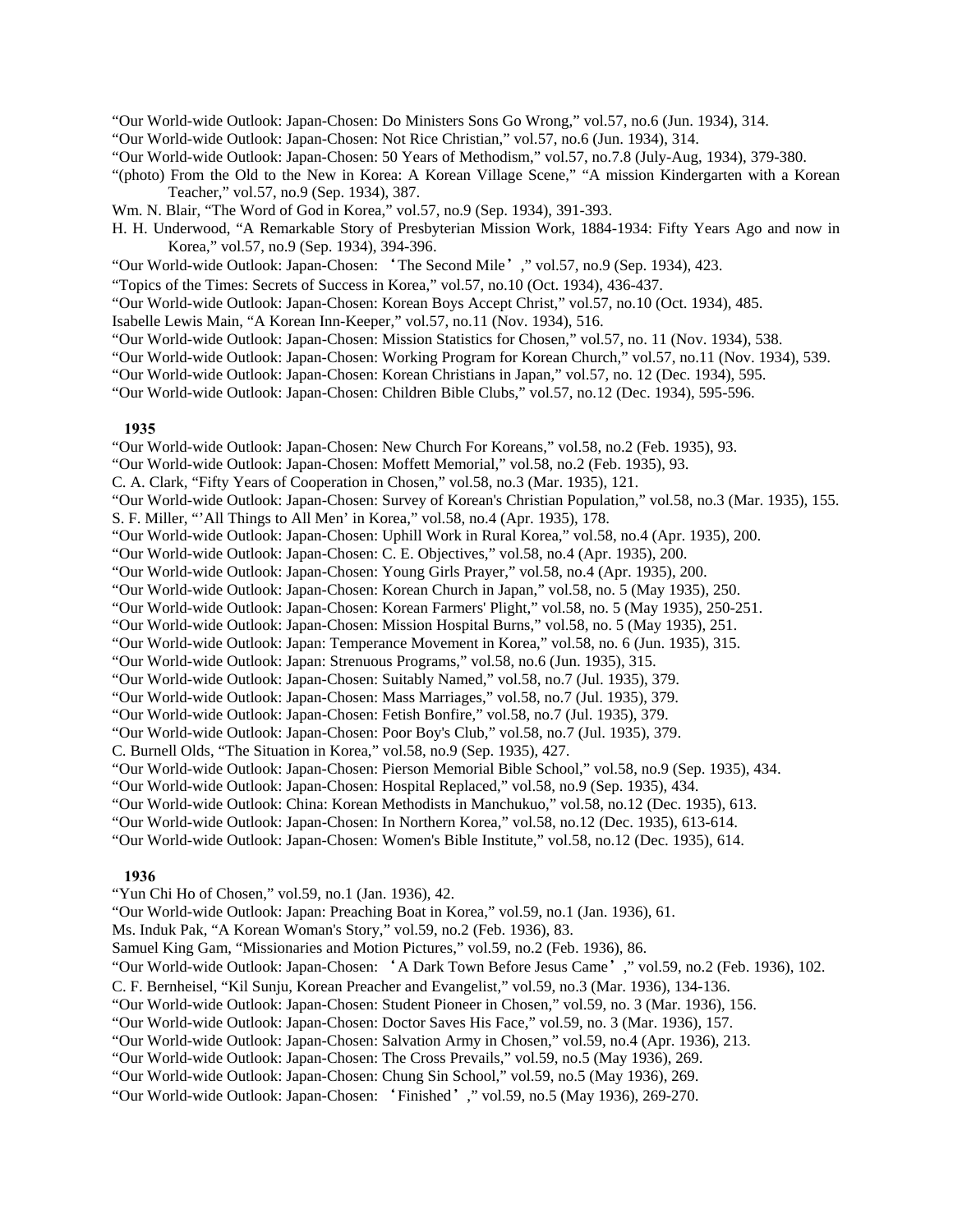"Our World-wide Outlook: Japan-Chosen: A Year Jubilee," vol.59, no.6 (Jun. 1936), 327.

"Our World-wide Outlook: Japan-Chosen: After Forty-Five Years," vol.59, no.7 (Jul. 1936), 378.

"Our World-wide Outlook: Japan-Chosen: Church Discipline in Chosen," vol.59, no.7 (Jul. 1936), 378.

"Our World-wide Outlook: Japan-Chosen: The Christian Life Speaks," vol.59, no.7 (Jul. 1936), 379.

"Our World-wide Outlook: Japan-Chosen: Lepers in Korea," vol.59, no.9 (Sep. 1936), 431.

"Our World-wide Outlook: Japan-Korea: A Worth-While Job," vol.59, no.9 (Sep. 1936), 432.

"Our World-wide Outlook: Japan-Korea: Temperance Gaining Ground," vol.59, no.9 (Sep. 1936), 432.

# **1937**

"Our World-wide Outlook: Japan-Chosen: New Life in Korea," vol.60, no.1 (Jan. 1937), 60.

"Our World-wide Outlook: Japan-Chosen: Korean General Assembly," vol.60, no.1 (Jan. 1937), 60.

"Topics of the Times: Church Growth in Chosen," vol.60, no.3 (Mar. 1937), 118.

"Our World-wide Outlook: Japan-Chosen: C. E. in Chosen," vol.60, no.3 (Mar. 1937), 167.

"Our World-wide Outlook: Japan-Chosen: Social Gospel in Korea," vol.60, no.3 (Mar. 1937), 167.

"Our World-wide Outlook: Japan-Chosen: Carrying On in Korea," vol.60, no.3 (Mar. 1937), 167-168.

Told by himself [Kim Seung Myung] and William Scott, "When the Magistrate went to Church-What Happened to Magistrate Kim Seung Myung in Korea," vol.60, no.4 (Apr. 1937), 187-189.

"Our World-wide Outlook: Japan-Chosen: Night Club-Korean Style," vol.60, no.4 (Apr. 1937), 216.

"Our World-wide Outlook: Japan-Chosen: No Perseverance," vol.60, no.4 (Apr. 1937), 216-217.

"Our World-wide Outlook: Japan-Chosen: Korea Needs More Missionaries," vol.60, no.4 (Apr. 1937), 217.

"Our World-wide Outlook: Japan-Chosen: Devil Possession in Korea," vol.60, no.5 (May 1937), 260-261.

- "Our World-wide Outlook: Japan-Chosen: Secret of Growth," vol.60, no.5 (May 1937), 261.
- "Our World-wide Outlook: Japan-Chosen: Trial in Korea," vol.60, no.6 (Jun. 1937), 332.
- "Our World-wide Outlook: Japan-Chosen: A Witness of Solidarity," vol.60, no.7 (Jul. 1937), 392.

"Our World-wide Outlook: Japan-Chosen: Stages of Growth in Korea," vol.60, no. 7 (Jul. 1937), 392.

"Our World-wide Outlook: Japan-Chosen: Applicants for Wells School," vol.60, no.10 (Oct. 1937), 436.

"Our World-wide Outlook: Japan-Chosen: Korean Christianity," vol.60, no.10 (Oct. 1937), 503.

"Our World-wide Outlook: Japan-Chosen: Protestant Christian Membership," vol.60, no.10 (Oct. 1937), 503.

"Our World-wide Outlook: Japan-Chosen: On Their Own," vol.60, no.10 (Oct. 1937), 503.

"Our World-wide Outlook: Japan-Chosen: The Australian Mission," vol.60, no.10 (Oct. 1937), 503.

Mrs. George H. Winn, "A Korean Missionary Gives Thanks," vol.60, no.11 (Nov. 1937), 529-530.

"Our World-wide Outlook: Japan-Chosen: Scholarships at Chosen Christian College," vol.60, no.11 (Nov. 1937), 556.

"Our World-wide Outlook: Japan-Chosen: One Thousand Prayer Meeting," vol.60, no.11 (Nov. 1937), 556.

"Our World-wide Outlook: Japan-Chosen: Bible Reading Koreans," vol.60, no.12 (Dec. 1937), 610.

# **1938**

R. M. Wilson, "Am Miracle-Happy Lepers in Korea," vol.61, no.1 (Jan. 1938), 33-34.

- Late F. S. Miller, "When Korean Preachers Illustrate," vol.61, no.1 (Jan. 1938), 34-36.
- "Our World-wide Outlook: Japan-Chosen: Educating Korean Girls," vol.61, no.1 (Jan. 1938), 60.

"Topics of the Times: Christian Progress in Korea," vol.61, no.2 (Feb. 1938), 68.

- "Our World-wide Outlook: Japan-Chosen: Do Medical Missions Pay?," vol.61, no.2 (Feb. 1938), 103.
- "Our World-wide Outlook: Japan-Chosen: Women's Work in Korea," vol.61, no.2 (Feb. 1938), 103.

"Our World-wide Outlook: Japan-Chosen: Year's Growth in Chosen," vol.61, no.3 (Mar. 1938), 155.

"Our World-wide Outlook: Japan-Chosen: Korean Mission Schools," vol.61, no.4 (Apr. 1938), 199-200.

"Our World-wide Outlook: Japan-Chosen: Student Evangelistic Bands," vol.61, no.4 (Apr. 1938), 200.

"Our World-wide Outlook: Japan-Chosen: The Worthy Projects," vol.61, no.5 (May 1938), 248-249.

"Our World-wide Outlook: Japan-Chosen: Chinese Church in Korea," vol.61, no.5 (May 1938), 249.

"Our World-wide Outlook: Japan-Chosen: Coordinated Effort," vol.61, no.6 (Jun. 1938), 313.

"Our World-wide Outlook: Japan-Chosen: Education in Korea," vol.61, no.6 (Jun. 1938), 313.

"Our World-wide Outlook: Japan-Chosen: Korea Sets Example," vol.61, no.6 (Jun. 1938), 313.

"(photo) Sunday School Work Around the World: A Women's Bible Class in Korea with Over 1,000 Members," vol.61, no.9 (Sep. 1938), 389.

"Our World-wide Outlook: Japan-Chosen: Korea Mission Losses," vol.61, no. 10 (Oct. 1938), 434.

- "Our World-wide Outlook: Japan-Chosen: A Communist Converted," vol.61, no. 10 (Oct. 1938), 434-435.
- "Topics of the Times: The Dilemma of Korean Christians," vol.61, no.12 (Dec. 1938), 564-565.